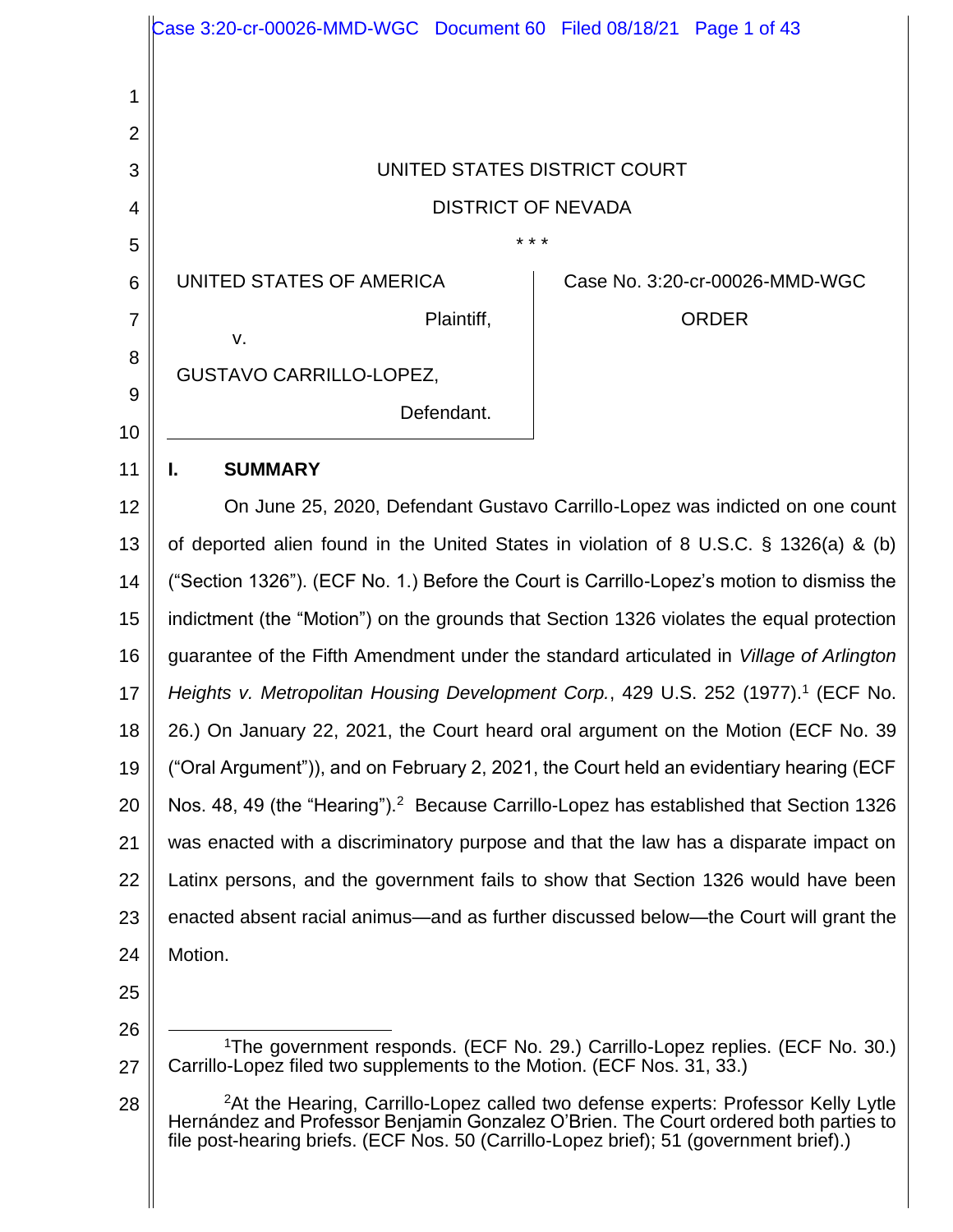# **II. DISCUSSION**

2 3 4 5 6 7 8 9 10 11 12 Having considered the briefing, arguments of counsel, and expert testimony of Professors Benjamin Gonzalez O'Brien and Kelly Lytle Hernández, the Court ultimately grants the Motion. First, the Court will explain the applicable standard of review: the test outlined in *Arlington Heights*. Next, the Court will determine whether Carrillo-Lopez has met his burden. Because Carrillo-Lopez has demonstrated that Section 1326 disparately impacts Latinx people and that the statute was motivated, at least in part, by discriminatory intent, the Court finds that he has. Finally, the Court reviews whether the government has shown that Section 1326 would have been enacted absent discriminatory intent. Because the government fails to so demonstrate, the Court finds its burden has not been met and that, consequently, Section 1326 violates the Equal Protection Clause of the Fifth Amendment.

13

1

# **A.** *Arlington Heights* **applies to Section 1326.**

14 15 16 As a preliminary matter, the Court must determine which standard to apply. The parties dispute, but the Court finds that the test outlined in *Arlington Heights* applies to criminal immigration laws such as Section 1326.

17 18 19 20 21 22 Under the Fifth Amendment's equal protection guarantee, a law can violate equal protection in three ways: (1) a law can discriminate on its face (*see, e.g.*, *Loving v. Virginia*, 388 U.S. 1 (1967)); (2) authorities can apply a facially neutral law in a discriminatory manner (*see, e.g.*, *Yick Wo v. Hopkins*, 118 U.S. 356 (1886)); or (3) a legislature may enact a facially neutral law with a discriminatory purpose in a way that disparately impacts a specific group (*see, e.g.*, *Arlington Heights*, 429 U.S. at 265-68).

23 24 25 26 27 Carrillo-Lopez argues that Section 1326 violates his right to equal protection, specifically as articulated in *Arlington Heights.* The government counters that the statute should not be assessed under an equal protection framework because Congress' plenary power over immigration subjects immigration laws such as Section 1326 to a highly deferential standard of review. (ECF No. 29 at 7-11 (citing *Kleindienst v. Mandel*, 408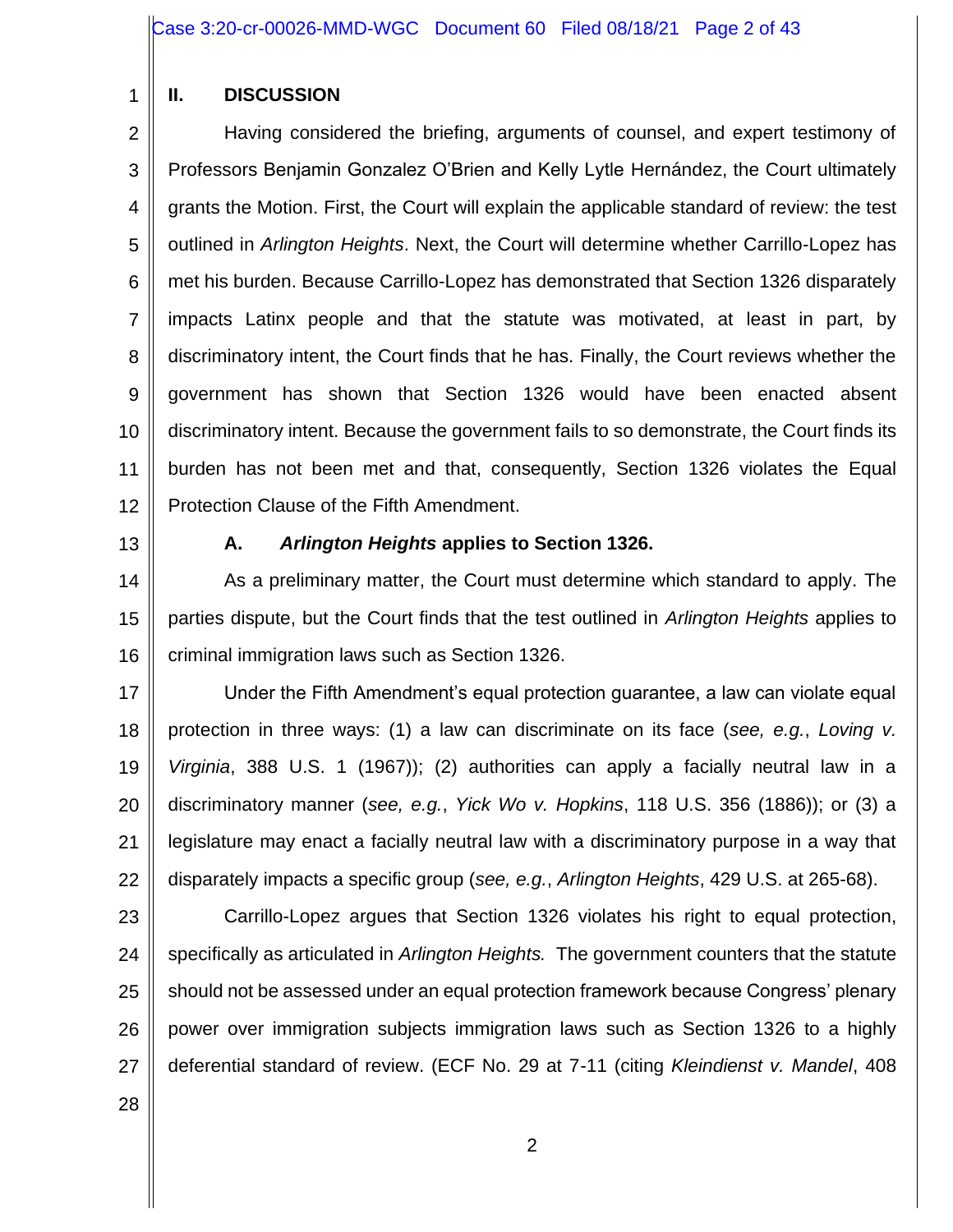1 2 3 4 5 U.S. 753, 765 (1972); *Fiallo v. Bell*, 430 U.S. 787, 792 (1977)).)<sup>3</sup> The government asserts that criminal immigration laws are to receive the same deferential review, or rational bias review. (*Id.* at 10-11 (citing *U.S. v. Hernandez-Guerrero,* 147 F.3d 1075, 1078 (9th Cir. 1998); *U.S. v. Ruiz-Chairez,* 493 F.3d 1089 (9th Cir. 2007); *U.S. v. Lopez-Flores*, 63 F.3d 1468 (9th Cir. 1995)).)

6 7 8 9 10 11 12 13 *Arlington Heights* applies here. As an initial matter, the Supreme Court has held that greater protections under the Fifth Amendment necessarily apply when the government seeks to "punish[] by deprivation of liberty and property." *Wong Wing v. United States,* 163 U.S. 228, 237 (1896) ("[E]ven aliens shall not be held to answer for a capital or other infamous crime, unless on a presentment or indictment of a grand jury, nor be deprived of life, liberty, or property without due process of law."). The Court is unpersuaded that a criminal law enacted by Congress is free from constitutional equal protection constraints, even if the offense relates to immigration.

14 15 16 17 18 19 20 21 22 23 The federal government's plenary power over immigration does not give it license to enact racially discriminatory statutes in violation of equal protection. The Ninth Circuit Court of Appeals and a plurality of the United States Supreme Court declined to adopt the standard advanced by the government in race-based equal protection challenges of immigration decisions by the executive, and instead applied *Arlington Heights*. *See Regents of the Univ. of Cal. v. U.S. Dep't of Homeland Sec.,* 908 F.3d 476, 518-20 (9th Cir. 2018), *rev'd in part, vacated in part sub nom. Dep't of Homeland Sec. v. Regents of the Univ. of Cal.,* 140 S. Ct. 1891 (2020));<sup>4</sup> *see also Ramos v. Wolf*, 975 F.3d 872, 896- 99 (9th Cir. 2020) (declining to apply a more deferential standard in favor of *Arlington Heights*). In both *Regents* and *Wolf,* the Ninth Circuit distinguished *Trump v. Hawaii,* 138

- 24
- 25

26

 $3$ The government describes at length how the "facially legitimate and bona fide" test initially laid out in *Mandel* and *Fiallo* was later held to be equivalent to the rational basis test, arguing that rational basis applies here. (*Id.* at 9 (citing *Ablang v. Reno*, 52 F.3d 801, 804 (9th Cir. 1995)).)

<sup>28</sup> <sup>4</sup>On review, a plurality of the Supreme Court agreed with the Ninth Circuit that *Arlington Heights* applied. *See Dep't of Homeland Sec.* 140 S. Ct. at 1915-16. Ultimately, the plaintiff's claims were rejected on other grounds. *Id.*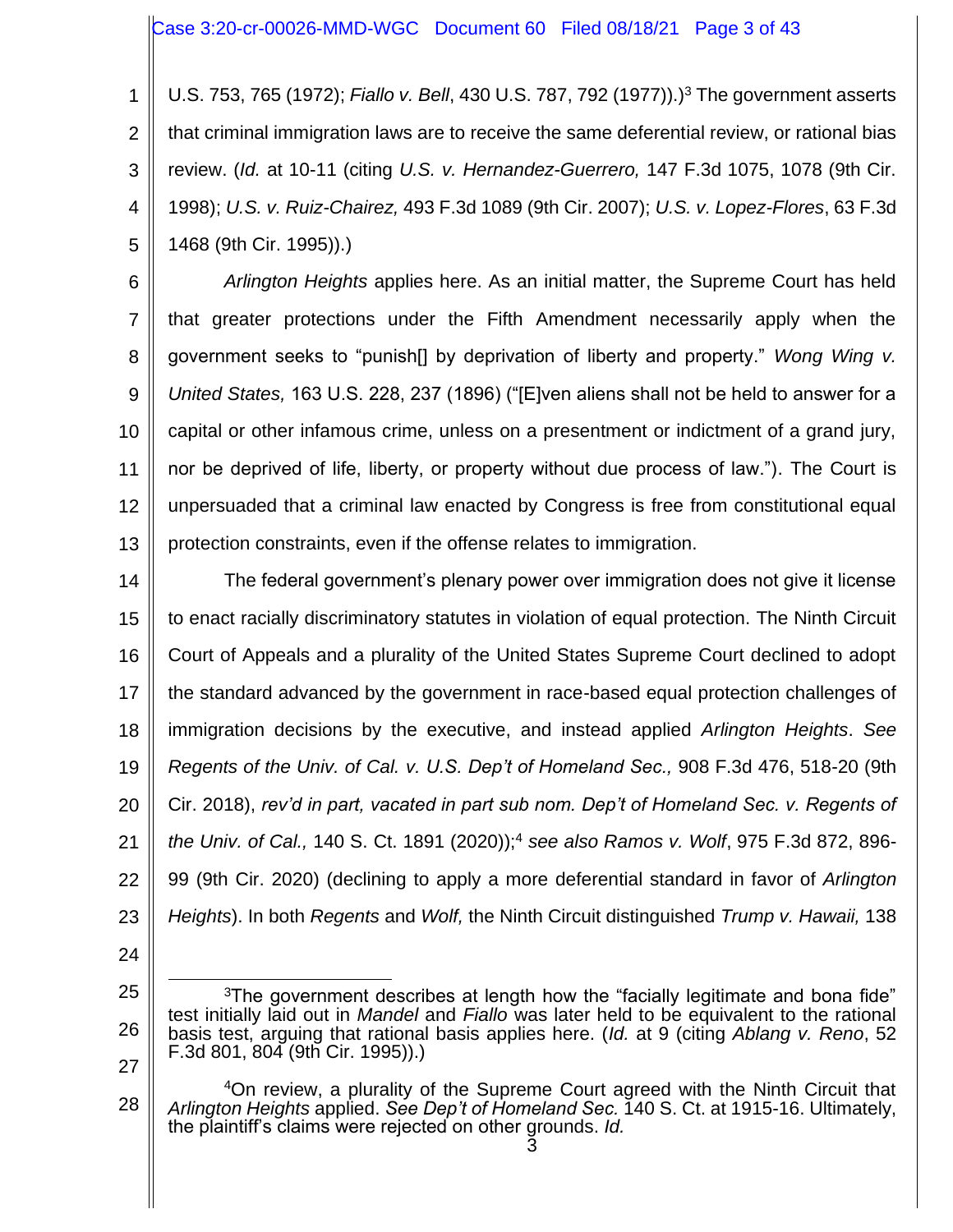1 2 3 4 5 6 7 8 9 10 11 S. Ct. 2392 (2019), where the Court applied a more deferential standard to an establishment clause challenge of an executive order concerning immigration. Specifically, the Ninth Circuit found that the standard applied in *Trump* did not similarly apply to equal protection challenges because it differed "in several potentially important respects, including the physical location of the plaintiffs within the geographic United States, the lack of national security justification for the challenged government action, and the nature of the constitutional claim raised." *Regents*, 908 F.3d at 520; *see also Wolf*, 975 F.3d at 895 ("[T]he deferential standard of review applied in *Trump v. Hawaii* turned primarily on the Court's recognition of the fundamental authority of the executive branch to manage our nation's foreign policy and national security affairs without judicial interference.").

12 13 14 15 16 17 18 19 20 21 22 The government's counterargument is not persuasive. The Ninth Circuit recognized a difference between situations that invoke the President's expansive executive authority "to respond to changing world conditions" in matters of national security and the Court's mandate to ensure all people are afforded equal protection under the law. *See Wolf*, 975 F.3d at 896 (quoting *Trump*, 138 S. Ct. at 2419). That Carrillo-Lopez challenges a criminal law—which goes to the "nature" of the Fifth Amendment's protective concern—applicable to those within the United States, rather than an immigration policy addressing national security concerns of those not within the United States, is further evidence that his equal protection challenge should be reviewed under a more heightened standard than the rational-basis standard that the government proposed. 5

- 23 Moreover, the three Ninth Circuit cases the government relies on to argue that immigration laws are subject to rational-basis review despite "§1326's criminal character"
- 24
- 25

<sup>26</sup> 27 28 5 If anything, the Supreme Court's justification in *Trump v. Hawaii* for increased deference is inapplicable to Congressional action, as the Court's review does not directly implicate the executive's core function. *See Ramos*, 975 F.3d at 895 ("[T]he deferential standard of review applied in *Trump v. Hawaii* turned primarily on the Court's recognition of the fundamental authority of the executive branch to manage our nation's foreign policy and national security affairs without judicial interference.").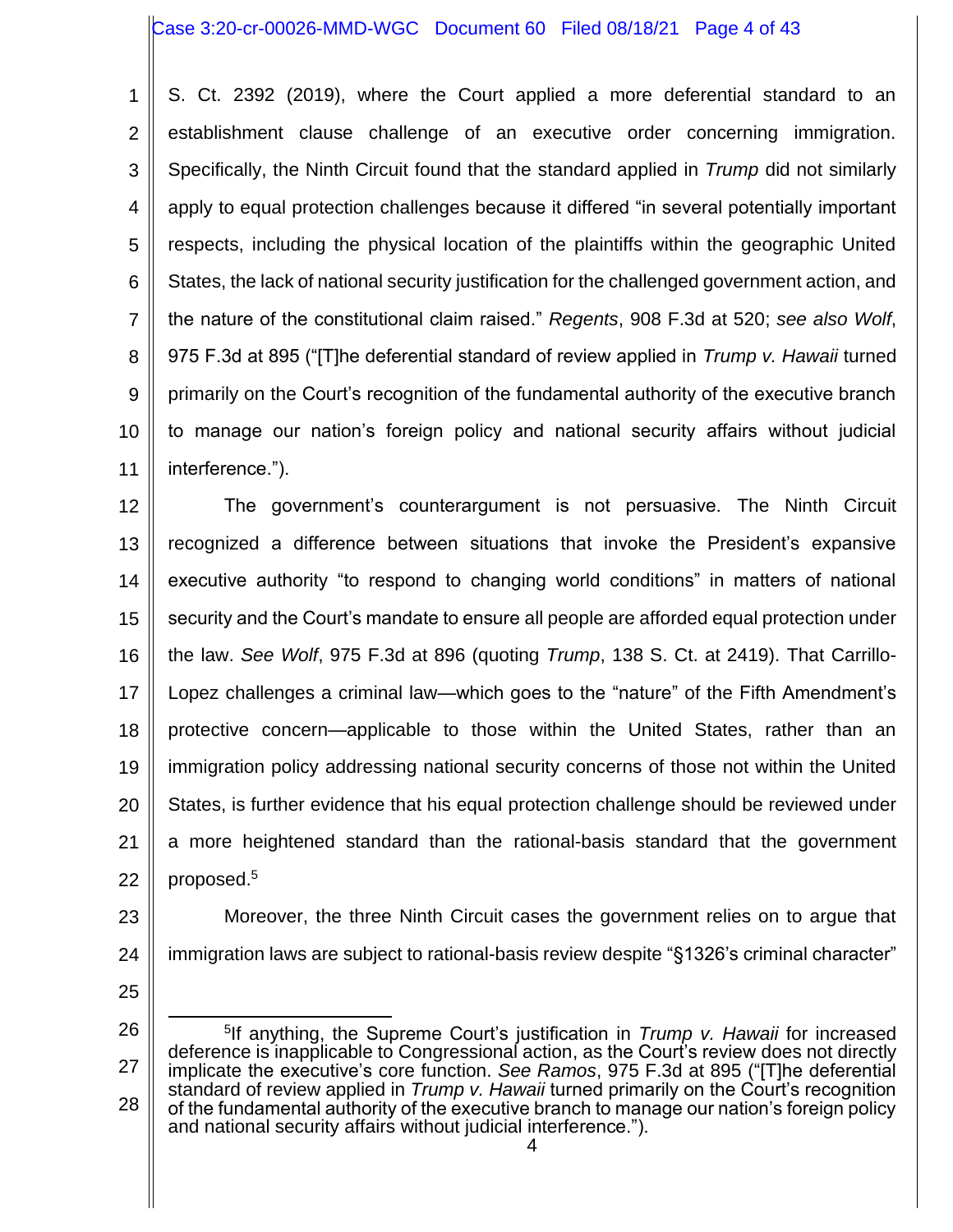# Case 3:20-cr-00026-MMD-WGC Document 60 Filed 08/18/21 Page 5 of 43

1 2 3 4 5 6 7 8 fail to support such an argument. (ECF No. 30 at 10.) First, *Hernandez-Guerrero* establishes only that Congress did not exceed its constitutional authority under its immigration powers when it enacted Section 1326. *See* 147 F.3d at 1078. The Ninth Circuit did not hear or address an equal protection challenge to Section 1326 in *Hernandez-Guerrero*, much less determine which standard of review applies. Moreover, both *Lopez-Flores,* 63 F.3d at 1475, and *Ruiz-Chairez*, 493 F.3d at 1091, simply establish that a challenged alienage classification qualifies for rational-basis review. But here, race and national origin, not alienage, is the classification in dispute.

9 10 11 12 Finally, the Court finds persuasive the fact that several district courts have similarly applied *Arlington Heights* to race-based immigration challenges brought by individuals residing in the United States,<sup>6</sup> including when reviewing equal protection challenges to Section 1326.<sup>7</sup>

13 14 Considering the above, the Court finds that Section 1326 must be reviewed under the *Arlington Heights* equal protection framework.

15

**B. Carrillo-Lopez has met his burden under** *Arlington Heights.*

16 17 Having found that *Arlington Heights* applies, the Court must now determine whether Carrillo-Lopez has met his burden. The Court finds that he has.

- 18 ///
- 19 ///
- 20 ///
- 21

<sup>22</sup> 23 24 25 <sup>6</sup>*See, e.g.*, *La Clinica de la Raza v. Trump*, -- F. Supp. 3d --, Case No. 19-cv-04980-PJH, 2020 WL 6940934, at \*17 (N.D. Cal. Nov. 25, 2020); *California v. U.S. Dep't of Homeland Sec.*, 476 F. Supp. 3d 994, 1022-23 (N.D. Cal. 2020); *Cook Cnty., Illinois v. Wolf*, 461 F. Supp. 3d 779, 788-89 (N.D. Ill. 2020); *CASA de Maryland, Inc. v. Trump*, 355 F. Supp. 3d 307, 325 (D. Md. 2018); *Centro Presente v. United States Dep't of Homeland Sec.*, 332 F. Supp. 3d 393, 412 (D. Mass. 2018).

<sup>26</sup> 27 28 <sup>7</sup>*See United States v. Machic-Xiap*, --F. Supp. 3d. --, Case No. 3:19-cr-407-SI, 2021 WL 3362738, at \*10-16 (D. Or. Aug. 3, 2021) (applying *Arlington Heights* to an equal protection challenge to § 1326); *United States v. Wence*, Case No. 3:20-cr-0027, 2021 WL 2463567, at \*2-4 (D.V.I. Jun. 16, 2021) (same). *But see United States v. Gutierrez-Barba*, Case No. CR-19-01224-001-PHX-DJH, 2021 WL 2138801, at \*5 (D. Ariz. May 25, 2021) (applying rational-basis review after construing defendant's challenge as relating to alienage).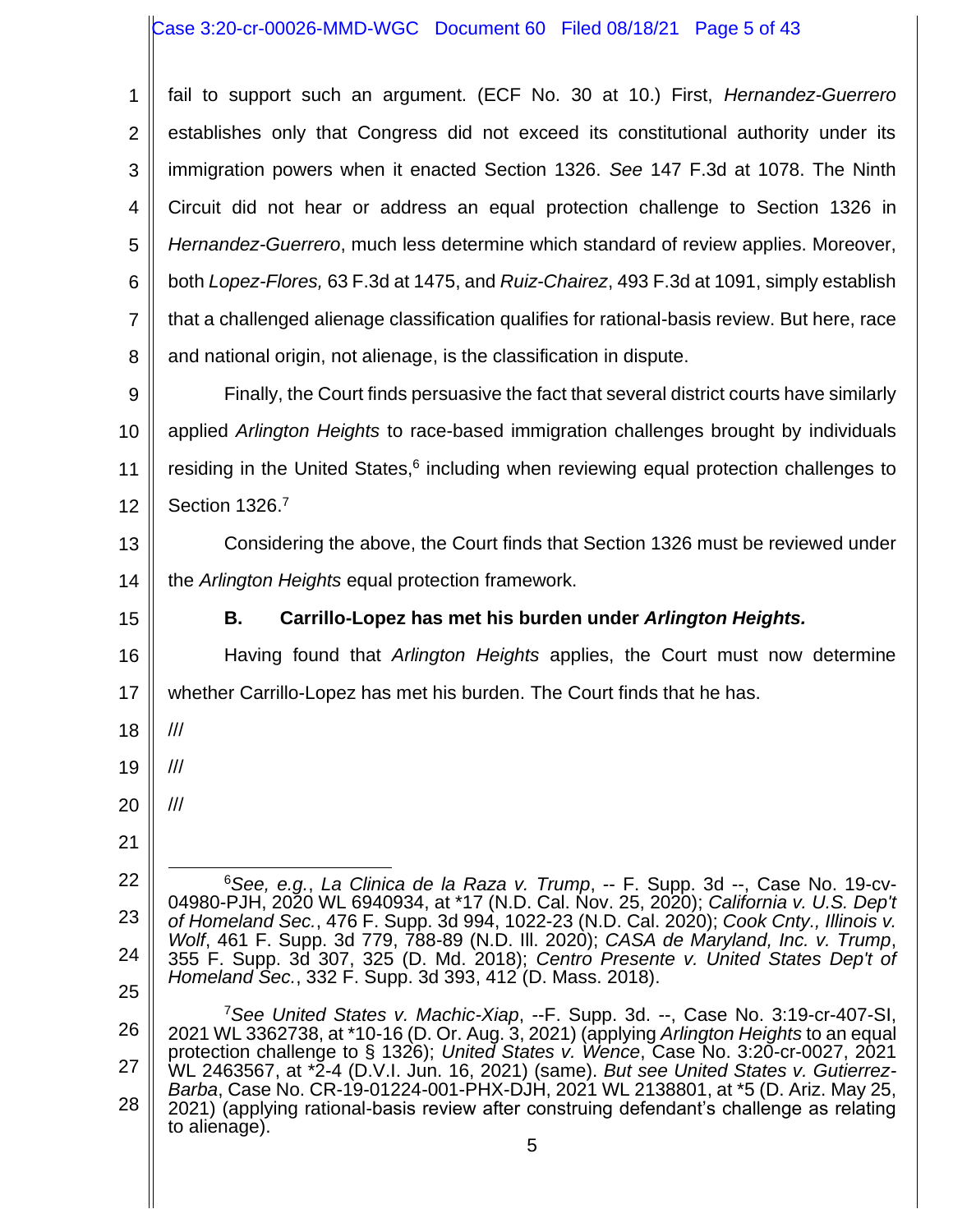# Case 3:20-cr-00026-MMD-WGC Document 60 Filed 08/18/21 Page 6 of 43

1 2 3 4 5 6 7 8 9 10 11 12 Under *Arlington Heights*, the moving party has the burden of demonstrating: (1) disparate impact;<sup>8</sup> and (2) that "racially discriminatory intent or purpose" was a "motivating" factor in the decision." 429 U.S. at 265-68. Determining discriminatory intent requires a "sensitive inquiry into such circumstantial and direct evidence of intent as may be available," including, but not limited to: "[t]he historical background of the decision"; "[t]he legislative or administrative history"; "[t]he specific sequence of events leading to the challenged action"; "[d]epartures from normal procedural sequence"; or whether the impact of the law "bears more heavily on one race than another." *Id.* at 266-68. If the movant demonstrates that a racially discriminatory intent or purposes was a motivating factor in the challenged decision, the burden then shifts to the government to establish that "the same decision would have resulted even had the impermissible purpose not been considered." *Id.* at 270 n. 21.

13 14 15 16 17 18 Before Section 1326 was enacted in 1952, Congress first criminalized unlawful reentry in 1929 as part of the Undesirable Aliens Act ("the Act of 1929").<sup>9</sup> See Act of Mar. 4, 1929, Pub. L. No. 70-1018, ch. 690, 70 Congress, 45 Stat. 1551 (1929). The Immigration and Nationality Act of 1952 ("INA"), often referred to as The McCarran-Walter Act ("McCarran-Walter Act"), again codified the unlawful reentry provision first passed in 1929 under Title 8 of the United States Code, at 8 U.S.C.A. § 1326. <sup>10</sup> Section 1326 was

19

27

28  $10$ The recodified statute reads: "Any alien who—(1) has been arrested and deported or excluded and deported, and thereafter (2) enters, attempts to enter, or is at

<sup>20</sup> 21 <sup>8</sup>The Court opined that "disproportionate impact is not irrelevant, but it is not the sole touchstone of an invidious racial discrimination." *Id.* (quoting *Washington v. Davis,*  426 U.S. 229, 242 (1976)).

<sup>22</sup> 23 24 25 26 <sup>9</sup>In relevant part, the statute reads: "That (a) if any alien has been arrested and deported in pursuance of law, he shall be excluded from admission to the United States whether such deportation took place before or after the enactment of this act, and if he enters or attempts to enter the United States after the expiration of sixty days after the enactment of this act, he shall be guilty of a felony and upon conviction thereof shall, unless a different penalty is otherwise expressly provided by law, be punished by imprisonment for not more than two years or by a fine of not more than \$1,000 or by both such fine and imprisonment." Undesirable Aliens Act, Pub. L. No. 70-1018, ch. 690, 45 Stat. 1551 (1929).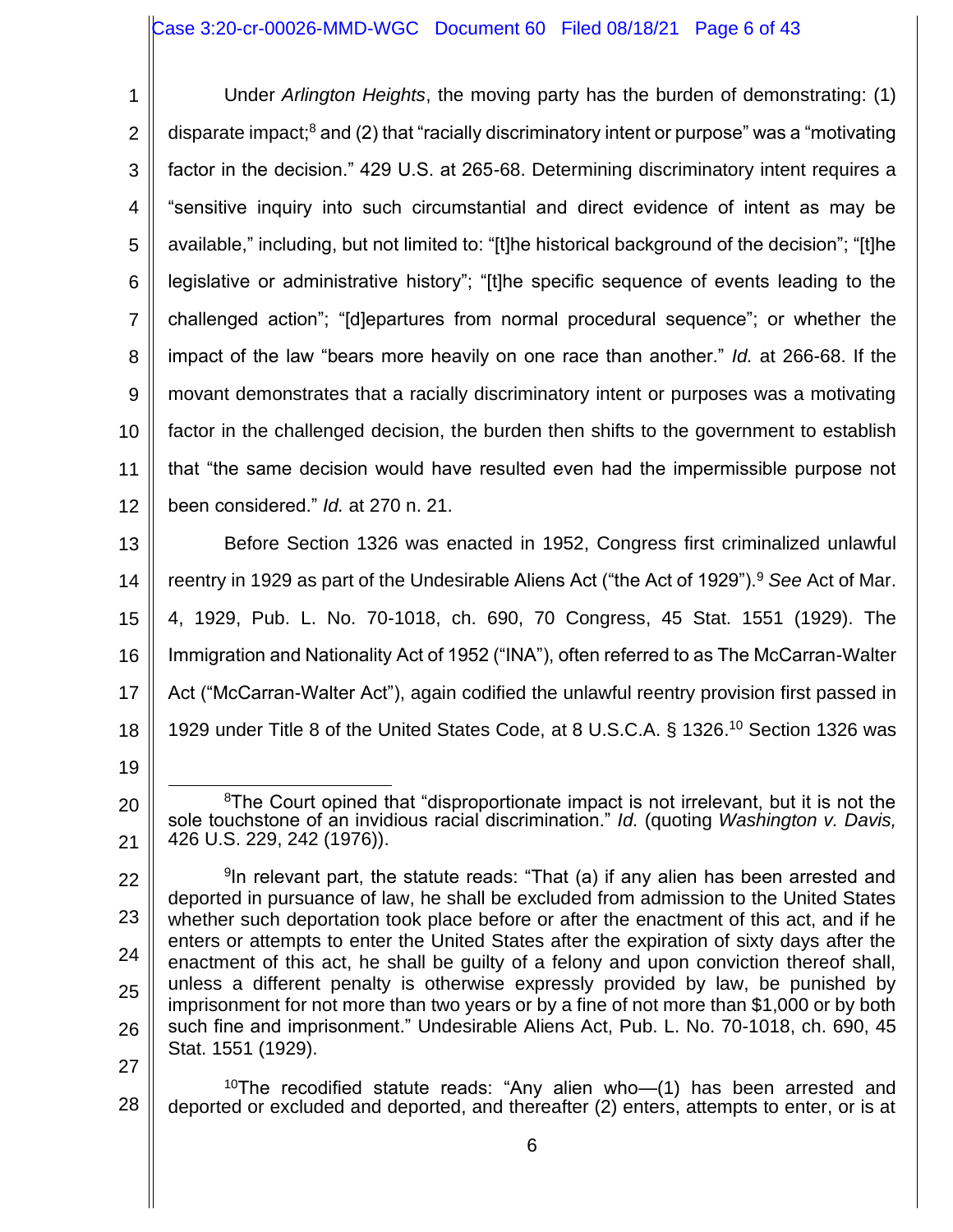|                | Case 3:20-cr-00026-MMD-WGC Document 60 Filed 08/18/21 Page 7 of 43                                                                                                                       |
|----------------|------------------------------------------------------------------------------------------------------------------------------------------------------------------------------------------|
| 1              | subsequently amended in 1988, 1990, 1994, and 1996, always to increase its deterrent                                                                                                     |
| $\overline{2}$ | value. <sup>11</sup>                                                                                                                                                                     |
| 3              |                                                                                                                                                                                          |
| $\overline{4}$ | any time found in, the United States, unless (A) prior to his reembarkation at a place<br>outside the United States or his application for admission from foreign contiguous             |
| 5              | territory, the Attorney General has expressly consented to such alien's reapplying for<br>admission; or (B) with respect to an alien previously excluded and deported, unless such       |
| 6              | alien shall establish that he was not required to obtain such advance consent under this<br>or any prior Act, shall be guilty of a felony, and upon conviction thereof, be punished by   |
| $\overline{7}$ | imprisonment of not more than two years, or by a fine of not more than \$1,000, or both."<br>Immigration and Nationality Act, Pub. L. No. 82-414, § 276, 66 Stat. 229 (codified at 8     |
| 8              | $U.S.C.$ § 1326 (1952)).                                                                                                                                                                 |
| 9              | <sup>11</sup> Section 1326 was first amended in the Anti-Drug Abuse Act of 1988 by adding<br>subsection (b) which created increased penalties for those with prior felony convictions.   |
| 10             | See Pub. L. 100-690, title VII § 7345(a), 102 Stat. 4471 (Nov. 18, 1988) (codified at 8<br>U.S.C. § 1326 (1988)). The new Section 1326(b) provided that a person with a prior felony     |
| 11             | conviction who reenters may be imprisoned up to five years, and a person with an<br>aggravated felony conviction may be imprisoned up to 15 years.                                       |
| 12             | In 1990, the Immigration Act of 1990 removed the \$1,000 cap and authorized                                                                                                              |
| 13             | greater fines under Title 18. See Pub. L. 101-649, title V § 543(b)(3), 104 Stat. 5059 (Nov.<br>29, 1990).                                                                               |
| 14             | In 1994, the Violent Crime Control and Law Enforcement Act of 1994 again                                                                                                                 |
| 15             | increased penalties for violating Section 1326 and included those with misdemeanor<br>convictions in the heightened penalty category. See Pub. L. 103-322, title XIII §                  |
| 16             | 130001(b), 108 Stat. 2023 (Sept. 13, 1994) (codified at 8 U.S.C. § 1326 (1994)).<br>Specifically, the 1994 Amendments increased the imprisonment time for those with a prior             |
| 17             | felony conviction from up to five years to up to 10 years, and for those with a prior<br>aggravated felony conviction from up to 15 years to up to 20 years. The amendment also          |
| 18             | included persons with "three or more misdemeanors involving drugs, crimes against the<br>person, or both" in the group with the penalty of up to 10 years imprisonment. Finally, the     |
| 19             | amendment broadened the definition of 'deportation' to include "any agreement in which<br>an alien stipulates to deportation during a criminal trial under either Federal or State law." |
| 20             | ld.                                                                                                                                                                                      |
| 21             | In 1996, the Antiterrorism and Effective Death Penalty Act of 1996 ("AEDPA")<br>again amended Section 1326. Pub. L. 104-132, title IV §§ 401(c), 438(b), 441(a), 110                     |
| 22             | Stat. 1267-68, 1276, 1279 (Apr. 24, 1996) (codified at 8 U.S.C. § 1326 (2000)). AEDPA<br>added subsections (c) and (d) to Section 1326. Subsection (c) mandates incarceration            |
| 23             | for any person who reenters after they were deported by judicial order, and subsection<br>(d) limits collateral attack of the underlying deportation order. The AEDPA amendments         |
| 24             | also added § 1326(b)(3), which allowed persons excluded from entry under § 1225(c) to<br>be imprisoned for a period of 10 years, which may not be served concurrently with any           |
| 25             | other sentence.                                                                                                                                                                          |
| 26             | Again in 1996, as part of the Omnibus Consolidated Appropriations Act of 1997,<br>Congress added a fourth paragraph to § 1326(b). See Pub. L. 104-208, div. C title III §§               |
| 27             | 305(b), 308(d)(4)(J), 308(e)(1)(K), 308(e)(14)(A), 324(a), 324(b); 110 Stat. 3009-606,<br>3009-618 to 3009-620, 3009-629 (Sept. 30, 1996). Section 1326(b)(4) added a penalty            |
| 28             | for persons convicted of nonviolent offenses who had been removed while on parole,<br>supervised release, or probation, who then reenter. The penalty is up to 10 years'                 |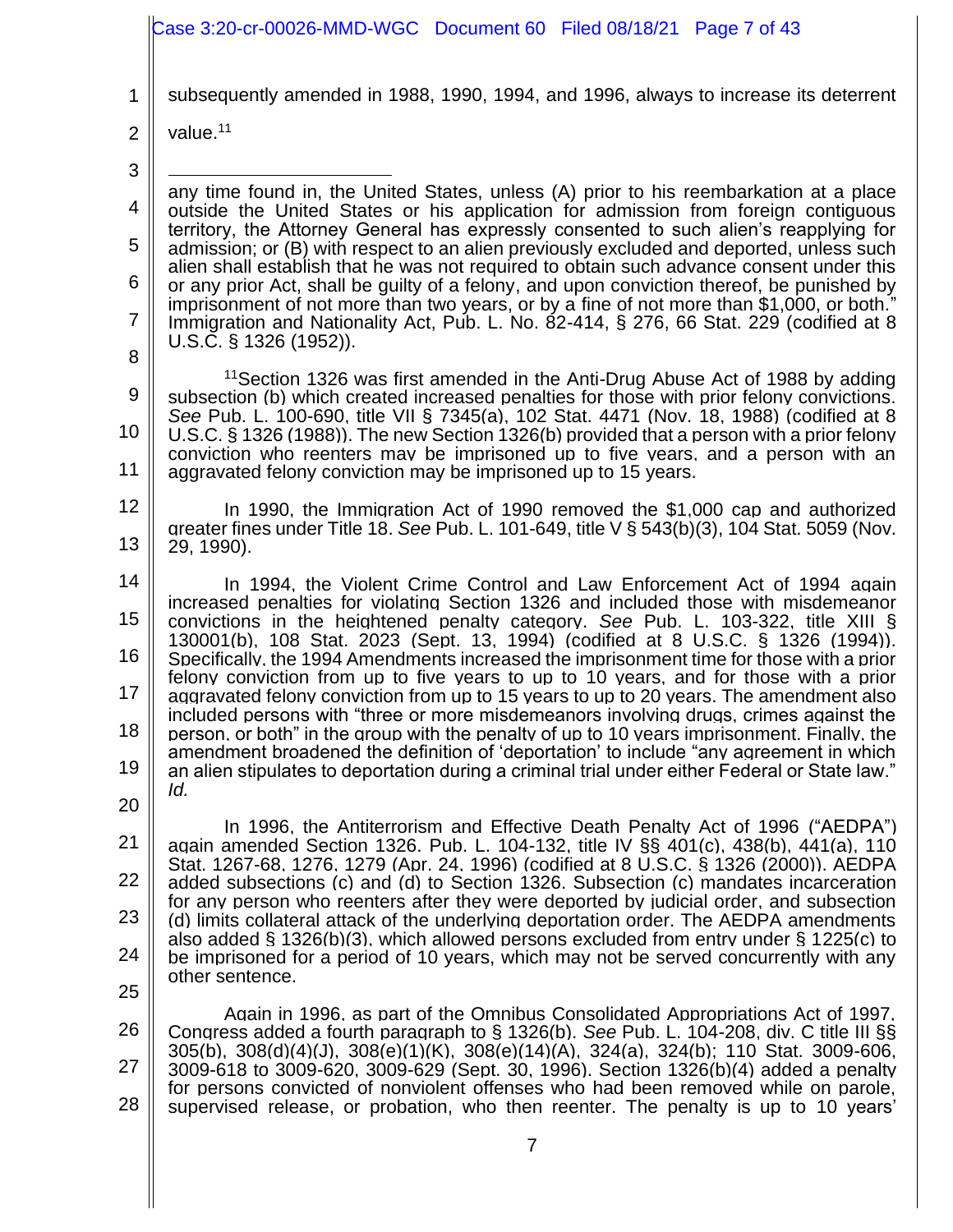1 2 3 4 5 6 7 8 9 Carrillo-Lopez relies on the *Arlington Heights* factors to argue that racial animus as evidenced through the historical background, legislative history, sequence of events leading up to passage—was, at minimum, a motivating factor in the passage of Section 1326 that disparately impacts Mexican and Latinx individuals. That racial animus would make Section 1326 presumptively unconstitutional under *Arlington Heights.* (ECF No. 26 at 2.) The government responds that "even assuming Congress's 1929 illegal reentry law was wholly the result of impermissible racial animus, well-established doctrine holds that such legislative history would have no bearing on the law enacted by a subsequent Congress in 1952." (ECF No. 29 at 2.)

10 11 12 13 14 15 16 First, the Court finds that Section 1326 does indeed disparately impact Mexican and Latinx individuals. The Court further finds, as other district courts have, that discriminatory intent motivated the criminal unlawful reentry statute in 1929.<sup>12</sup> But the Court further concludes the evidence Carrillo-Lopez provides demonstrating the animus which tainted the Act of 1929, along with other proffered evidence contemporaneous with the INA's enactment in 1952, is sufficient for Carrillo-Lopez to meet his burden that discriminatory intent was a motivating factor of both the 1929 and 1952 enactments.

17 18 19 20 Because the Court finds Carrillo-Lopez has met his burden under *Arlington Heights*, the burden shifts to the government to prove that the statute would have passed even if the impermissible purpose had not been considered. Because the government fails to provide sufficient evidence to meet its burden, the Court will grant the Motion.

21

#### $\mathbf 1$ . **Disparate Impact on Latinx Individuals**

22

The Court determines first that Section 1326 disparately impacts Latinx individuals.

- 23 In some "rare" instances, there is a "clear pattern unexplainable on grounds other than
- 24

<sup>25</sup> 26 imprisonment and a fine. These amendments also further broadened the scope of persons to which Section 1326 applied by replacing the 1994 definition of deportation with 'removal,' which "includes any agreement in which an alien stipulates to removal during (or not during) a criminal trial under with Federal or State law." *Id.*

<sup>28</sup> <sup>12</sup>*See, e.g.*, *Machic-Xiap*, 2021 WL 3362738 at \*1 ("[T]he Court finds that racism has permeated the official congressional debate over United States immigration laws since the late 19th and early 20th centuries, including the 1929 Act.")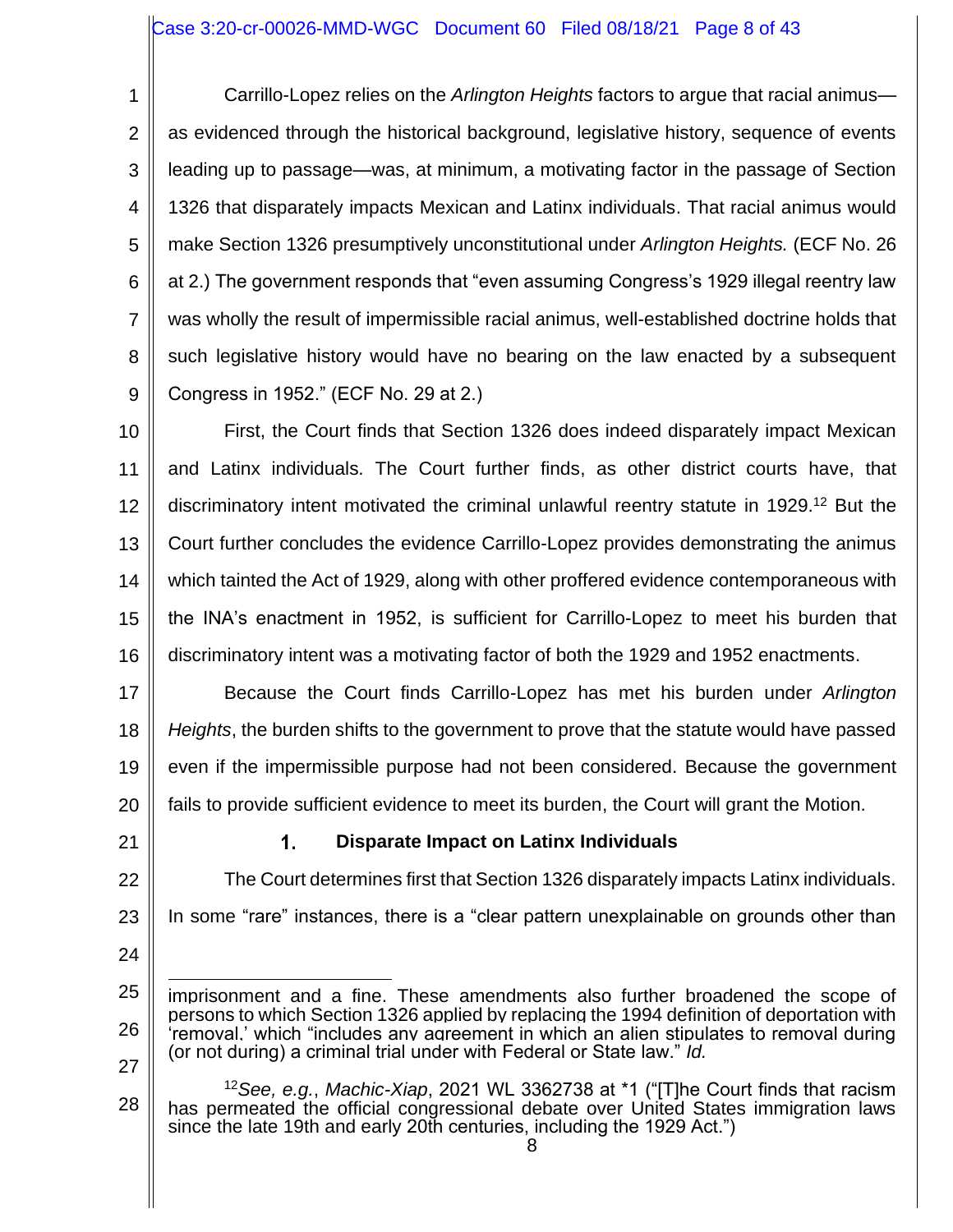## Case 3:20-cr-00026-MMD-WGC Document 60 Filed 08/18/21 Page 9 of 43

1 2 3 4 5 6 7 race" that a statute would affect some groups and not others, but "absent a pattern [of disparate impact] as stark as that in *Gomillion* or *Yick Wo*, impact alone is not determinative, and the Court must look to other factors." 429 U.S. 252 at 266. Carrillo-Lopez acknowledges, and in fact does not contend, that disparate impact alone in this case is enough to meet his burden. Rather, he proffers evidence of both disparate impact and discriminatory intent to meet his burden under *Arlington Heights.* The Court finds he has met his burden as to both.

8 9 10 11 12 13 14 15 16 17 18 Carrillo-Lopez argues, convincingly, that Section 1326 disparately impacts Mexican and Latinx defendants. (ECF No. 26 at 20.) While no publicly available data exists as to the national origin of those prosecuted under Section 1326, over 97% of persons apprehended at the border in 2000 were of Mexican decent, 86% in 2005, and 87% in 2010. (*Id.* (citing *U.S. Border Patrol Nationwide Apprehensions by Citizenship and Sector, 2007-2019* (URL omitted).) In lieu of prosecution data, Carrillo-Lopez argues that immigration policy under President Trump and Department of Justice directives to prosecuting attorneys demonstrate that many, if not all, apprehensions are ultimately prosecuted.<sup>13</sup> Carrillo-Lopez then compares the data to other successful challenges under *Arlington Heights* to show that they meet the necessary standard of disproportionality. (*Id.*)

19 20 21 22 Importantly, the government does not dispute that Section 1326 bears more heavily on Mexican and Latinx individuals. Instead, the government attributes that impact to other causes—geography and proportionality. Specifically, the government argues that the stated impact is "a product of geography, not discrimination"<sup>14</sup> and the statistics are

- 23
- 24 25 26 <sup>13</sup> The Department of Homeland Security is now referring 100 percent of illegal Southwest Border crossings to the Department of Justice for prosecution. And the Department of Justice will take up those cases." (ECF No. 26 at 20-21 (citing U.S. Dep't of Justice, Statements of AG Sessions (Apr. 6, 2018) (URL omitted)).)
- 27 28 <sup>14</sup> Those numbers are neither surprising nor illuminating of Congress's motives in the 1920s. Indeed, if it were enough to state an equal protection claim that a broad-scale immigration law disparately affected individuals of any particular ethnicity—including those from a country sharing 1,954 miles of border with the United States—virtually any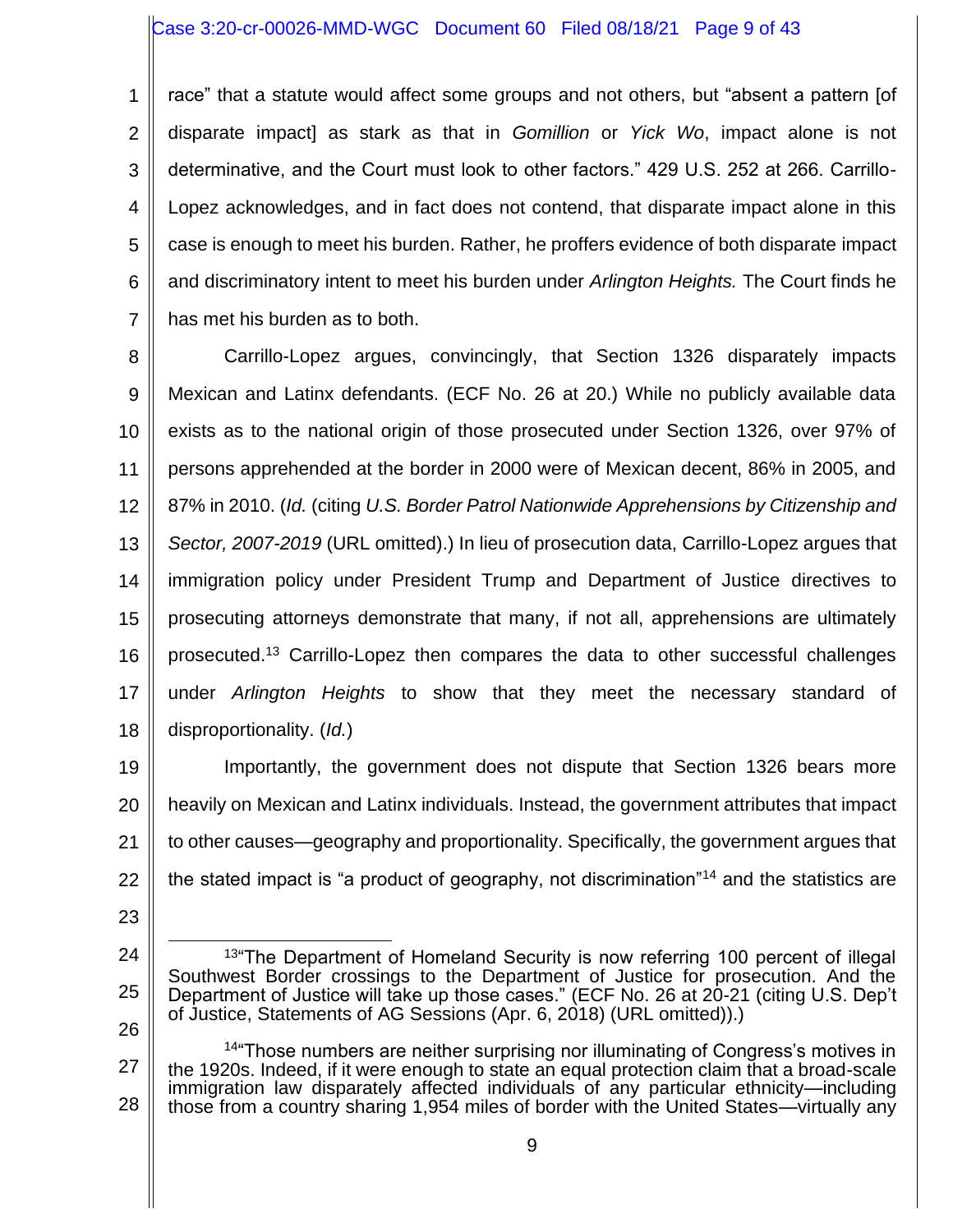# Case 3:20-cr-00026-MMD-WGC Document 60 Filed 08/18/21 Page 10 of 43

1 2 3 4 5 6 7 rather "a feature of Mexico's proximity to the United States, the history of Mexican employment patterns, and other socio-political and economic factors that drive migration from Mexico to the United States–not discrimination." (ECF No. 29 at 13, 25 (citing *Regents,* 140 S. Ct. at 1915-16).) As to "proportionality" it argues that "it makes sense that Mexican citizens comprised a high percentage of illegal entry defendants, given the suggestion that they made up a disproportionately high percentage of the overall illegal alien population." (ECF No. 29 at 14.) The Court is not persuaded.

8 9 10 11 12 13 14 15 16 17 18 19 20 21 22 23 First, the test for disparate impact only requires evidence that Section 1326 "bears more heavily on one race than another," a much less stringent standard than the government suggests. (ECF No. 30 at 12 (citing *Arlington Heights,* 429 U.S. at 266).) Carrillo-Lopez has met this standard by showing that Section 1326 bears more heavily on Mexican and Latinx individuals. From 1929 to 1939, the number of border crossing crimes increased substantially, making up anywhere from 84% to 99% of defendants." (ECF No. 26 at 17.) Over the course of a decade, well over 80% of border crossing apprehensions were those of Mexican or Latinx heritage.<sup>15</sup> These numbers are in line with other successful *Arlington Heights* challenges. *See Ave. 6E Investments, LLC v. City of Yuma, Ariz.,* 818 F.3d 493, 505-06 (finding disparate impact where a concentration of most low-income housing is in neighborhoods that are 75% Hispanic); *Arce v. Douglas,*  793 F.3d 968, 977 (9th Cir. 2015) (finding disparate impact where 90% of enrollees at a targeted program were of Mexican or Hispanic origin); *The Comm. Concerning Cmty. Improvement v. City of Modesto*, 583 F.3d 690, 704 (9th Cir. 2009) (finding disparate impact where 71% of Latino areas were excluded from benefits while extending benefits to areas that were only 48% Latino).

<sup>25</sup> 26 such law could be challenged on that ground." (ECF No. 29 at 13 (citing *Regents,* 140 S. Ct. at 1915-16).)

<sup>27</sup> 28 <sup>15</sup>And as noted, those apprehensions are being prosecuted. *See* U.S. Dep't of Justice, Statements of AG Sessions (Apr. 6, 2018) (URL omitted) ("The Department of Homeland Security is now referring 100 percent of illegal Southwest Border crossings to the Department of Justice for prosecution. And the Department of Justice will take up those cases.").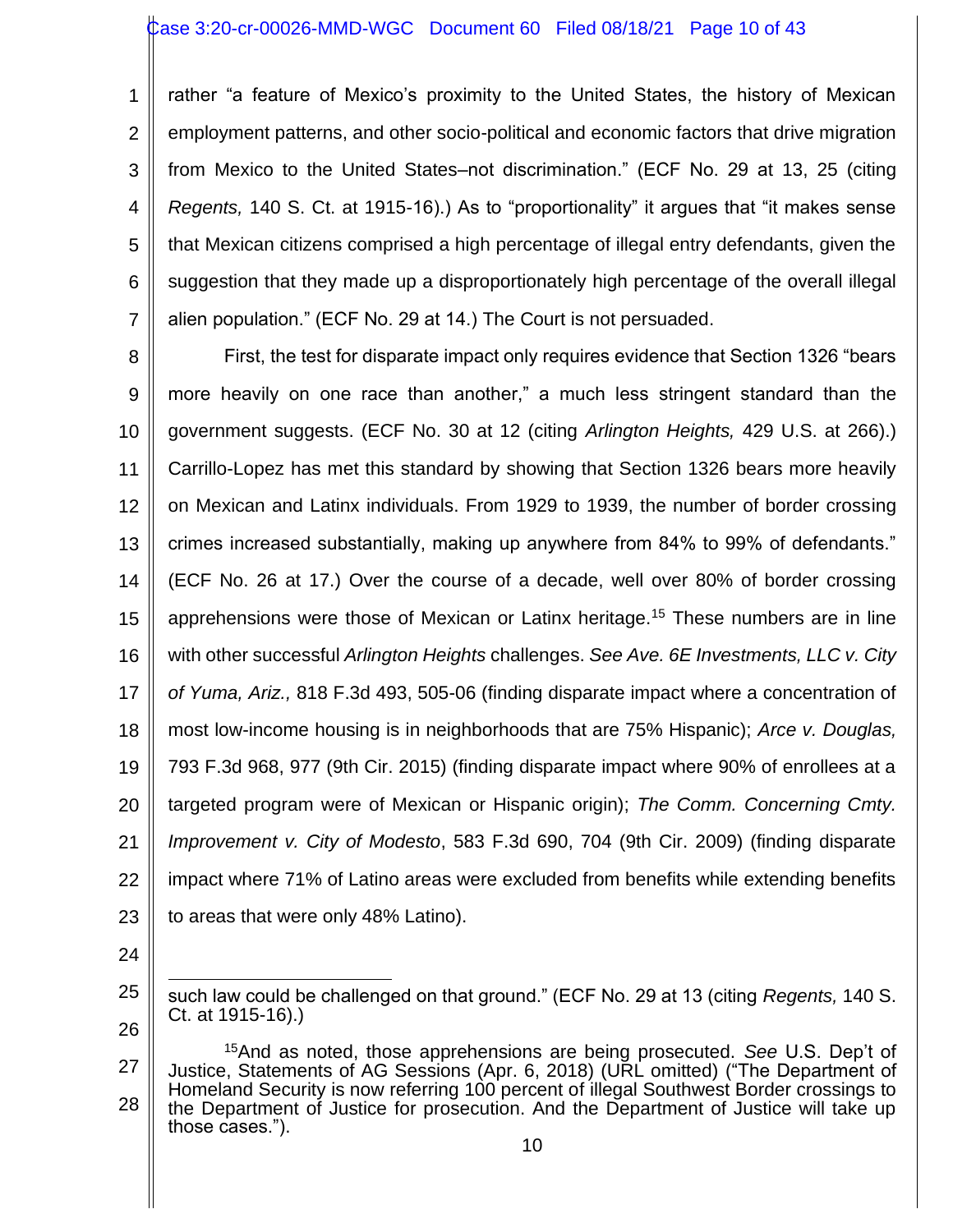1 2 3 4 5 6 7 8 The government also attempts to use the Supreme Court's reasoning in *Regents*  to support its proportionality argument, but that reliance is misplaced.<sup>16</sup> In *Regents,* the Court found that disparate impact *alone* had not been demonstrated. But, as discussed above, Carrillo-Lopez does not attempt to meet his burden on disparate impact alone, but through a showing of disparate impact coupled with intent. Because the Court in *Regents*  found that the plaintiffs had failed to demonstrate discriminatory intent, whereas this Court ultimately finds that Carrillo-Lopez has demonstrated both a disparate impact along with discriminatory intent, *Regents* is inapposite.

9 10 11 12 13 14 15 16 17 18 19 20 21 22 23 24 Second, the Court is unpersuaded by the government's argument that geography explains disparate impact. As Carrillo-Lopez notes (ECF No. 30 at 13-14), the Ninth Circuit has previously found disparate impact in situations where "geography" might arguably explain the disparity. *See Comm. Improvement,* 583 F.3d at 704-06 (finding that planning decisions made with racist purpose in predominantly Latino neighborhoods disparately impacts Latino people); *Arce,* 793 F.3d at 978 (finding that education decisions with racist purpose in Latino city has disparate impact on Latino students); *D.N.C. v. Hobbs,* 948 F.3d 989, 1004-06 (9th Cir. 2020) (en banc) (finding that voting decisions with racist purpose in state where American Indian, Latino, and Black neighborhoods have limited transit and mail access disparately impacts those communities). Moreover, the government's argument is circular and inconclusive. It cannot be the case that the mere over-policing of certain locations—here the Southern border as opposed to the Northern border—prevents a specific group from raising equal protection challenges. Or that because Mexican citizens will likely make up more unlawful reentries because they are a higher percentage of the overall illegal alien population, they cannot raise equal protection challenges. Ultimately, the law still bears more heavily on

25

<sup>27</sup> 28 <sup>16</sup>In *Regents*, the Court reasoned that "because Latinos make up a large share of the unauthorized alien population, one would expect them to make up an outsized share of recipients of any cross-cutting immigration relief program. Were this fact sufficient to state a claim, virtually any generally applicable immigration policy could be challenged on equal protection grounds." 140 S. Ct. at 1915.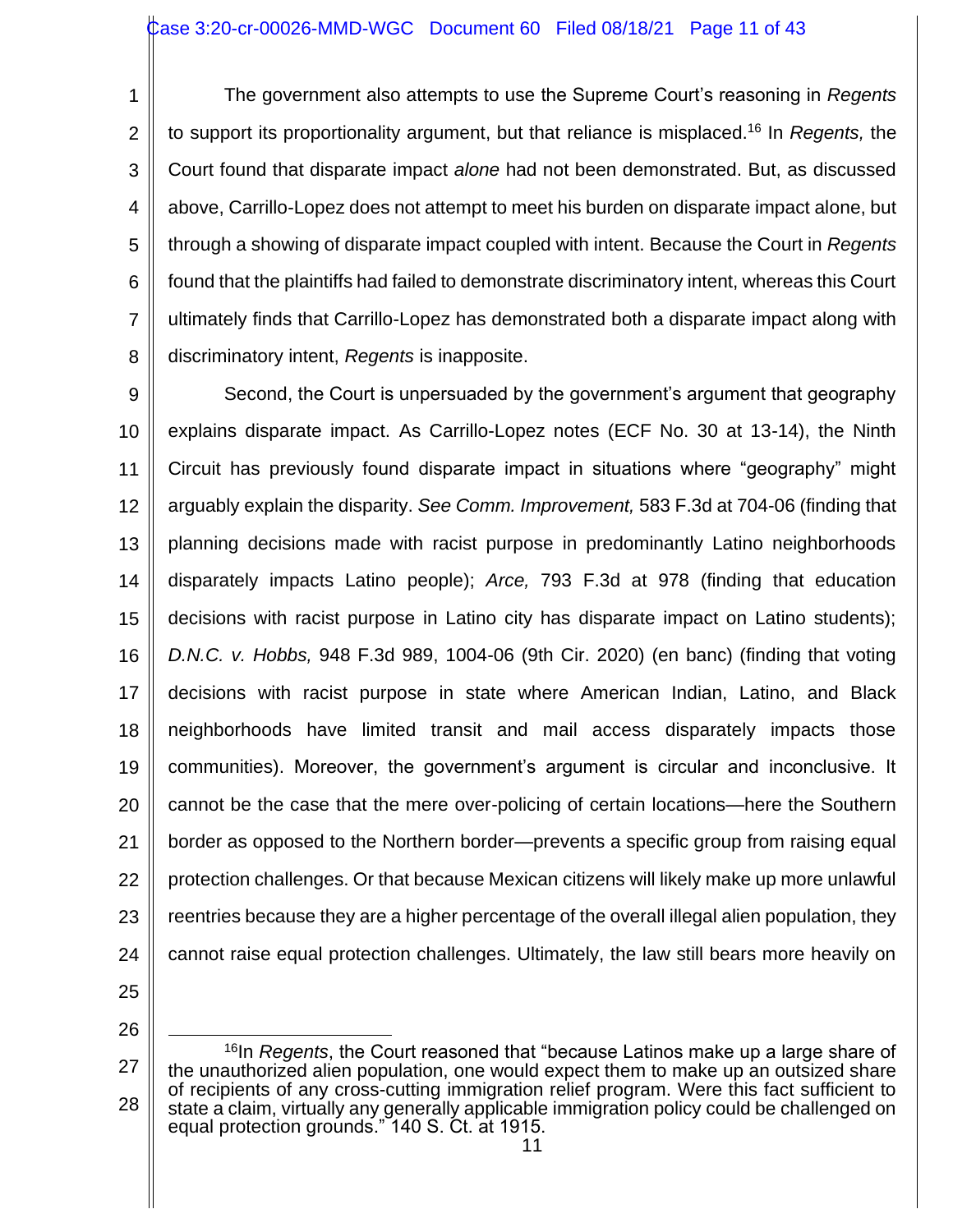1 2 those individuals than others, which is the standard that Carrillo-Lopez has met here. The Court accordingly finds that Section 1326 disparately impacts Latinx individuals.

3

 $2.$ 

4

**The Act of 1929 was first enacted with a racially discriminatory purpose.** 

5 6 7 8 9 10 11 12 13 14 In his Motion and at the subsequent Oral Argument and Hearing, Carrillo-Lopez submitted significant evidence of the non-exhaustive factors outlined in *Arlington Heights*  to argue that the Act of 1929 was passed with discriminatory intent. The government ultimately conceded that discriminatory intent motivated the passage of the Act of 1929.<sup>17</sup> But because the background of the Act of 1929 is relevant to the eventual passage of Section 1326 in 1952, and because the 1952 Congress adopts language from the Act of 1929 almost word for word, the Court will address each of the proffered *Arlington Heights* factors as they relate to the 1929 statute. The Court concludes, as did both parties, that Carrillo-Lopez presents sufficient evidence to demonstrate the Act of 1929 was motivated by racial animus.

15

# **a. Historical Background**

16 17 18 19 20 21 22 23 24 *Arlington Heights* permits courts to consider "the historical background of the decision." 429 U.S. at 265-68. Carrillo-Lopez first explains how immigration legislation and racism were intimately entwined in the 1920s. Kelly Lytle Hernández, Professor of History at the University of California, Los Angeles, gives context to that history through a sworn declaration in which she testifies that "the criminalization of unauthorized entry was a racially motivated act." (ECF Nos. 26-2 at 2; 49). Professor Lytle Hernández provided context for the passage of the Act of 1929, explaining that the legislation came on the heels of the National Origins Act of 1924 which "narrow[ed] the pathways of legal immigration" by reserving 96 percent of all quota slots for European immigrants. (ECF

<sup>26</sup> 27 28 <sup>17</sup>At Oral Argument, the government's counsel stated: "I would say that, yes, the statements from those legislators would be sufficient were we considering the 1929 law, but we're not." (ECF No. 47 at 38.) The Court asked for confirmation— "so you agree that they've offered enough evidence to demonstrate that the 1929 enactment stems from racial animus under *Arlington Heights*"—to which the government's counsel responded, "Yes, your Honor." (*Id.* at 38-39.)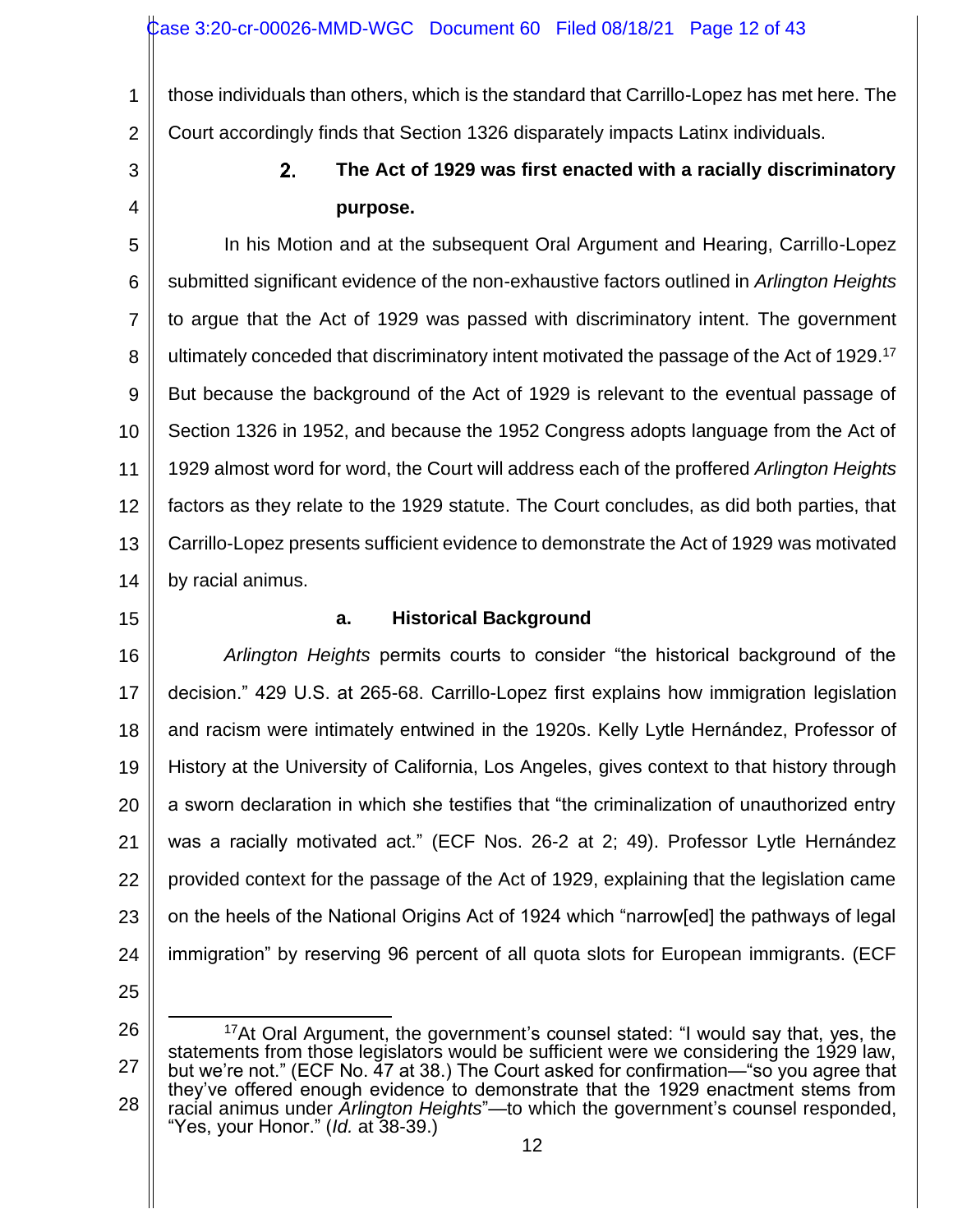1 2 3 No. 26-2 at 4.) But the National Origins Act exempted immigrants from the Western Hemisphere, in part due to pressures from American industry who relied on Mexican labor. (*Id.*) Nativists and proponents of eugenics argued against this exemption.

- 4 5 6 7 8 9 10 11 12 13 14 At the Hearing, Professor Lytle Hernández emphasized how racial animus "bec[am]e more intense" heading into the 1920s, a period referred to as the "Tribal Twenties," when nativism and eugenics became more widely accepted and began to impact Congressional immigration proposals. (ECF Nos. 49 at 27-28; 26-2 at 5 ("[T]he Nativists in Congress never gave up their quest to end Mexican immigration to the United States. After the passage of the 1924 Immigration Act, they proposed bill after bill attempting to add Mexico to the quota system. Between 1926 and 1930, Congress repeatedly debated the future of Mexican immigration into the United States.").) Additionally, and among other things, Professor Lytle Hernández also addressed the "Juan Crow regime" that developed in the 1920s, "a racialized subjugation system in place that mirrors what [was] happening in the American South." (ECF No. 49 at 32.)
- 15

### **b. Sequence of Events and Legislative History**

16 17 18 19 20 21 22 23 24 25 26 27 28 Courts may also consider "the specific sequence of events leading to the challenged action." *Arlington Heights,* 429 U.S. at 265-68. Professor Lytle Hernández again provided insight into the events surrounding the passage of the Act of 1929, notably the National Origins Act of 1924 which established a quota system based on national origin that specifically exempted immigrants from the Western Hemisphere, including Mexicans. (ECF No. 49 at 27-28.) This exemption resulted in a "pretty rapid turn to focusing on getting Mexican immigrants included on the quota," with two major pieces of legislation attempted in 1926 and 1928, but both protested by "major employers and industries across the west" who were "concerned that they w[ould] be cut off from access to Mexican workers." (*Id.* at 28-30.) Professor Lytle Hernández explained that while employment lobbies won initially, "the nativists [were] furious in Congress . . . so [sought] to pursue this through other means" which ultimately led to the Act of 1929 which criminalizes unlawful entry and reentry." (*Id.* at 28-29.) She concludes that it is her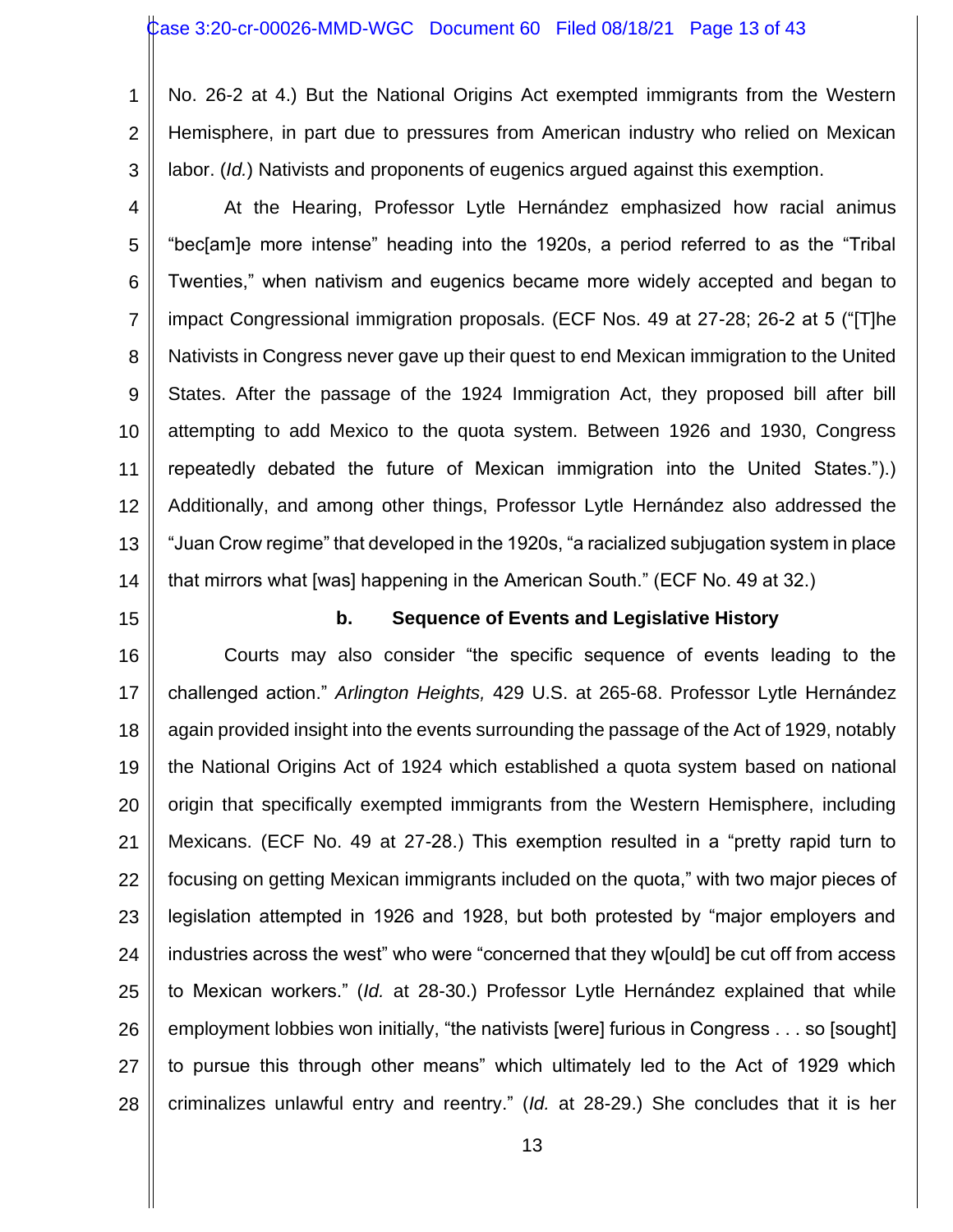1 2 "professional opinion" that "the illegal reentry provision of the 1929 law was intended to target Latinos." (ECF No. 49 at 34.)

3 4 5 6 7 8 9 10 11 12 13 14 15 16 17 18 19 20 21 22 23 24 25 26 27 Relatedly, the Court may consider "the relevant legislative or administrative history." 429 U.S. at 265-68. Here, Carrillo-Lopez argues that legislative history "easily clears the low threshold of showing that racism and eugenics were a 'motivating factor' . . ." (ECF No. 26 at 15.) While there was little discussion or debate prior to the Senate's passage of the Act of 1929, the bill was introduced after prior attempts failed. Carrillo-Lopez argues these prior failed attempts clearly indicate racial animus. For example, a House Committee on Immigration and Naturalization hearing on "The Eugenical Aspects of Deportation" included testimony from principal witness Dr. Harry H. Laughlin, a wellknown eugenicist who suggested that "immigration control is the greatest instrument which the Federal Government can use in promoting race conservation of the Nation" (ECF No. 26-3 at 11, 19), and compared drafters of deportation laws to "successful breeders of thoroughbred horses" (*id.* at 44). Chairman of the House Immigration and Naturalization Committee, Representative Albert Johnson, then advocated for Congress's use of "the principle of applied eugenics" to reduce crime by "debarring and deporting" people. (*Id.* at 25.) These remarks and earlier debates were essentially incorporated into the 1929 discussion because after the initial legislation failed, a compromise was brokered with the agricultural industry and the bill was resubmitted and quickly passed from the Senate to the House. (ECF Nos. 26 at 14; 26-9 at 2-3; 26-10 at 2 (passed full Senate with relatively little debate, but when presented, Senator Blease remarks that he was "asked to get the measures over to the house [within two days] if I possibly could"); 26-11 at 2-3 (report submitted from the Committee of Immigration and Naturalization to the full House, reading: "the hearings in the Sixty-ninth Congress on the subject matter contained in the bill were exhaustive. Much important testimony was developed.") During debate on the bill in the House, representatives made similar racist remarks, including testimony from Representative Fitzgerald who argued that Mexicans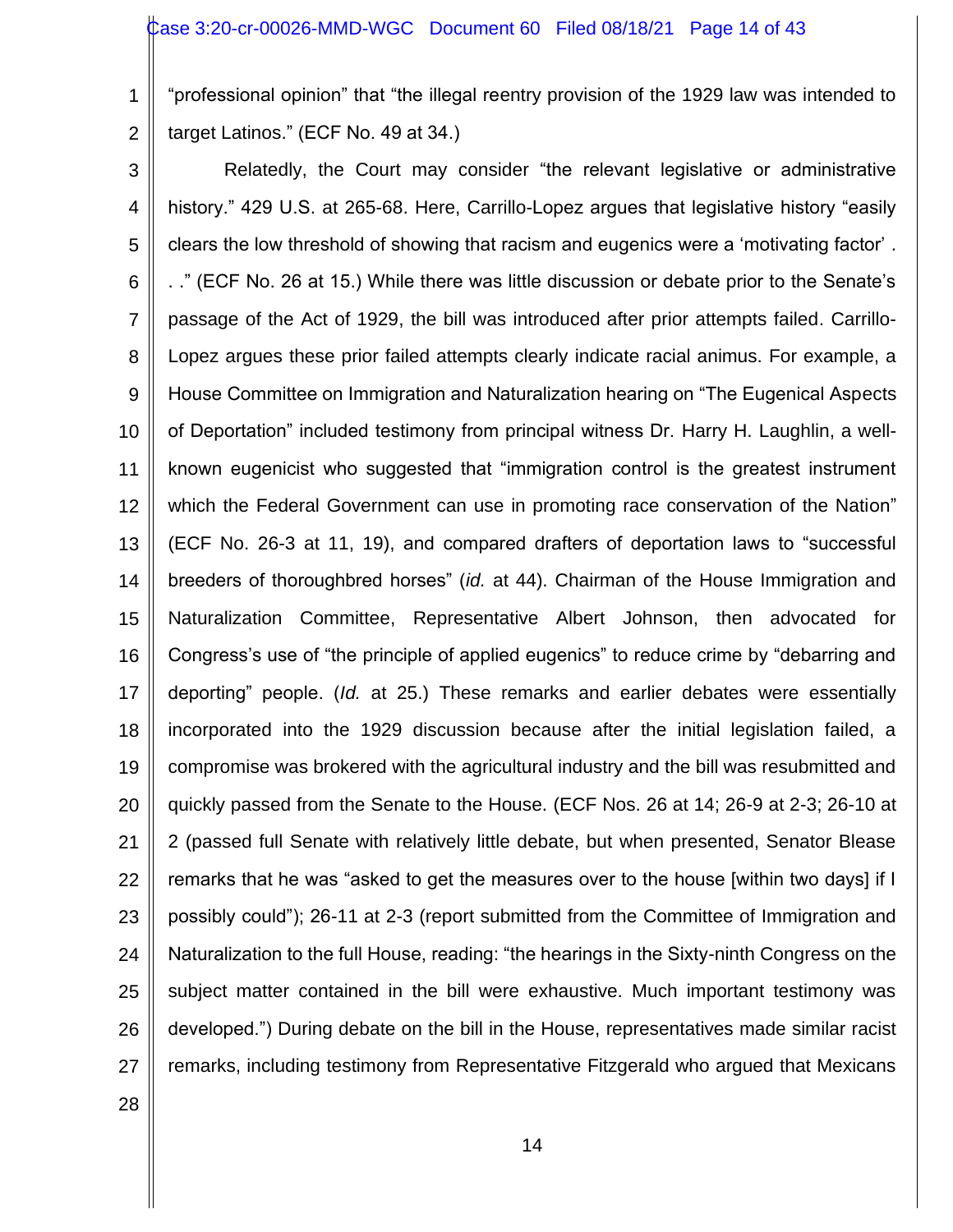were "poisoning the American citizen" because they were of a "very undesirable" class. (ECF No. 26-4 at 8.)

2 3

1

# **c. Departure from Normal Substantive Considerations**

4 5 6 7 8 9 10 11 12 The next *Arlington Height's* factor a court can consider is "the legislature's departure[] from normal procedures or substantive conclusions." 429 U.S. at 265-68. Here, Carrillo-Lopez argues that the "1920s was the first and only era in which Congress openly relied on the now discredited theory of eugenics to enact immigration legislation," with illegal reentry laws as one of "few laws still in effect from that era." (ECF No. 26 at 16.) Further, the discussions departed from typical conclusions underlying immigration law because the "racial vitriol expressed during the debates was directed almost exclusively at Mexicans—even though Canadians were also entering the United States in record numbers." (*Id.* (citing ECF No. 26-4 at 9.))

13 14 15 16 17 18 19 Taking these factors into account, the Court is persuaded that Carrillo-Lopez has proffered sufficient evidence under the *Arlington Heights* framework to demonstrate that racial animus was a strong motivating factor in the passage of the Act of 1929. The evidence clearly indicates, as both parties and other district courts agree, that the Act of 1929 was passed during a time when nativism and eugenics were widely accepted, both in the country at large and by Congress, and that these racist theories ultimately fueled the Act's passage.

20

21

#### $3<sub>-</sub>$ **The 1952 reenactment did not cleanse Section 1326 of its racist origins and was also motivated by discriminatory intent.**

22 23 24 25 The government argues that evidence relating to the Act of 1929 has "no bearing on the passage of the law [Carrillo-Lopez] actually challenges.<sup>"18</sup> (ECF No. 29 at 15.) Instead, the government argues that reenactment of an existing law, in the absence of

<sup>27</sup> 28 <sup>18</sup>The original briefs on the Motion focused on the Act of 1929. (ECF Nos. 26, 29, 30.) Following the Hearing, the Court ordered post-hearing briefing specifically addressing the question of whether the racial animus motivating the Act of 1929 tainted the statute's reenactment in 1952 through the INA. (ECF Nos. 50, 51.)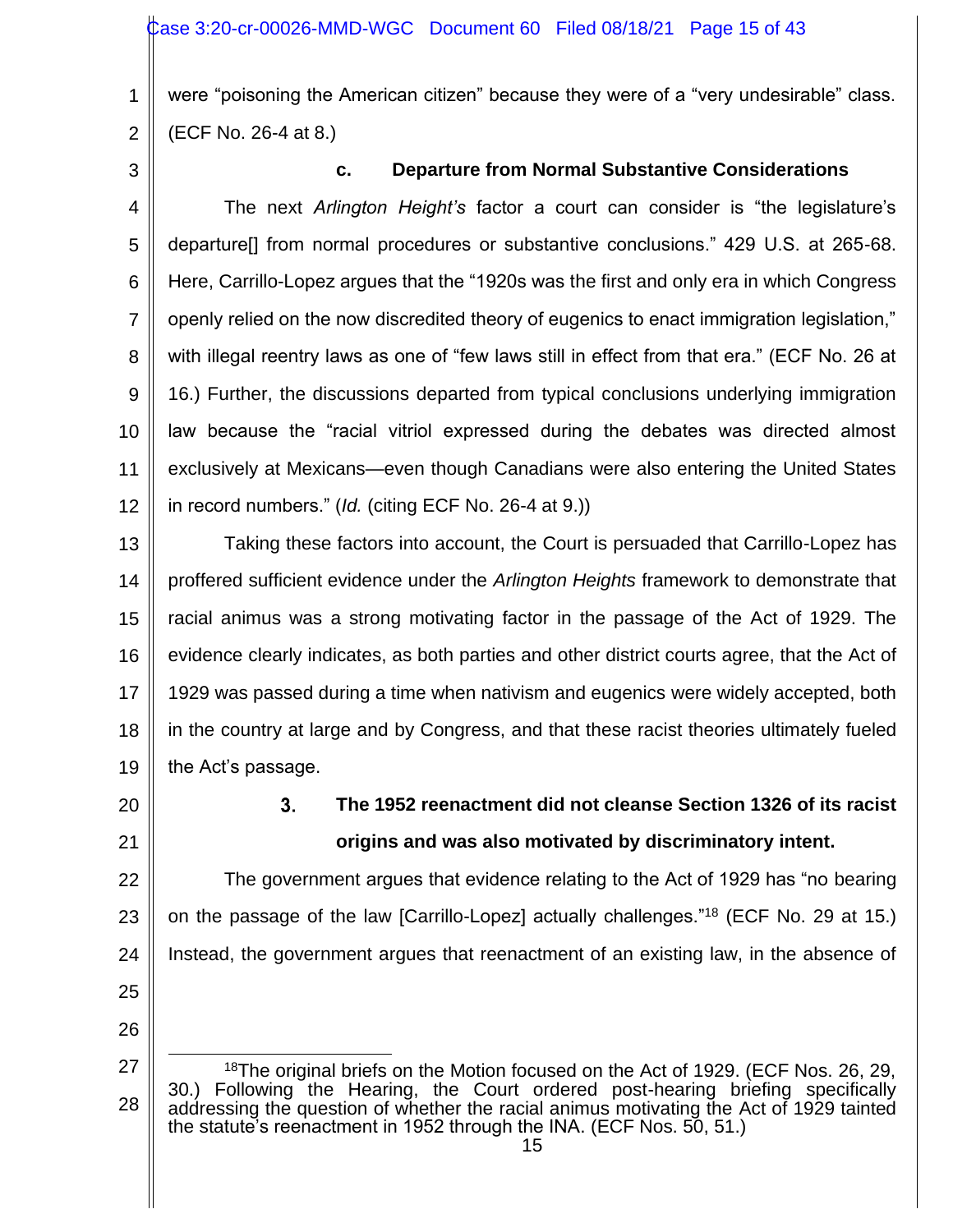### Case 3:20-cr-00026-MMD-WGC Document 60 Filed 08/18/21 Page 16 of 43

1 2 3 4 discriminatory intent, cleanses the law of prior discriminatory motivation.<sup>19</sup> (ECF No. 51 at 4-5.) The government there argues that the history of 1929 is therefore irrelevant to the Court's inquiry under *Arlington Heights* and the Court must limit its attention to the passage of the INA in 1952.

5 6 7 8 9 10 11 12 13 14 Carrillo-Lopez counters that "the absence of any repudiation of the racial animus that led to the adoption of the statute in 1929 should be construed as the defendant meeting his burden."<sup>20</sup> (ECF No. 50 at 5.) But in the alternative, Carrillo-Lopez argues that he exceeds his burden by further demonstrating that the 1952 Congress not only remained silent, but repeatedly recodified Section 1326 with more punitive measures with knowledge of the law's disparate impact, over a presidential veto addressing the bill's racism, and at a moment in history when Congress was simultaneously passing other legislation disparately impacting Latinx migrants. (ECF No. 50 at 1-2.) The Court will therefore consider whether the racial animus exhibited in the Act of 1929's passage can and did infect Section 1326's enactment in 1952.

15 16 17 18 19 20 21 22 23 While the Court might be persuaded that the 1952 Congress' silence alone is evidence of a failure to repudiate a racially discriminatory taint, the Court need not decide that issue. Instead, the Court finds the evidence that racial animus motivated the Act of 1929 is relevant to the 1952 *Arlington Heights* inquiry in two ways. First, evidence from the 1929 Congress is relevant as historical background for the passage of the INA in 1952. *See Machic-Xiap*, 2021 WL 2021 WL 3362738 at \*12 (finding the history of the 1929 statute "strong" historical background evidence). The Court incorporates by reference this prior evidence as evidence of the historical background motivating the passage of Section 1326 in 1952. The Court will further explain below how the other

24

26

27

<sup>19</sup>The government relies specifically on the Supreme Court's decision in *Abbott v. Perez*, 138 S. Ct. 2305, 2324 (2018), and three circuit courts of appeals decisions, *see Hayden v. Paterson,* 594 F.3d 150, 164-68 (2d Cir. 2010); *Johnson v. Governor of State of Florida,* 405 F.3d 1214, 1223-26 (11th Cir. 2005) (en banc*); Cotton v. Fordice,* 157 F.3d 388, 391-92 (5th Cir. 1998).

<sup>28</sup> <sup>20</sup>Specifically, codifications are "either responsive, i.e. reversell a prior piece of legislation, or [are] extensive, that is, passed in the context of knowing what the existing statute means and is intended to do, and builds on that." (*Id.*)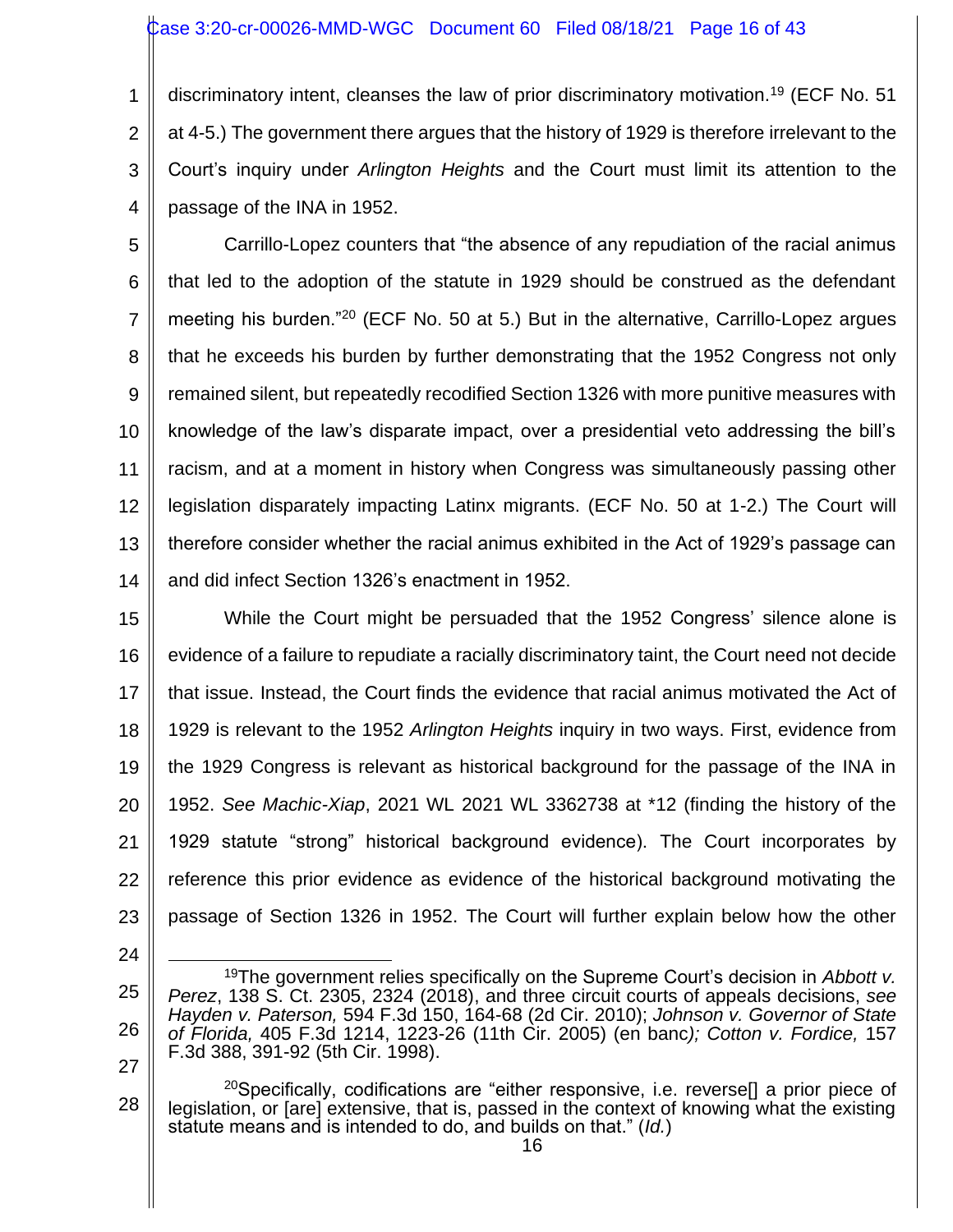1 2 *Arlington Heights* factors also support the finding that Section 1326's enactment was motivated at least in part by discriminatory intent.

3 4 5 6 7 8 9 10 11 12 13 But second, the Court finds the government is incorrect in its reliance on *Abbott*, because a prior version of a statute known to be motivated by racial animus may be considered as infecting its present iteration if it was not, in fact, substantially altered. *See Hunter*, 471 U.S. 222, 232-33 (1985) (finding that when a statute's original enactment was clearly motivated by racial animus, later amendments did not "legitimate[]" the provision); *see also Abbott*, 138 S. Ct. at 2324-25 (distinguishing its holding from *Hunter* because the statute in *Abbott* was substantially different from its predecessor and there was no evidence that the reenacting legislature "carried forward the effects of any discriminatory intent"). After the Court addresses the 1952-specific evidence, the Court will explain why the 1952 Congress cannot be presumed to have cured the animus present in 1929.

14 15 16 17 In light of these reasons, the Court considers that the totality of the evidence demonstrates racial animus motivated the 1952 enactment of Section 1326, regardless of whether silence alone would have been sufficient to demonstrate discriminatory intent. 21

18

19

# **a. The 1952 enactment of Section 1326 was also motivated by discriminatory intent.**

20 21 22 The Court does not rely solely on the evidence from 1929, but also considers contemporaneous evidence from 1952. In evaluating that evidence, the Court looks at the interplay between legislative history and relevant historical evidence. Specifically, the

- 23
- 24

<sup>25</sup> 26 27 28  $21$ The Court notes that the authority the government relies upon specifies that courts must presume legislatures act in good faith in redistricting cases. *See Abbott*, 138 S. Ct. at 2324 ("'[I]n assessing the sufficiency of a challenge *to a districting plan*,' a court 'must be sensitive to the complex interplay of forces that enter a legislature's redistricting calculus . . . [a]nd the 'good faith of [the] state legislature must be presumed.'") (citing *Miller v. Johnson*, 515 U.S. 900, 915-16 (1995)). Both *Miller* and *Abbott* emphasize the complexity of redistricting in the need for presumption of legislative good faith. The Court is not convinced that reasoning is analogous to this comparatively less complex statutory scheme, especially when animus has been demonstrated and the reenacted statute is nearly identical to its improper predecessor.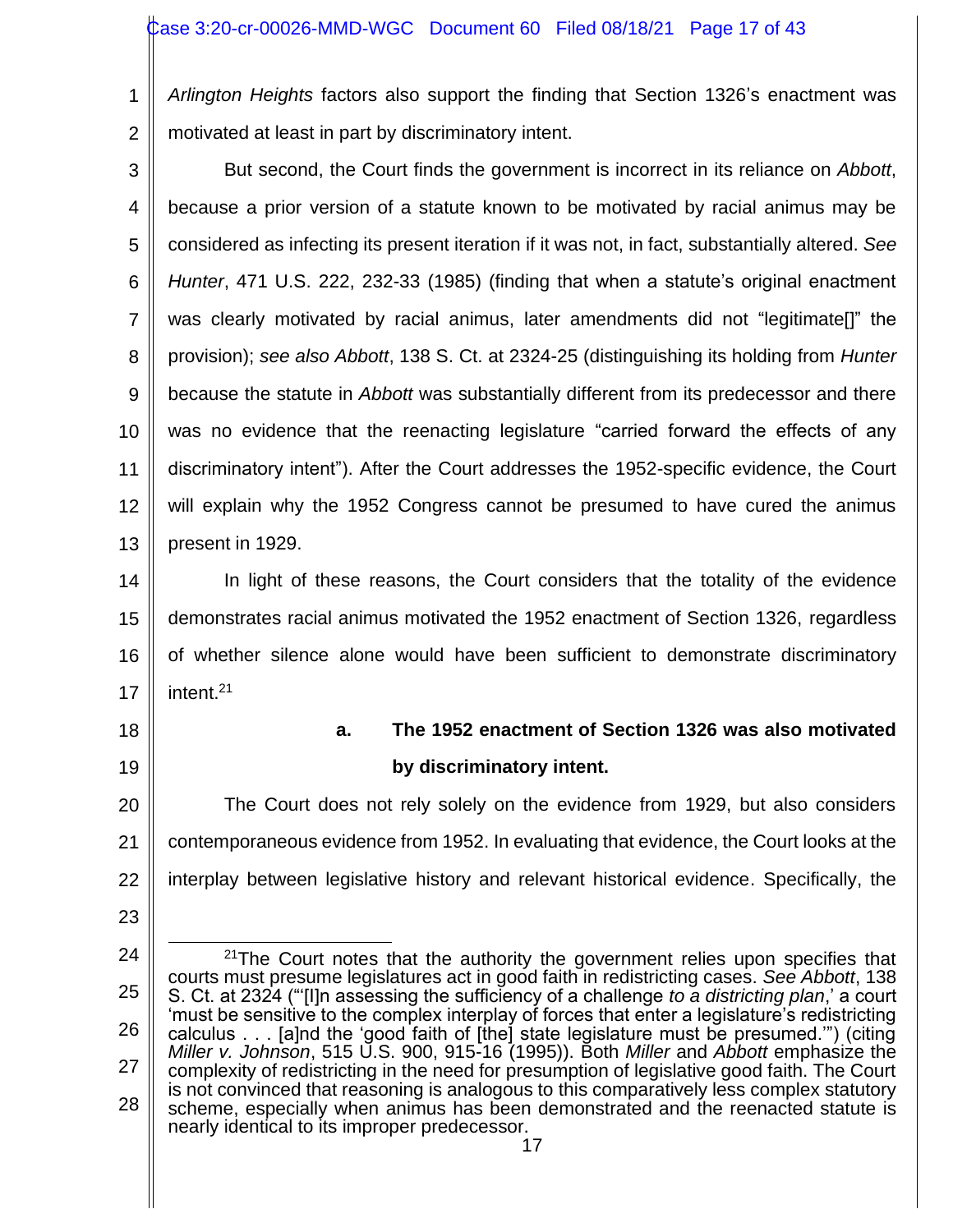# Case 3:20-cr-00026-MMD-WGC Document 60 Filed 08/18/21 Page 18 of 43

1 2 3 4 5 6 7 8 9 10 11 Court considers: a relative lack of discussion compared to robust Congressional debate regarding other provisions of the INA; explicit, recorded use of the derogatory term "wetback" by supporters of Section 1326; Congressional silence while increasingly making the provision more punitive; Congress' failure to revise in the face of President Truman's veto statement calling for a reimagination of immigration policy; knowledge of the disparate impact of Section 1326 on Mexican and Latinx people; and passage of the so-called "Wetback Bill" by the same Congress only months prior. The Court recognizes that this evidence is circumstantial, and that each instance may not be as probative when considered alone. But in its totality, the cited evidence is sufficient to demonstrate that racial animus was at least one motivating factor behind the enactment of Section 1326.<sup>22</sup> The evidence specific to the 1952 enactment will be discussed in turn.

12

## **i. Silence Compared to Robust Debate on Other Provisions**

13 14 15 16 17 As stated above, the Court does not now determine if silence alone is enough for Carrillo-Lopez to meet his burden. But the Court does consider whether a lack of debate regarding recodification of Section 1326 in 1952, when other provisions of the INA were debated and discussed, supports Carrillo-Lopez's argument that discriminatory intent was a motivating factor in its reenactment in 1952. The Court finds that it does.

18 19 20 21 22 23 Defense expert Professor Gonzalez O'Brien testified that the contrast between extensive congressional debate about other national origin provisions and the comparative lack thereof around Section 1326 suggests an acceptance of its history. (ECF No. 49 at 181.) Other instances of discriminatory immigration policy, Professor Gonzalez O'Brien notes, prompted the Congress to debate about what was deemed a problematic aspect of the original enactment—including during the 1952 enactment of the

- 24
- 25

<sup>26</sup> 27 28  $22$ The Court notes that a recent district court decision from this circuit disagrees. *See Machic-Xiap*, 2021 WL 3362738 at \*11-14. After considering the same evidence that is now before the Court—Truman's veto statement, the letter from DAG Ford, testimony from Professors Gonzalez O'Brien and Lytle Hernández—the court in that case found that the legislative history of Section 1326 is "inconclusive." *Id.* at \*13. But this Court cannot agree that the evidence, when viewed in its totality, is insufficient to demonstrate that racial animus was at least one motivating factor for the passage of Section 1326. The Court explains its reasoning more fully below.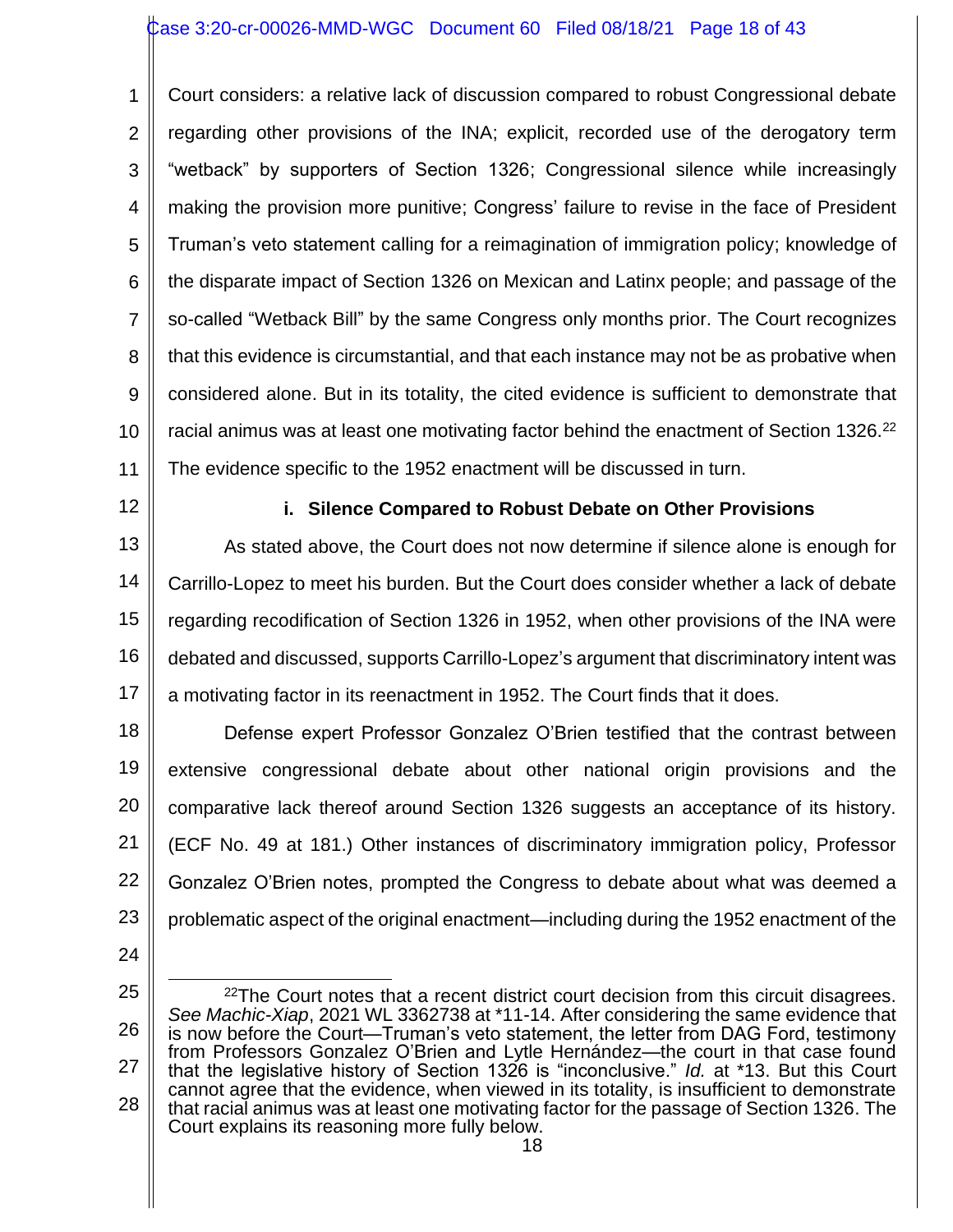1 2 3 4 5 6 7 INA. <sup>23</sup> (*Id.* at 180.) Professor Gonzalez O'Brien concludes "that's one of the reasons that I'm willing to say that this is a demonstration of racial—of continued racial animus, is that you're acknowledging in the debate over the McCarran-Walter Act, members of Congress are acknowledging that there are problematic racial aspects to the 1924 Johnson-Reed Act, which comes five years before the Undesirable Aliens Act, and yet they choose to not only recodify the 1326, but to recodify it[] without any examination." (ECF No. 49 at 180-81.)

8 9 10 11 12 13 14 15 16 17 18 19 20 Professor Gonzalez O'Brien's testimony depicts a Congress that was more concerned with which racial and ethnic groups warranted continued discriminatory exclusion, rather than any desire to confront or revise the nativism reflected in the Act of 1929. As a matter of logic, the 1952 Congress could have either examined that history or ignored it. If the 1952 Congress ignored the express nativist intent behind the Act of 1929, there is no reason to assume that the later enactment arose from some wholly unrelated motivation cleansed from discriminatory intent. If it did not ignore the Act of 1929's history, there was opportunity to either adopt its racial animus or refute its improper motivation and clarify a purpose for the statute that did not violate the Equal Protection Clause. Here, the 1952 Congress remained silent, even when other provisions of the law were being debated. When considered in comparison with the express debate over other racially problematic predecessor statutes, Congress' silence here weighs in favor of establishing Carrillo-Lopez meets his burden.

- 21 ///
- 22 ///
- 23

<sup>24</sup> 25 26 27 28 <sup>23</sup>In particular, Professor Gonzalez O'Brien notes the continued debate over the use (and allocation) of quotas in the immigration scheme: "we see that debate with the McCarran-Walter Act, I mean the debate over national origins, and the kind of racial aspects of the, of the limits placed on quotas for southern and eastern Europeans. . . you see the continuation of that with the McCarran-Walter Act, and the insertion of tables during committee testimony, the insertion of tables showing that the largest quotas will still go to northern and western Europeans." (ECF No. 49 at 180.) He goes on to note that "in 1965 with debate over the Hart-Celler Act, and the elimination of national quotas and the acknowledgement that the national quota system had been one that was very clearly and explicitly meant to privilege certain groups based on perceptions of superiority and inferiority, particularly—you know, especially with 1924." (*Id.*)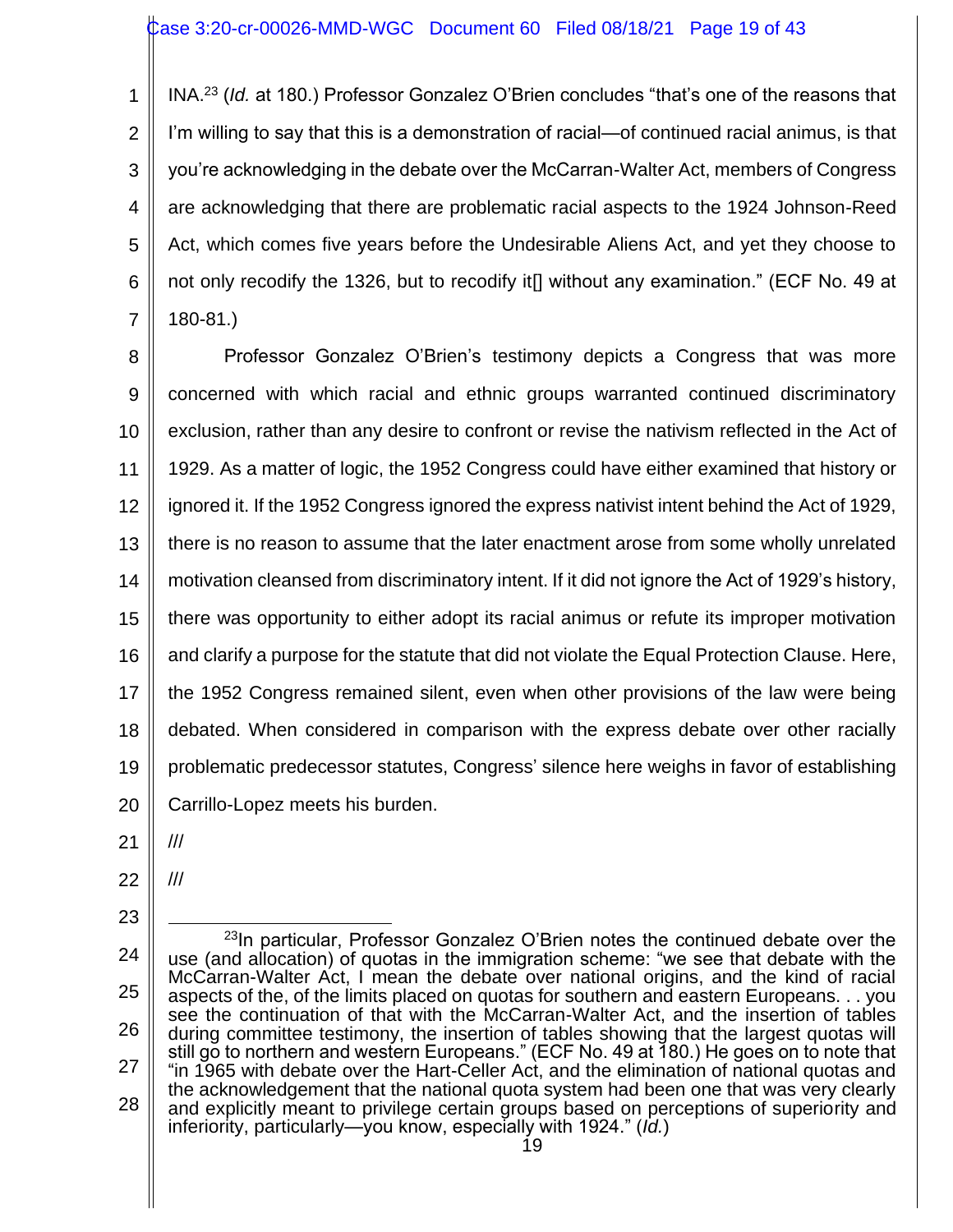1

# **ii. President Truman's Veto**

2 3 4 5 6 7 8 9 10 The Court also considers that Congress declined to comment on the racist forebears of Section 1326, even in the face of President Truman's veto of the INA. On June 25, 1952, President Truman vetoed INA, and included a veto statement. (ECF No. 44-1.) President Truman condemned the INA as "legislation which would perpetuate injustices of long standing against many other nations of the world" and "intensify the repressive and inhumane aspects of our immigration procedures." (*Id.* at 3.) Finding that the positive aspects of the INA were "heavily outweighed" by other provisions, President Truman expressed dismay that so much of the INA "would continue, practically without change" discriminatory practices first enacted in 1924 and 1929. (*Id.* at 4.)

11 12 13 14 15 16 17 18 19 20 21 22 On June 27, Congress overrode President Truman's veto and passed the INA. (*Id.*) Carrillo-Lopez argues that Congress' decision to pass the INA over a presidential veto that "explicitly called out the law for its racism" is evidence of racial animus. (ECF No. 50 at 5-6.) While President Truman did not explicitly address racism as to Mexican or Latinx individuals, he commented on the negative implications of expanding the grounds for deportation,<sup>24</sup> and implored Congress to reconsider the INA's passage: "Should we not undertake a reassessment of our immigration policies and practices in the light of the conditions that face us in the second half of the twentieth century? . . . I hope the Congress will agree to a careful reexamination of this entire matter." (ECF No. 44-1 at 10.) President Truman clearly wanted Congress to review the INA and reconsider its objectives, admonishing it was "the time to shake off this dead weight of past mistakes . . . time to develop a decent policy of immigration—a fitting instrument for our foreign policy and a

<sup>23</sup>

<sup>24</sup> 25 26 27 28 <sup>24</sup>President Truman specifically criticized the "unnecessarily severe" and inflexible penalties for deportation. (*Id.* at 8.) He continued, "[t]he bill would sharply restrict the present opportunity of citizens and alien residents to save family members from deportation. Under the procedures of present law, the Attorney General can exercise his discretion to suspend deportation in meritorious cases. In each such case, at the present time, the exercise of administrative discretion is subject to the scrutiny and approval of the Congress. Nevertheless, the bill would prevent this discretion from being used in many cases where it is now available and would narrow the circle of those who can obtain relief from the letter of the law. This is most unfortunate, because the bill, in its other provisions, would impose harsher restrictions and greatly increase the number of cases deserving equitable relief." (*Id.* at 9.)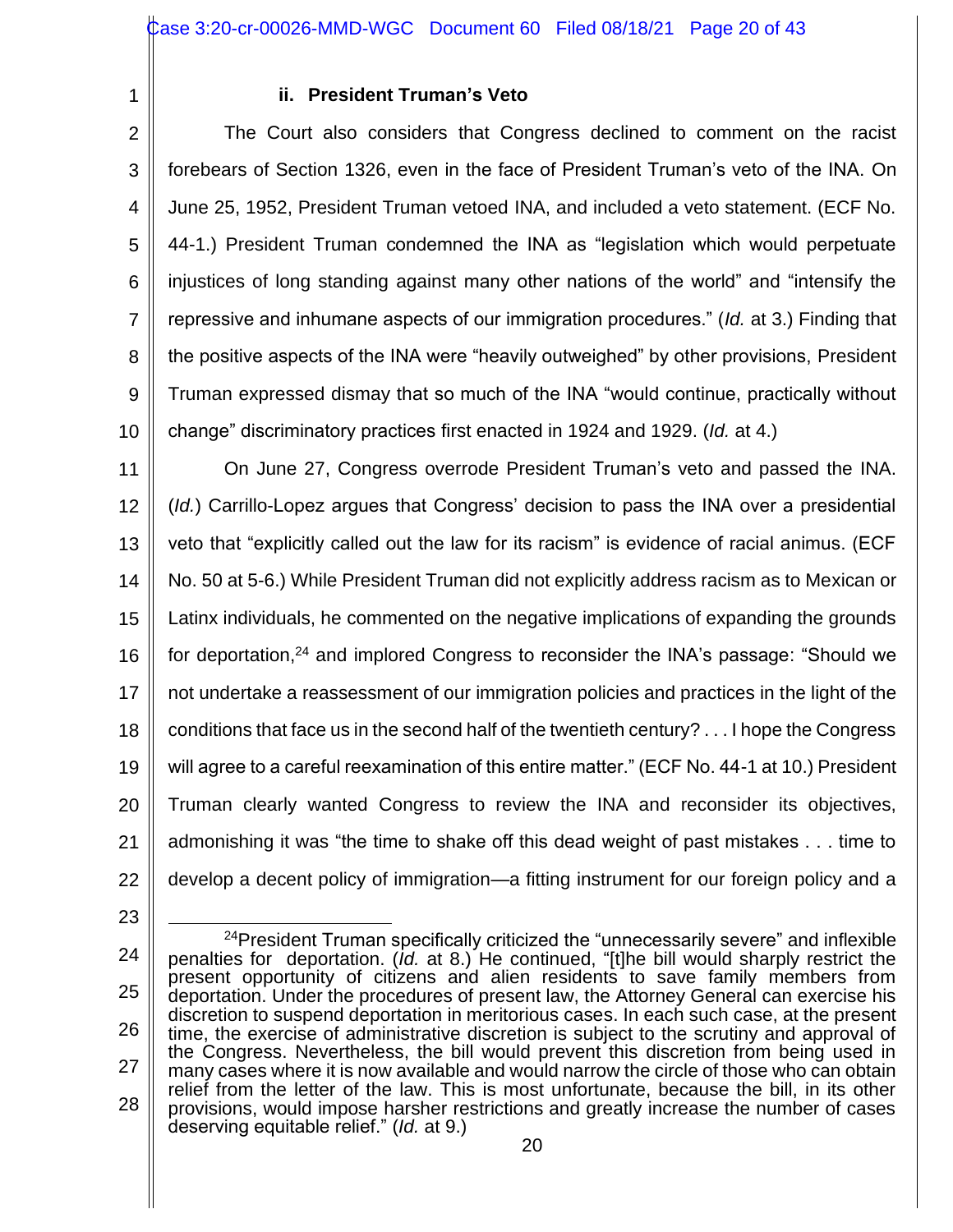#### Case 3:20-cr-00026-MMD-WGC Document 60 Filed 08/18/21 Page 21 of 43

1 2 3 4 true reflection of the ideals we stand for, at home and abroad . . ." (*Id.* at 6.) Professor Gonzalez O'Brien confirms that despite the fact that the INA is "sometimes characterized as racially progressive," President Truman's veto "explicitly notes" the INA was unnecessarily punitive, and inequitably so. (ECF No. 49 at 116-117).

5 6 7 8 9 10 11 12 13 14 15 16 17 As another court noted, the veto statement largely objected to the national origin quota system, not Section 1326. *See Machic-Xiap*, 2021 WL 3362738, at \*13. But although President Truman did not address Section 1326 specifically, the veto statement represents in no uncertain terms a contemporary admonishment of an overly punitive and discriminatory immigration policy. Truman expressly drew the INA into dialogue with prior immigration legislation, from both 1924 and 1929, which were concededly racist. But the 1952 Congress rejected that call and overrode the veto. The Court finds that Congress' failure to heed President Truman's call to "reimagine" immigration while simultaneously making the INA, and particularly Section 1326, more punitive in nature, is evidence of at least indifference to the nativist motivations of the statute's predecessor. The Court accordingly finds that Congress' decision to proceed with the INA that President Truman denounced as discriminatory contributes to its finding that Carrillo-Lopez has met his burden.

18

#### **iii. Deputy Attorney General Peyton Ford Letter**

19 20 21 22 23 24 25 26 27 28 The Court considers additional legislative history—a letter of support from Deputy Attorney General Peyton Ford, which includes use of the racially derogatory word "wetback" as well as testimony in support of expanding the grounds for prosecution and conviction of unlawful reentry under Section 1326. On May 14, 1951, Attorney General Ford wrote to Pat McCarran, Chairman of the Committee on the Judiciary, in "response to [McCarran's] request for the views of the Department of Justice relative to the bill (S. 716) to revise the laws relating to immigration, naturalization, and nationality; and for other purposes . . ." (ECF No. 44-2.) Congress' decision to adopt this recommendation, the only substantive change made to Section 1326 in 1952, in light of its silence regarding all other aspects of the provision, is further evidence of racial animus.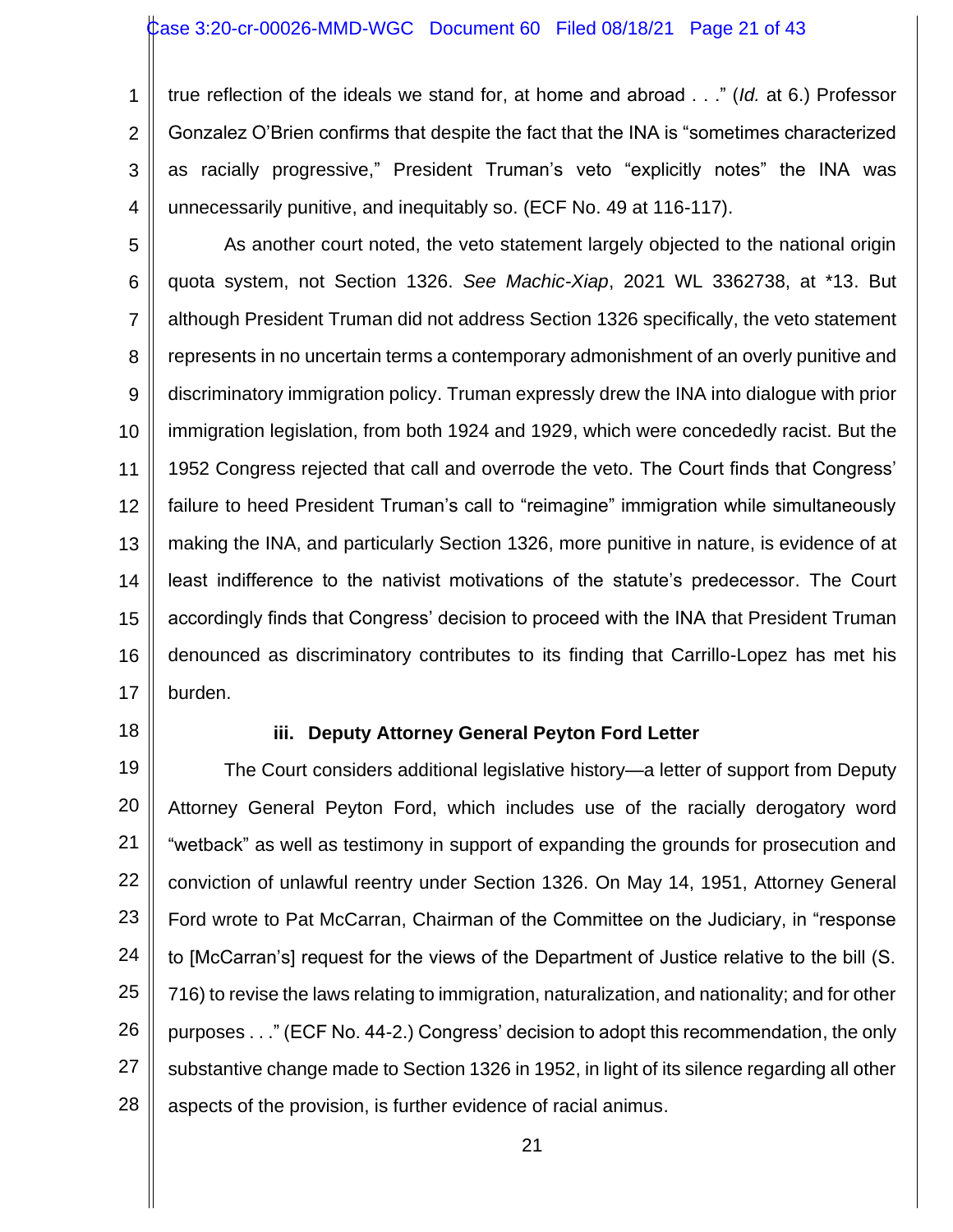1 2 3 4 5 6 7 8 9 10 11 12 13 14 15 16 17 First, Attorney General Ford's letter expressly includes the racial slur "wetback." The letter specifically quotes from the report of the President's Commission on Migratory Labor, Migratory Labor in American Agriculture, March 26, 1951, which says: "Statutory clarification on the above points will aid in taking action against the conveyors and receivers of the *wetback***.** These clarifications of the statute, together with increased funds and personnel for enforcement, are possibly all that are needed to deal effectively with the smuggler and the intermediary." (ECF No. 44-2 at 9 (emphasis added).) Common sense dictates, and many courts have acknowledged, that the term "wetback" is racist.<sup>25</sup> *See, e.g.*, *Machic-Xiap*, 2021 WL 3362738, at \*13 ("Again, 'wetback' is a racial epithet."). Its use in testimony from a supporter of the bill is significant here. First, it evidences the racial environment and rhetoric in 1952, even among high-ranking government officials and committees, specifically with regard to Mexican and Latinx people. But it is also significant considering that Ford's recommendation was the only recommendation adopted by Congress as to Section 1326. Not only does Ford's letter employ racially derogatory language, but it advises Congress to expand the grounds for deportation. Specifically, the letter recommended amendments to the bill including clarifying the "found in" clause in Section 276 by:

18 19 20 21 add[ing] to existing law by creating a crime which will be committed if a previously deported alien is subsequently found in the United States. This change would overcome the inadequacies in existing law which have been observed in those cases in which it is not possible for the Immigration and Naturalization Service to establish the place of reentry, and hence the proper venue, arising in prosecutions against a deported alien under the 1929 act.

22

23 24 25 26 27 28  $25$ Professor Gonzalez O'Brien goes on to explain that "the term with 'wetback' comes from the idea that individuals who are entering without inspection have to do so at an area where there is no bridge over the Rio Grande River and, therefore, they get wet and, therefore, the term wetback. But across the period of the 1940s and 1950s, this term has—is associated, and almost synonymous with Mexicans. And in addition to being synonymous with Mexicans and racialized in much the same way, it also has the attribution of a lot of the negative stereotypes that were associated with Mexican immigrants in the push, or [sic] quotas to be applied to immigration from Mexico and south of the Rio Grande, as well as during debate over the Undesirable Aliens Act." (ECF No. 49 at 89-90.)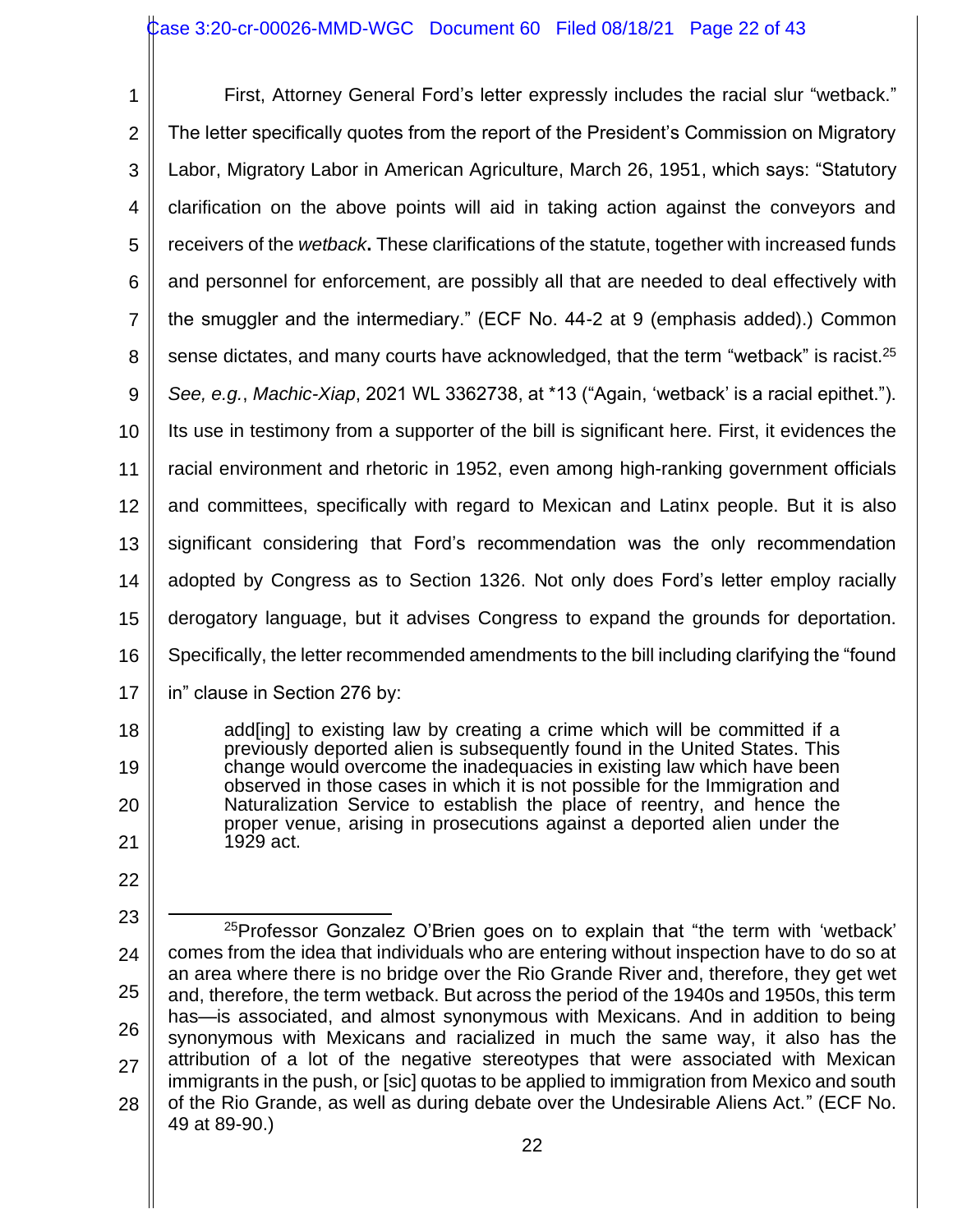(ECF No. 44-2 at 7.)

1

2 3 4 5 6 7 8 9 10 At the Hearing, Professor Gonzalez O'Brien explained that this amendment was incorporated "explicitly to make it easier to enforce the 1929 law, by allowing prosecution of immigrants wherever they were found, even if you couldn't establish where they crossed." (ECF No. 49 at 184-85). This legislative history confirms, as Carrillo-Lopez argues, that the only substantive change made to Section 1326 in 1952 was this amendment which expanded the government's authority to enforce the original 1929 provision, thereby making Section 1326 more punitive in nature. Attorney General Ford's recommendation, conveyed to Congress along with racial slurs, was adopted by the 1952 Congress and became a part of Section 1326.

11 12 13 14 15 16 17 Again, while Attorney General Ford's recommendation alone may not be enough to prove discriminatory intent, the Court considers this evidence in context. The only significant alteration between the unlawful reentry provision in the Act of 1929 and Section 1326 was this one, recommended by Ford.<sup>26</sup> The 1952 Congress' silence does not evince a neutral viewpoint, but worked to expand the enforceability of an admittedly racist law. The Court therefore finds that this evidence contributes to its finding that Carrillo-Lopez meets his burden.

18

# **iv. Wetback Bill**

19 20 21 22 23 24 25 26 The Court further considers the passage of the so-called "Wetback Bill" as evidence of historical background. The bill's passage is particularly probative because it was "passed by the same congress during the same time frame and with the same express aim as illegal reentry . . ." (ECF No. 50 at 10.) Senate Bill 1851, nicknamed the "Wetback Bill," was passed March 20, 1952, just a few months before the INA. *See* United Statutes at Large, 82 Cong. ch. 108, 66 Stat. 26 (March 20, 1952). The bill's stated aim was to "assist in preventing aliens from entering or remaining in the United States illegally." *Id.* Yet, as Carrillo-Lopez argues, the bill was reflective of Congress' racially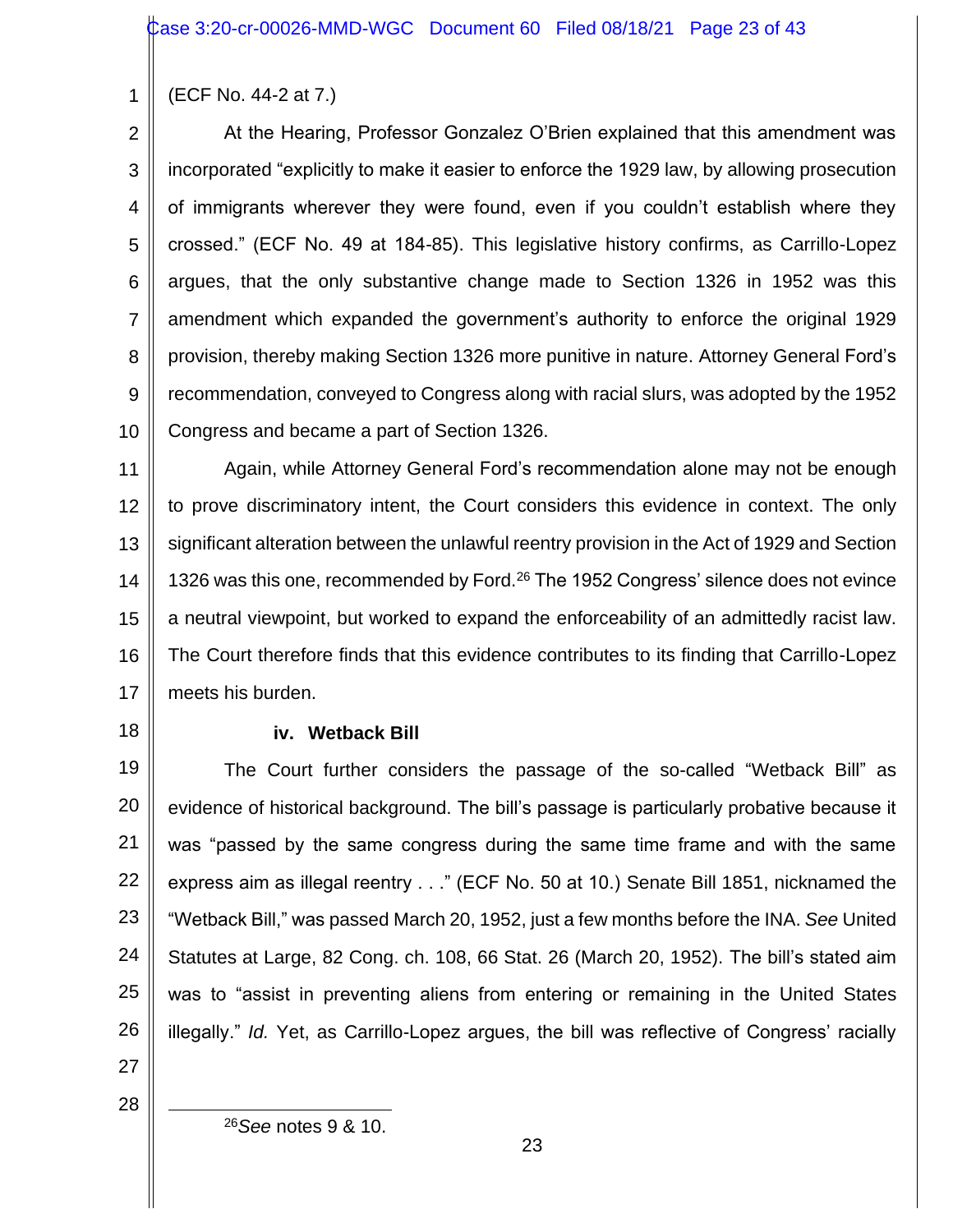2 discriminatory motivations, not only because of the nickname of the bill but also by the way it sought to achieve its stated aim.

3

1

4 5 6 7 8 9 10 First, the Wetback Bill evidences discriminatory motive simply in its use of the racial epithet "wetback." As Professor Gonzalez O'Brien testified: "In 1952, prior to the passage of the McCarran-Walter Act, you have a Bill that is introduced and passed on March 20th that is nicknamed the Wetback Bill. And this is a piece of anti-harboring legislature where, throughout the debate, Mexican undocumented entrants are regularly referenced as wetbacks. And Senator McFarland [of Arizona], during the debate over the Act of March 20th, 1952, notes that Senate Bill 1851, a Bill known as the Wetback Bill, was going to be debated. Initially, this legislation was aimed strictly at Mexicans." (ECF No. 49 at 97-98.)<sup>27</sup>

11 12 13 14 15 16 17 18 19 20 Aside from the use of derogatory language, the incongruities between the stated intent of the bill and the actual language of the bill demonstrate the Congress' racist motives and intent. While the stated aim of the bill was to prevent "aliens from entering or remaining in the United States illegally", as Carrillo-Lopez argues, it actually "illustrates the intent of congress to preserve the influx of cheap and exploitable labor, while simultaneously marginalizing those workers and excluding them from full participation in American life." (ECF No. 50 at 10.) By failing to punish employers who hired illegal immigrants and instead only punishing the laborers themselves, the "1952 and 1929 congresses were both balancing the hunger of the agricultural industry for exploitable labor and the desire to keep America's identity white." (*Id.*)

21 22 23 24 25 The Court agrees that the "context in which [] Mexican immigration was being discussed at that historical moment" is illustrative of the 1952 Congress' intent. (ECF No. 49 at 129-30.) Despite the lack of official debate surrounding the enactment of Section 1326, Professor Gonzalez O'Brien connects the Ford letter with the Wetback Bill to give a more nuanced understanding of the 1952 Congress' approach:

26 27 what you do have is that you do have this note that's entered in the support for 1326 by the Department of Justice, and it's a letter from the Deputy Attorney General, Peyton Ford . . .So, again, you have the use of this

28  $27$ Relatedly, Professor Gonzalez O'Brien notes that this "debate around wetbacks is—also enters into the McCarran-Walter Act." (ECF No. 49 at 99-100.)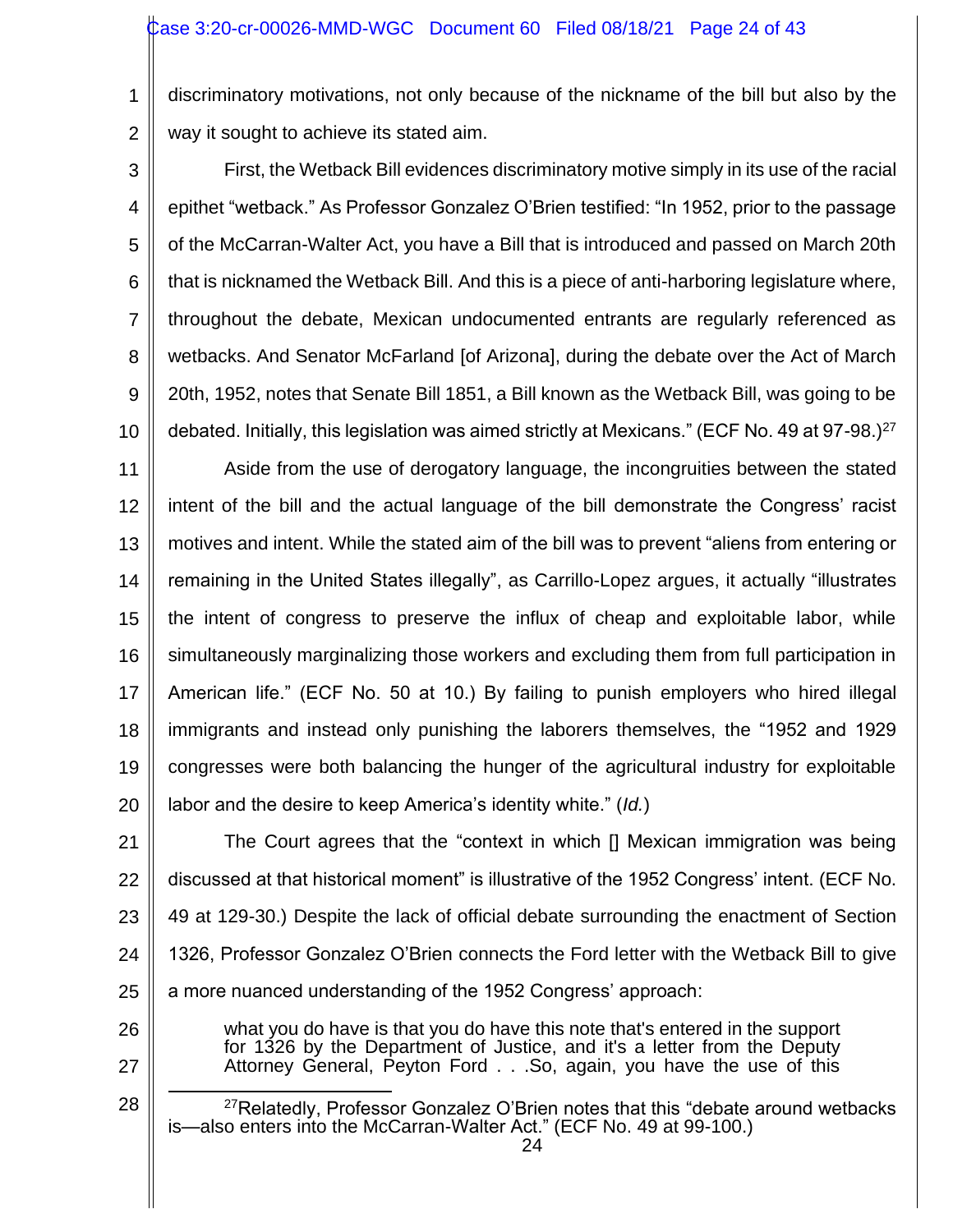|                     | Case 3:20-cr-00026-MMD-WGC Document 60 Filed 08/18/21 Page 25 of 43                                                                                                                                                                                                                                         |
|---------------------|-------------------------------------------------------------------------------------------------------------------------------------------------------------------------------------------------------------------------------------------------------------------------------------------------------------|
| 1<br>$\overline{2}$ | racialized term to describe Mexican immigrants, even though you don't have<br>debate around Mexican immigration in the McCarran-Walter Act itself, or<br>during debate for the McCarran-Walter Act, in part, because you have this                                                                          |
| 3                   | Bill that precedes it by two months, where much of the debate is how do we<br>limit the number of Mexican immigrants and the trafficking of undocumented                                                                                                                                                    |
| 4                   | Mexican immigrants into the United States? And that Bill also contained the<br>Texas proviso, which gave workers the kind of loophole of, you know, if<br>you're employing undocumented laborers, it doesn't constitute harboring.                                                                          |
| 5                   |                                                                                                                                                                                                                                                                                                             |
| 6                   | (ECF No. 49 at 129-30.) Professor Gonzalez O'Brien notably concludes that                                                                                                                                                                                                                                   |
| $\overline{7}$      | "understanding the recodification under McCarran-Walter, it has to be done in the context                                                                                                                                                                                                                   |
| 8                   | both of what came before it, but also what was occurring at that historical moment, and                                                                                                                                                                                                                     |
| $9\,$               | at that moment in time." $(id.)^{28}$                                                                                                                                                                                                                                                                       |
| 10                  | This context assists the Court in its "sensitive" inquiry demanded by Arlington                                                                                                                                                                                                                             |
| 11                  | Heights. See 429 U.S. at 564. In short, both the derogatory nickname of the Wetback Bill                                                                                                                                                                                                                    |
| 12                  | and its criminalization of Mexican immigrant laborers while shielding employers evidences                                                                                                                                                                                                                   |
| 13                  | the racially discriminatory motives and intent of the same Congress who enacted                                                                                                                                                                                                                             |
| 14                  | Section 1326 only two months later.                                                                                                                                                                                                                                                                         |
| 15                  | v. Congressional Awareness of Disparate Impact                                                                                                                                                                                                                                                              |
| 16                  | Finally, the Court considers Congress' silence in light of their knowledge that                                                                                                                                                                                                                             |
| 17                  | Section 1326 disparately impacts Latinx people as further evidence of continued racial                                                                                                                                                                                                                      |
| 18                  | animus. Professor Lytle Hernández outlined the disparate impact of the criminal unlawful                                                                                                                                                                                                                    |
| 19                  | reentry statute over the 23 years between the law's enactment 1929 and reenactment in                                                                                                                                                                                                                       |
| 20                  | 1952. (ECF No. 26-1.) She specifically highlighted that "some years, Mexicans comprised                                                                                                                                                                                                                     |
| 21                  | 99 percent of immigration offenders" and by the 1930s "tens of thousands of Mexicans                                                                                                                                                                                                                        |
| 22                  | had been arrested, charged, prosecuted, and imprisoned for unlawfully entering the                                                                                                                                                                                                                          |
| 23                  | United States." (Id.)                                                                                                                                                                                                                                                                                       |
| 24                  |                                                                                                                                                                                                                                                                                                             |
| 25<br>26            | <sup>28</sup> "Q: And part of the legislative background also is the Wetback Bill that occurred<br>two months earlier. Is that fair? A: That is fair. Q: And the Wetback Bill explicitly carved<br>If from the berbering of olione [eig] employere? $\Lambda$ . That is correct $\Omega$ : And that tension |

<sup>26</sup> 27 28 out from the harboring of aliens [sic] employers? A: That is correct. Q: And that tension between employers and the utilization of south of the border migrants was the same sort of tension that we see animating that debate in 1929. Is that fair? A: That's fair." (ECF No. 49 at 184-86 (excerpts of Professor O'Brien's testimony under defense counsel's examination.)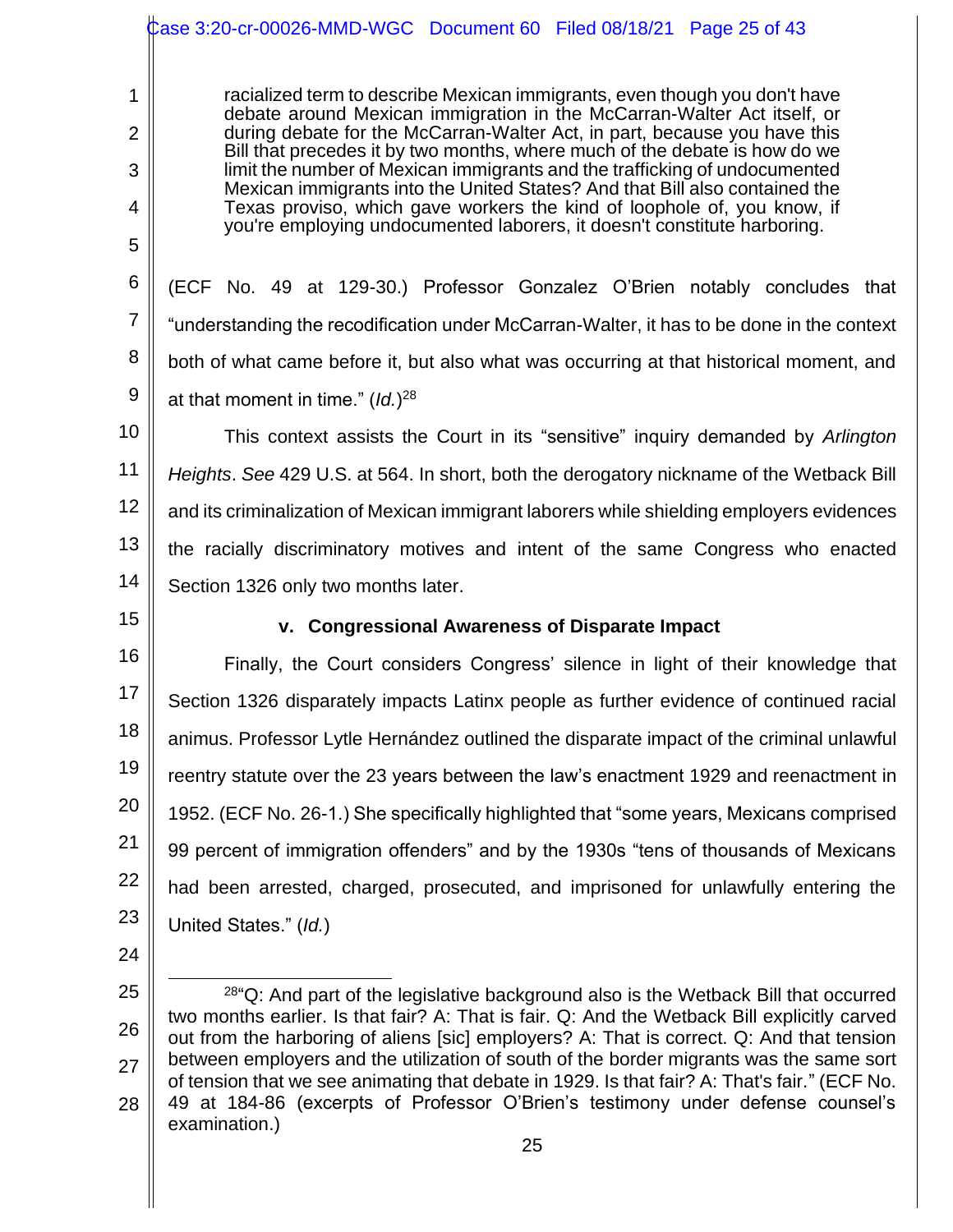$\parallel$ 

| 1              | Congress' knowledge that Section 1326 continued to disparately impact Mexican                                                                               |
|----------------|-------------------------------------------------------------------------------------------------------------------------------------------------------------|
| $\overline{2}$ | and Latinx people is evidenced by criticism from President Truman in his veto statement                                                                     |
| 3              | when he specifically critiqued the INA for expanding grounds for deportation <sup>29</sup> and from                                                         |
| 4              | testimony provided by enforcers of the law—the Immigration and Naturalization Service.                                                                      |
| 5              | The Immigration and Naturalization Service testified regarding the "difficulties"                                                                           |
| 6              | encountered in getting prosecutions and convictions, especially in the Mexican border                                                                       |
| 7              | area" because many violators of immigration law "are not prosecuted or, if prosecuted,                                                                      |
| 8              | get off with suspended sentences or probation." (ECF No. 45 at 2.) Congress' silence                                                                        |
| 9              | about the prior racist iterations of this bill coupled with its decision to expand the grounds                                                              |
| 10             | for deportation and carceral punishment, despite its knowledge of the disparate impact of                                                                   |
| 11             | this provision on Mexican and Latinx people, is some evidence that racial animus was a                                                                      |
| 12             | motivating factor.                                                                                                                                          |
| 13             | When these factors are considered together, the Court finds there is sufficient                                                                             |
| 14             | evidence to conclude that racial animus continued to be a motivating factor in the                                                                          |
| 15             | recodification of 1952. As Professor Gonzalez O'Brien testified:                                                                                            |
| 16             | if you look at all of those things, including the racial animus that was<br>demonstrated in the McCarran-Walter Act itself then I think all of those        |
| 17             | things suggest that the decision to pass this without debate, was largely<br>driven by the same things that drove the original codification of 1326; and    |
| 18             | that was, in part, a desire to control access to Mexican labor, and also a<br>tendency to view Mexicans, individuals from south of the Rio Grande, and      |
| 19             | at least in the terms of the 1950s, the wetback, as a problematic population.<br>And you don't see any significant debate over – you have a stretch between |
| 20             | 1959 and 1952, where you have 1326 in effect, and you don't see any<br>debate over that policy on its merits. We've been doing this for over 20 years       |
| 21             | by that point. What are the merits of 1326? You don't have debate over<br>that in 1952.                                                                     |
| 22             |                                                                                                                                                             |
| 23             | (ECF No. 49 at 129-30.)                                                                                                                                     |
| 24             | The totality of evidence shows that the same factors motivating the passage of                                                                              |
| 25             | Section 1326 in 1929 were present in 1952. Not only did Congress fail to repudiate the                                                                      |
| 26             | racial animus clearly present in 1929, but it expanded the government's power to enforce                                                                    |
| 27             | unlawful reentry, despite President Truman's call to reimagine immigration laws. The                                                                        |
| 28             | <sup>29</sup> See note 24.                                                                                                                                  |
|                | 26                                                                                                                                                          |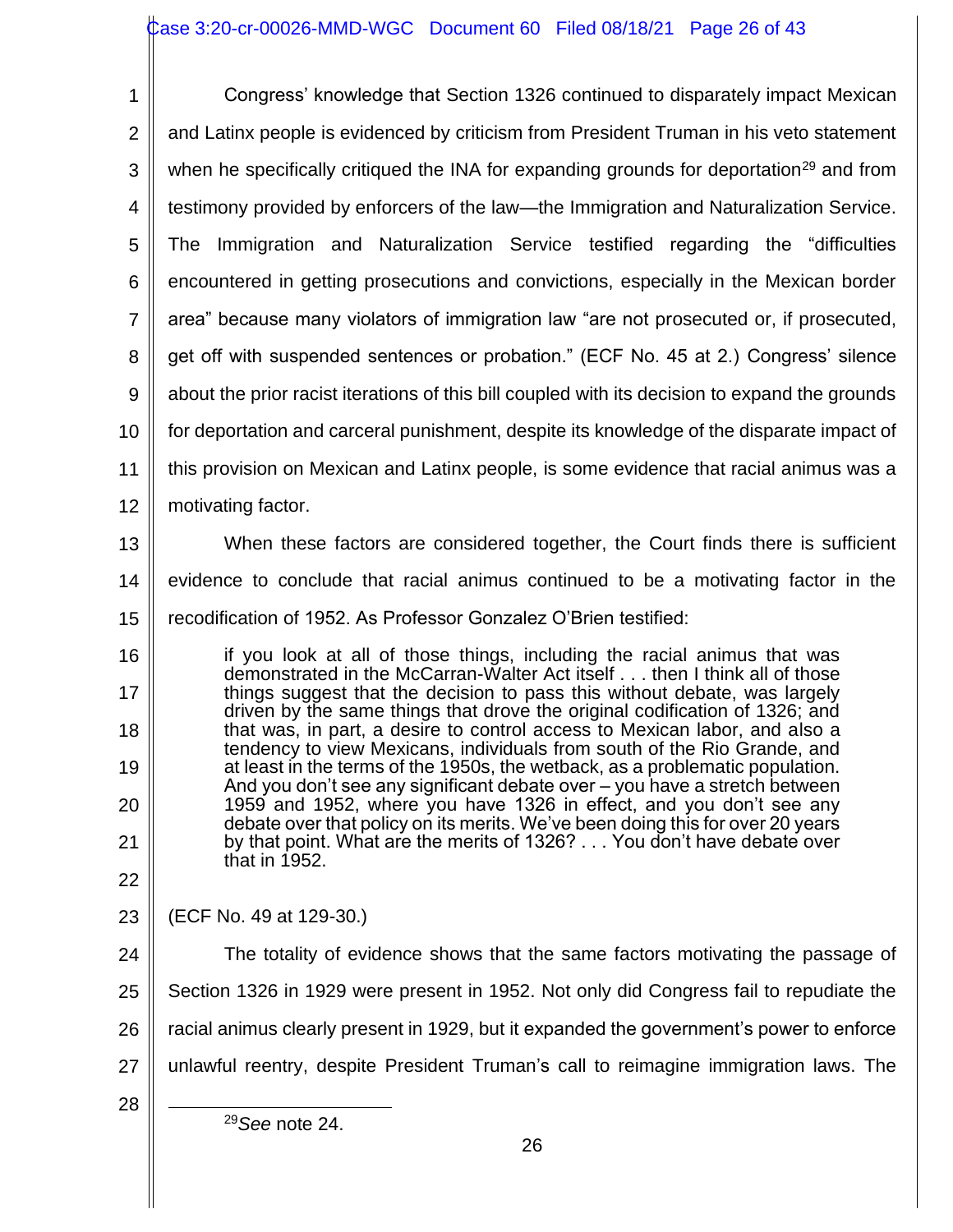1 2 3 4 5 1952 Congress incorporated the advice of supporters of the bill who used racial epithets in official documents, while contemporaneously passing another bill targeting "wetbacks." Although it is "not easy" to prove that racism motivated the passage of a particular statute, the Court reasons that it cannot be impossible, or *Arlington Heights* would stand for nothing. 30

The Court therefore finds that Carrillo-Lopez has met his burden.

# 7

8

6

# **b. The authority cited by the government does not preclude consideration of the Act of 1929.**

9 10 11 12 13 14 15 16 17 Essential to the government's position is its proposition that improper motivations infecting prior versions of legislation do not carry over to reenacted versions of a law. The government argues that the Supreme Court "ha[s] viewed variants of the 'taint argument' with equal skepticism," and several circuit and district courts have found that "the ultimate focus in subsequent litigation is the intent of the reenacting legislature, not the original one." (ECF No. 29 at 24.) As explained below, the Court finds these cases do not support the government's argument that a re-enacting Congress is always shielded from the legislation's prior motivations, and instead instruct the reviewing court to consider how much the reenacting Congress actually altered the legislation.

18 19 20 21 22 23 24 The government relies on *Abbott v. Perez* to argue that "the presumption of legislative good faith [is] not changed by a finding of past discrimination" nor can past discrimination "condemn governmental action that is not itself unlawful." (ECF No. 51 at 3-4.) In *Abbott*, electoral redistricting plans developed in 2011 were challenged as discriminatory. Responding to that concern, Texas adopted interim plans overseen by a federal district court that were later adopted by the 2013 Legislature. *See Abbott*, 138 S. Ct. at 2315. When reviewing the 2013 plans, the district court found discriminatory intent

<sup>26</sup> 27 28 <sup>30</sup>*Machic-Xiap*, 2021 WL 3362738 at \*1. The *Machic-Xiap* court noted it was "unaware of any federal appellate decision holding that a facially neutral act passed by Congress was motivated by racial, ethnic, or religious animus." *Id.* When faced with the record before it and lacking clear guiding or distinguishing authority from federal appellate courts, this Court cannot ignore the extensive history—both from 1929 and contemporaneously in 1952—that suggests discrimination was in part motivating Congress' enactment of Section 1326.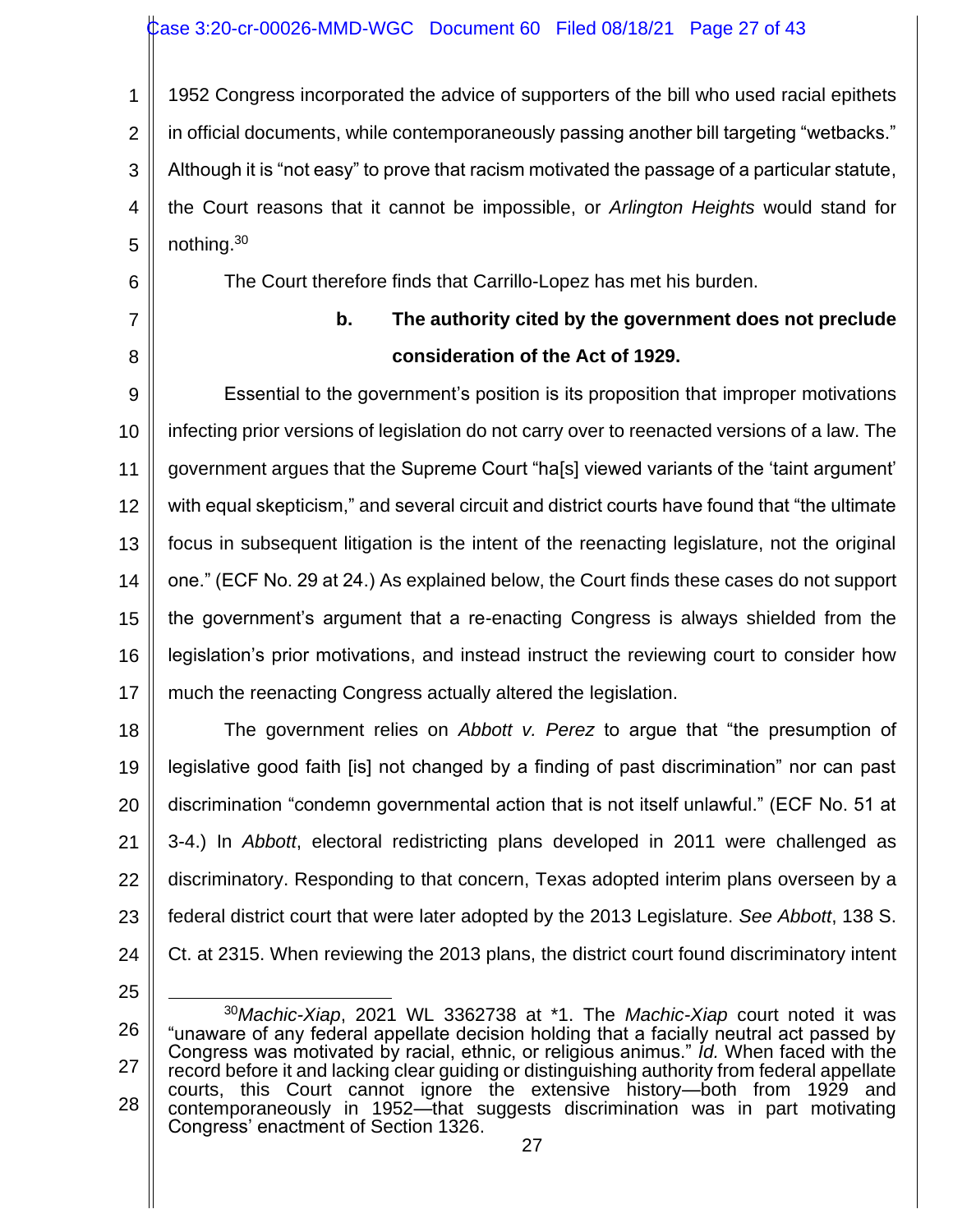1 2 3 4 5 6 7 8 9 10 because the 2013 Legislature "failed to 'engage[] in a deliberative process to ensure that the 2013 plans cured any taint from the 2011 plans." *Id.* at 2318. The Supreme Court disagreed and ultimately upheld the 2013 districting plan because the "2013 Texas Legislature did not reenact the plan previously passed by its 2011 predecessor. Nor did it use criteria that arguably carried forward the effects of any discriminatory intent on the part of the 2011 Legislature." *Id.* at 2325. The Supreme Court reasoned that although a court had previously found that the 2011 Legislature "acted with discriminatory intent in framing the congressional plan, that finding was based on evidence about districts that the interim plan later changed." *Id.* Therefore "there can be no doubt about what matters: it is the intent of the 2013 Legislature." *Id.*

11 12 13 14 15 16 17 18 The facts here are distinguishable. Most importantly, here, the initial and recodified unlawful reentry statutes are nearly identical, with the exception of broader enforcement measures. In *Abbott,* the 2013 Legislature was not simply reenacting an earlier version of the districting plan, but an entirely new plan was implemented following a lower court's finding of discriminatory intent. In so doing, the new plan was explicitly created to "fix[] the problems identified," *id.* at 2329, or "cure[]" any prior discriminatory intent, *id.* at 2325. The holding in *Abbott* is based on the legislature's active response and engagement with the prior challenged statute. The Supreme Court in fact clarified:

19 20 21 22 23 We do not suggest either that the intent of the 2011 Legislature is irrelevant or that the plans enacted in 2013 are unassailable because they were previously adopted on an interim basis by the Texas court. Rather, *both the intent of the 2011 Legislature and the court's adoption of the interim plans are relevant to the extent that they naturally give rise to—or tend to refute inferences regarding the intent of the 2013 Legislature*. They must be weighed together with any other direct and circumstantial evidence of that Legislature's intent. But when all the relevant evidence in the record is taken into account, it is plainly insufficient to prove that the 2013 Legislature acted in bad faith and engaged in intentional discrimination.

24

25 26 27 28 *Id.* at 2327 (emphasis added). The Court found the new legislature lacked discriminatory intent precisely because of the way that it responded to the challenged provision. Moreover, the Court expressly stated that how the reenacting legislature responds to a prior discriminatory statute is probative of the reenacting legislature's intent. Unlike in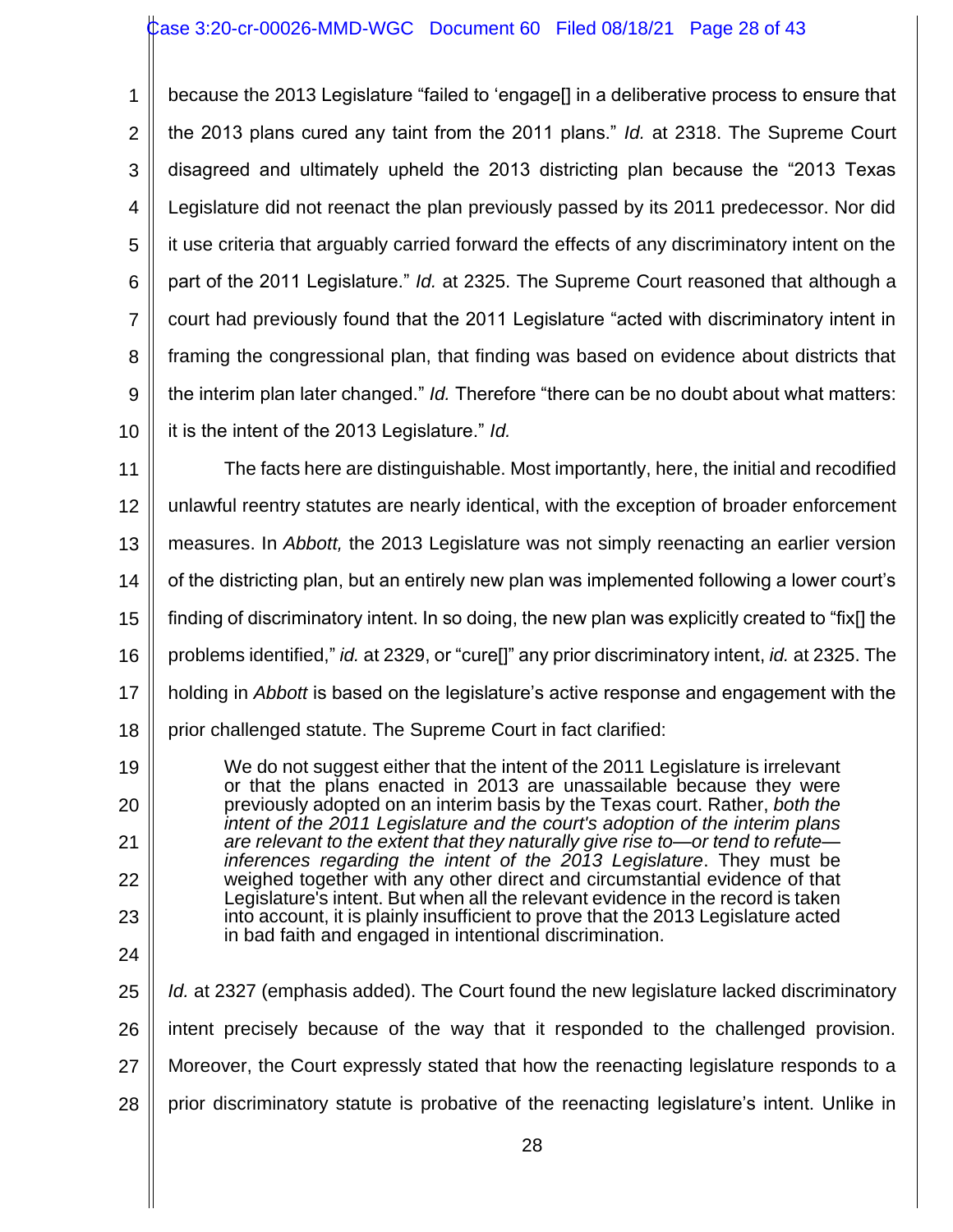1 2 *Abbott*, the 1952 Congress adopted Section 1326 almost wholesale from the Act of 1929, revising it only to make it more punitive.<sup>31</sup>

3 4 5 6 7 8 9 10 11 12 13 14 15 16 17 18 The government's reliance on three circuit courts of appeals decisions is similarly unpersuasive. (ECF No. 51 at 4-5 (citing *Hayden v. Paterson,* 594 F.3d 150, 164-68 (2d Cir. 2010); *Cotton v. Fordice,* 157 F.3d 388, 391-92 (5th Cir. 1998); *Johnson v. Governor of State of Fla.,* 405 F.3d 1214, 1223-26 (11th Cir. 2005).) Contrary to the government's argument that re-enactment of an existing law "cleanses" it from "any discriminatory aspects of its history" (*id.* at 5), the Second Circuit in *Hayden* expressly warned against the possibility that a legislative body "might seek to insulate from challenge a law known to have been originally enacted with a discriminatory purpose by (quietly) reenacting it without significant change." *Hayden*, 594 F.3d at 167 (reasoning that subsequent changes to legislation tainted by racial animus should "substantively change" the prior issue in a way that is "not inconsequential"). Clearly aware of this issue, the Fifth Circuit in *Cotton* and the Eleventh Circuit in *Johnson* also stress that the challenged amendments made substantive revisions to their racist predecessors which meaningfully impacted how they would be enforced.<sup>32</sup> The Second Circuit reasoned that its concerns were "ameliorated" because (i) there was no allegation of bad faith on the part of the re-enacting legislature, (ii) there was adequate deliberation that resulted in substantive changes when

19

<sup>20</sup> 21 22 23 24 <sup>31</sup>The government further relies on the Supreme Court's decision in *McKlesky v. Kemp* to argue that "unless historical evidence is reasonably contemporaneous with the challenged decision, it has little probative value." 481 U.S. 279, 289 n.20 (1987). There, the Court looked at Georgia laws in force during and just after the Civil War, finding that "historical background of the decision is one evidentiary source" for proof of discrimination under *Arlington Heights*, but it has little probative value if it is not "reasonably contemporaneous" ultimately deciding that "although the history of racial discrimination in this country is undeniable, we cannot accept official actions taken long ago as evidence of current intent." *Id.* Here, the evidence offered and accepted by this Court regarding the 1952 reenactment was contemporaneous in time. Thus, *McKlesky* has no bearing on the Court's decision here.

<sup>26</sup> 27 28 <sup>32</sup>*See Cotton*, 157 F.3d at 391-92 (explaining that the amendment in question removed burglary, an offense commonly relied on to disenfranchise Black people, and broadened the applicability of the statute to include murder and rape to better fit the state's race-neutral disenfranchisement purposes); *Johnson*, 405 F.3d at 1223-24 (similarly reasoning that the specific amendment at issue went through multiple revisions and committee reviews with the purpose of removing the racial taint from a prior felondisenfranchisement statute).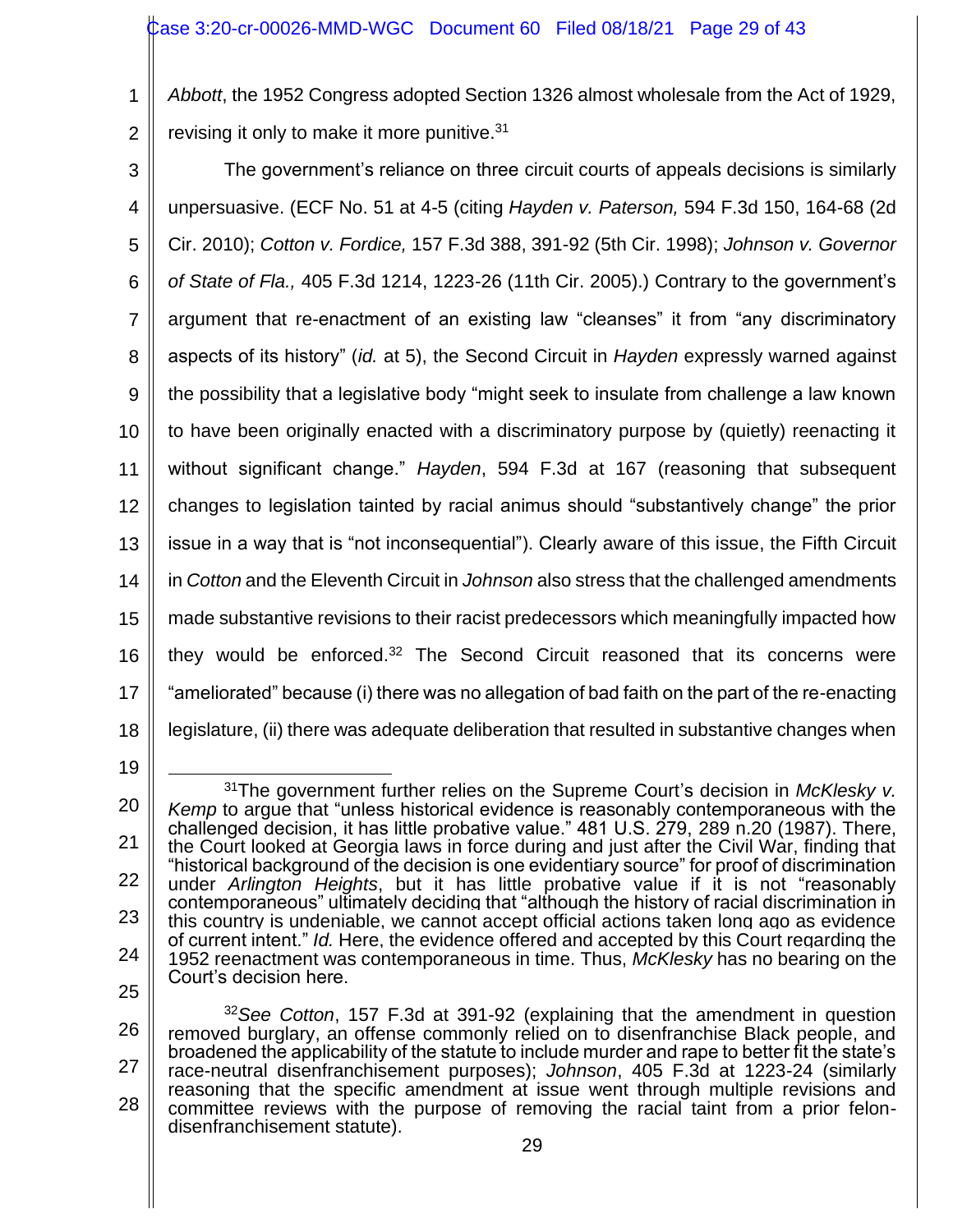1 2 the statute in question was reenacted, and (iii) there was no evidence of discriminatory intent of the reenacting legislature. *See Hayden*, 594 F.3d at 167*.*

3 4 5 6 7 8 9 10 11 12 13 14 15 16 17 18 Carrillo-Lopez's case is completely distinguishable. The legislatures in *Hayden*, *Cotton*, and *Johnson* substantively amended the prior iterations of the laws in question in an attempt to make them less racially targeted. But Section 1326 was not substantively changed, or even genuinely debated. Instead, the 1952 Congress sought only to ease law enforcement's burden in prosecuting those subject to Section 1326. While the *Hayden*, *Cotton*, and *Johnson* legislatures were expressly revising felondisenfranchisement laws to make them more race-neutral, the 1952 Congress did not depart from the original enactment of Section 1326 and instead adopted it in its entirety into the INA. Moreover, that addition happened at a time that Congress did not appear to be overly concerned with its animus toward Mexican and Latinx people, but instead welcomed racist epithets. Carrillo-Lopez has demonstrated that the 1952 reenactment not only failed to reconcile with the racial animus of the Act of 1929, but was further embroiled by contemporary racial animus and discriminatory intent. The Court therefore concludes that *Abbott*, *Hayden*, *Cotton*, and *Johnson* do not prohibit considering the motivations of the Act of 1929 when determining whether the 1952 Congress was motivated by a similar discriminatory intent.

19 20

#### **The Court disagrees with the conclusions of other district**  4. **courts that have addressed this issue.**

21 22 The Court notes that Section 1326 has lately faced scrutiny in several district courts. The parties have routinely supplemented their briefing in response to these

- 23 24
- 25
- 26
- 27
- 28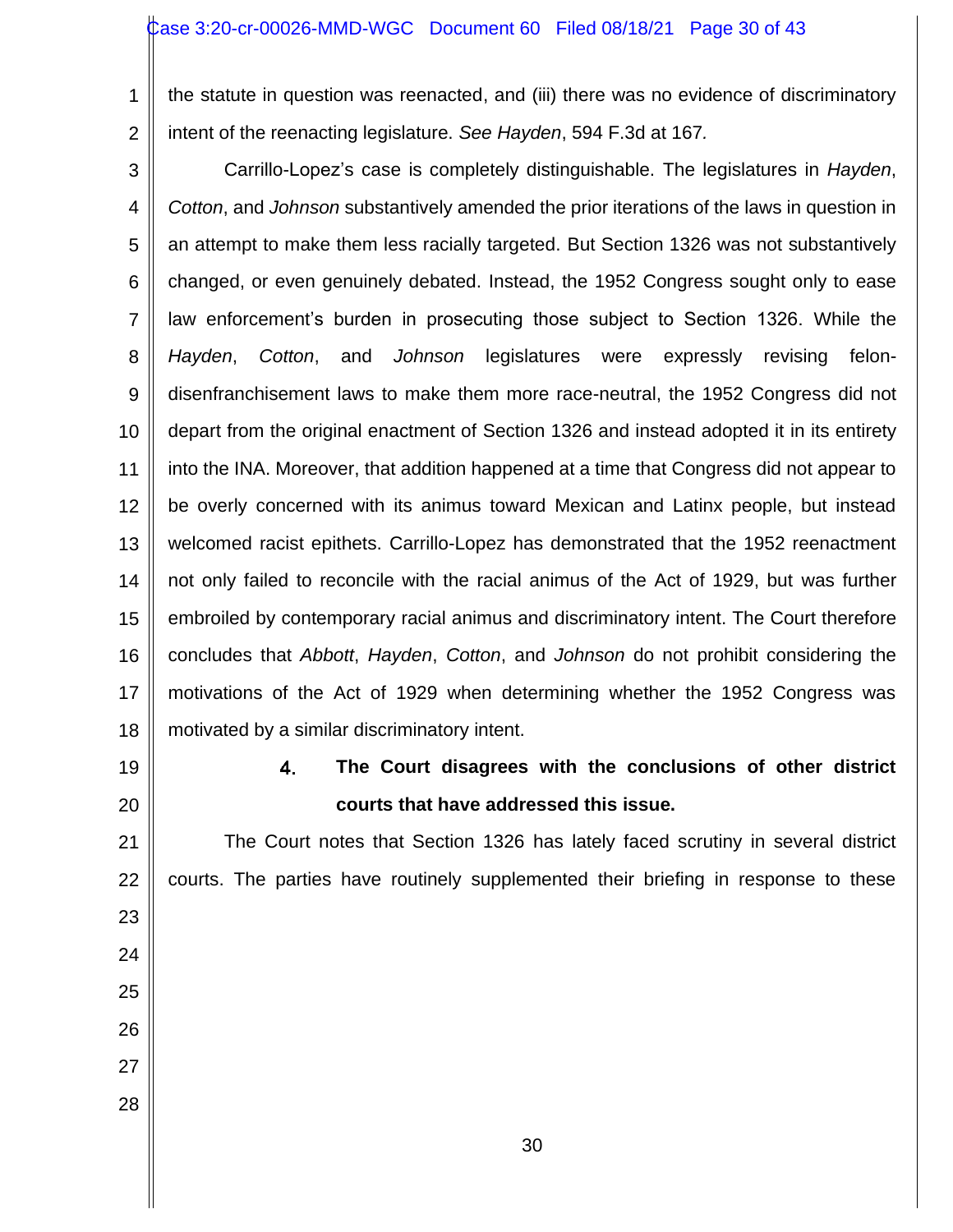1 2 3 4 developments,<sup>33</sup> and the Court has worked to stay abreast of recent decisions.<sup>34</sup> As the Court understands the present status, no court that has addressed this issue has found that Section 1326 is unconstitutional under *Arlington Heights*. The Court will therefore explain its reasons for departing from the holdings of its sister courts.

5 6 7 8 9 10 11 12 13 14 15 16 17 The two cases cited by the government, *Medina-Zepeda* and *Palacios-Arias*, are distinguishable because they considered solely evidence from the 1952 reenactment. (ECF Nos. 43-1, 29-1.) Unlike in those cases, the Court here considers the surrounding legislative history and context of both the Act of 1929 and 1952 INA. The Central District of California reasoned in *Medina-Zepeda* that dicta in *Ramos v. Louisiana*, 140 S. Ct. 1390 2020), and *Espinoza v. Mont. Dep't of Revenue*, 140 S. Ct. 2246 (2020), was insufficient authority to justify relying solely on legislative history from the 1920s. (ECF No. 43-1 at 6 ("Defendant provides no authority or basis for the court to evaluate the 1952 statute solely on the basis of the legislative history relating to the Undesirable Aliens Act of 1929.").) The Court agrees with that reasoning. However, the Court here does not only consider historical background from the 1920s. *Medina-Zepeda* therefore cannot guide the Court's determination of whether Carrillo-Lopez has met his burden under *Arlington Heights*.

18

25 26 27 28  $34$ In addition to the parties' briefing, the Court notes that several courts have lately ruled on this issue. *See United States v. Machic-Xiap*, Case No. 3:19-cr-407-SI, 2021 WL 3362738 (D. Or. Aug. 3, 2021); *United States v. Wence*, Case No. 3:20-cr-0027, 2021 WL 2463567 (D.V.I. Jun. 16, 2021); *United States v. Gutierrez-Barba*, Case No. CR-19- 01224-001-PHX-DJH, 2021 WL 2138801 (D. Ariz. May 25, 2021). The Court will address the arguments in *Machic-Xiap* and *Wence* below. However, the Court will not address *Gutierrez-Barba*, which applied a deferential rational-basis review instead of *Arlington Heights*, and is therefore unhelpful to the Court's analysis. *See* 2021 WL 2138801 at \*5.

<sup>19</sup> 20 21 22 23 24 <sup>33</sup>The parties supplemented their briefing with the following cases: *United States v. Palacios-Arias*, Case No. 3:20-cr-62-JAG (E.D. Va. Oct. 13, 2020) (ECF No. 29-1); *United States v. Rios-Montano*, Case No. 19-cr-2123 (S.D. Cal. Dec. 8, 2020) (ECF No. 31-1); *United States v. Medina-Zepeda*, Case No. CR 20-0057 (C.D. Cal. Jan. 5, 2021) (ECF No. 43-1). The government additionally cites to *United States v. Morales-Roblero*, 2020 WL 5517594 (S.D. Cal. Sept. 14, 2020) (ECF No. 29 at 6 n.6) and *United States v. Ruiz-Rivera*, Case No. 20-mj-20306-AHG (S.D. Cal. Sept. 2, 2020) (ECF No. 29 at 22 n.13) in its opposition brief. *Palacios-Arias* and *Medina-Zepeda* address the constitutionality of Section 1326, and will be discussed below. *Rios-Montano*, *Morales-Roblero*, and *Ruiz-Rivera* address the constitutionality of Section 1325, which is also part of the INA but has a separate legislative history. Accordingly, the Court will focus on cases that challenge Section 1326 specifically.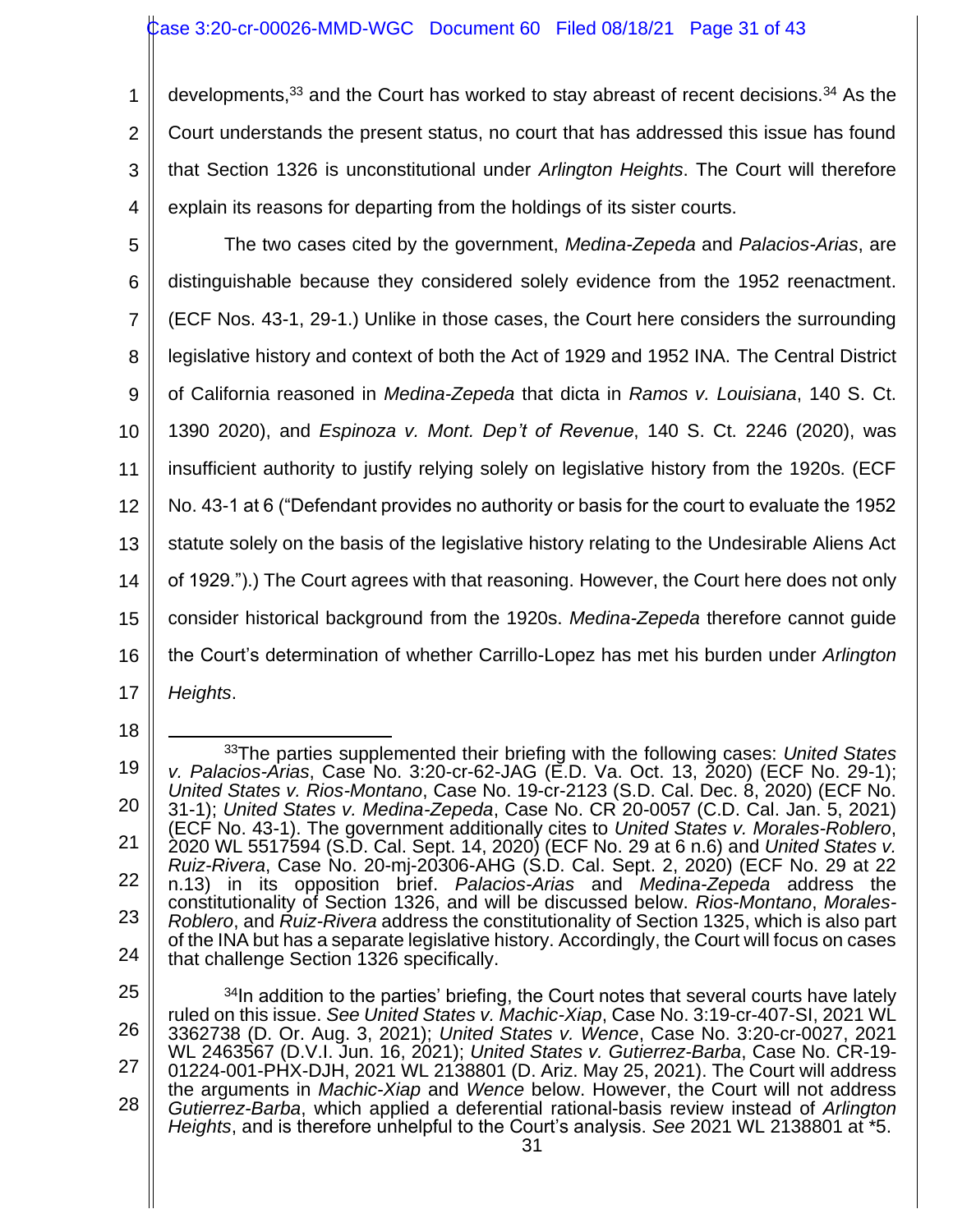1 2 3 4 5 6 7 8 The Court similarly finds *Palacios-Arias* distinguishable. (ECF No. 29-1.) The Eastern District of Virginia reasoned that evidence of animus from the 70th Congress cannot necessarily be imputed to the 82nd Congress. Again, the Court agrees. But Carrillo-Lopez has provided evidence of contemporaneous discriminatory intent motivating the passage of the 1952 INA. Moreover, the Court will not ignore that Congress in 1952 adopted the language of Section 1326 without substantially changing the law and without debate or discussion of the invidious racism that motivated the Act of 1929, only to make it more punitive.

9 10 11 Two district courts, however, have recently found that substantially similar evidence to that which the Court here considers is insufficient for a defendant to meet their burden. Ultimately, the Court disagrees.

12 13 14 15 16 17 18 19 20 21 22 23 24 25 26 27 28 In *United States v. Wence*, the District Court of the Virgin Islands applied *Arlington Heights* but found the defendant had not met his burden because "Wence has failed to provide any legislative history or other evidence suggestive of the motives of the 82<sup>nd</sup> Congress." *See* 2021 WL 2463567, at \*7. After considering the "problematic rhetoric" surrounding the INA's passage, as well as the Truman veto statement and override, that court concluded "Wence has not cited any part of the legislative history which discloses any racial animus in the law against Latinx aliens" and "the legislative history for the 1952 and 1929 legislation does not reveal any discriminatory motive." *Id.* at \*9. First, the Court disagrees with that conclusion—as explained above, the record demonstrates discriminatory motivations as to both statutes. But the Court further rejects the *Wence*  court's conclusion because that court appeared to blur the defendant's burden under *Arlington Heights*, reasoning that alternative "valid immigration considerations," *id.*, balanced out the evident "issues" with the INA, *id.* at \*8. *But see Arlington Heights*, 429 U.S. at 265 (explaining that a challenger need not "prove that the challenged action rested *solely* on a racially discriminatory purpose"). Moreover, the *Wence* court relies on *Hayden*, *Cotton*, and *Johnson* to support that deliberation of other sections of the INA is sufficient to cleanse the reenacted Section 1326 of its original discriminatory motivation,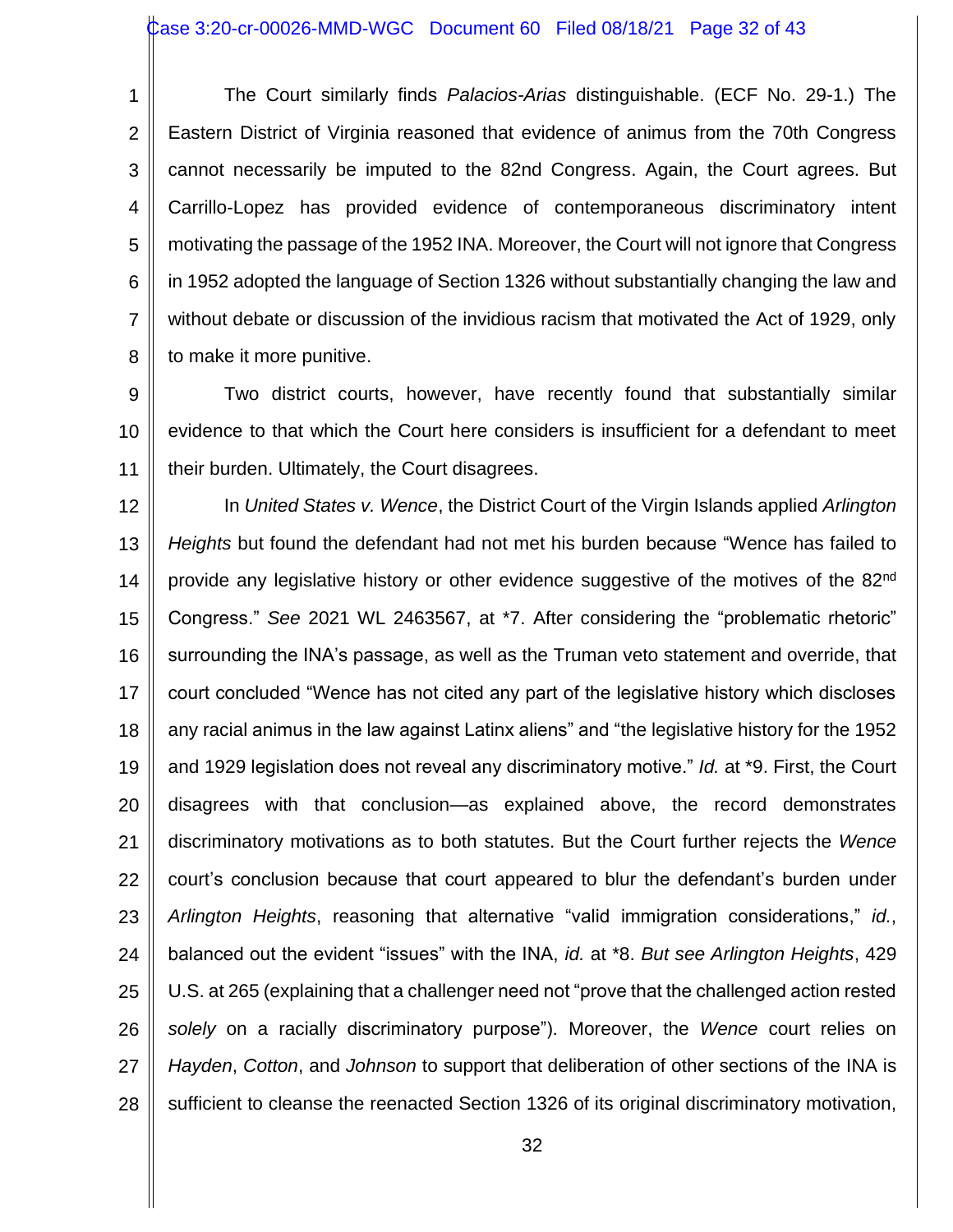1 2 despite the fact that Section 1326 was neither specifically debated nor substantively changed. The Court is therefore unpersuaded by *Wence*.

3 4 5 6 7 8 9 10 11 12 13 14 15 16 17 18 In *Machic-Xiap*, the District Court for the District of Oregon considered a similar challenge to Section 1326 based on similar evidence as presented here. *See Machic-Xiap*, 2021 WL 3362738, at \*12. The *Machic-Xiap* court detailed an extensive historical record, and found not only that the Act of 1929 served "racist purposes," *id.* at \*12, but also that the defendant did provide some evidence of racial animus during the 1952 reenactment, *id.* at \*12-14. But after concluding that the historical evidence of the Act of 1929 was "strong," *id.* at \*12, the *Machic-Xiap* court carefully examined the remaining evidence and found that despite evidence of racist motivation, each piece of evidence should not be given significant or conclusive weight. *See id.* It is apparent that the *Machic-Xiap* court conducted a thorough and sensitive inquiry, and this Court agrees that any individual piece of evidence alone would likely be insufficient to demonstrate that racial animus was a motivating factor. But, as stated above, the Court views the evidence—of historical background, legislative history, sequence of events, and departure from normal deliberative process—under the totality of the circumstances. While each piece of evidence may be insufficient alone, together they show discriminatory intent on behalf of the 1952 Congress specifically, and with regards to Section 1326 specifically.

19 20 21 22 23 24 25 26 The *Machic-Xiap* court further limited its reliance on evidence from 1929 based on its application of *Abbott*. *See id.* at \*14. While the Court agrees that racial animus from a prior enacting legislature cannot be necessarily imputed to a reenacting legislature, the Court reads *Abbott* to require that the reenacting legislature make some substantive change before known racial animus is cleansed. *See Abbott*, 138 S. Ct. at 2325. Although courts have an obligation to give a reenacting legislature the presumption of good faith,<sup>35</sup> that presumption is not insurmountable. Here, the 1929 provision and Section 1326 are nearly identical, the only change was not substantive, and that change was motivated by

27

<sup>35</sup>*See Machic-Xiap*, 2021 WL 3362738 at \*15 (citing *Abbott* and *N.C. St. Conf. of the NAACP v. Raymond*, 981 F.3d 295, 303 (4th Cir. 2020)).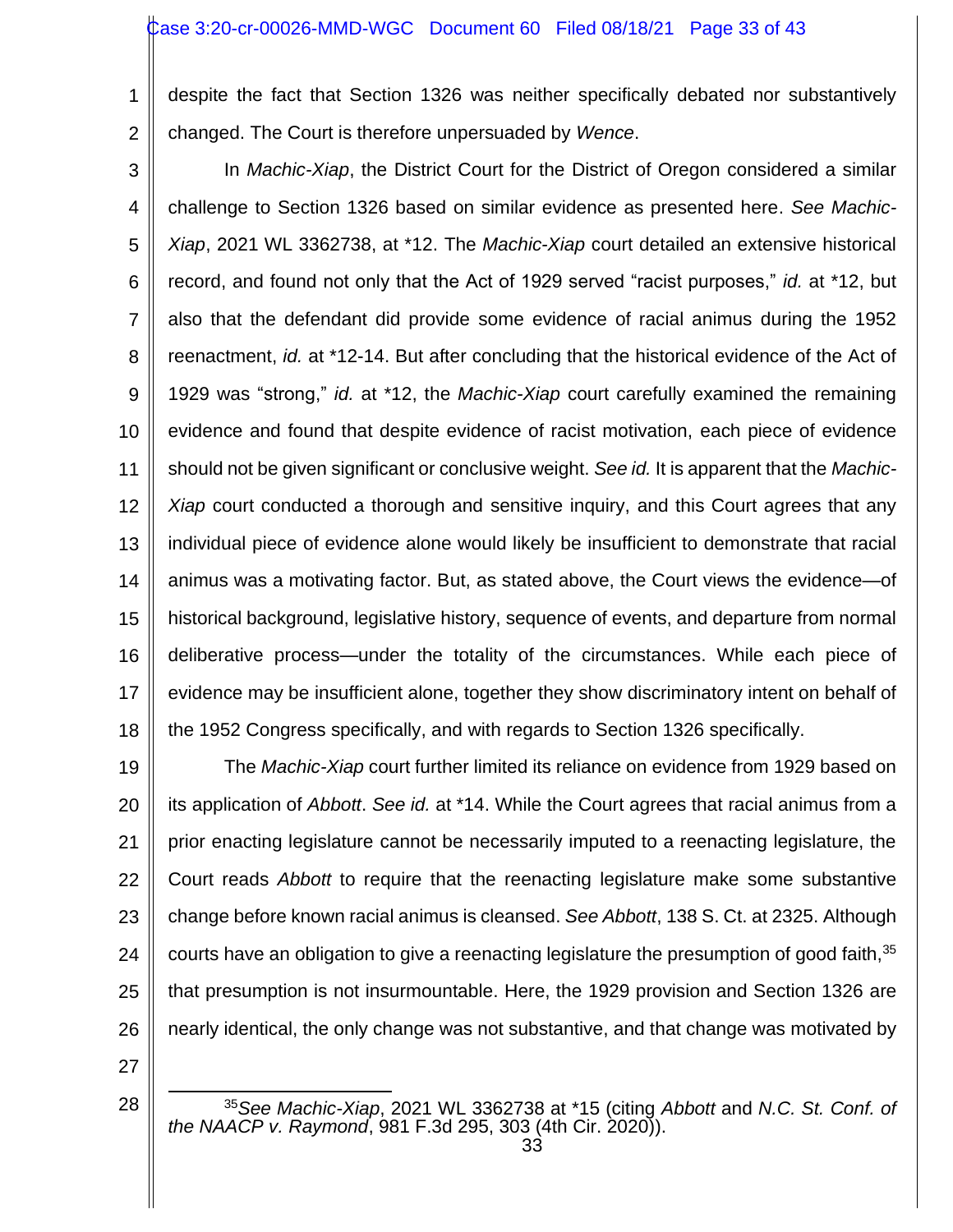1 2 3 4 5 the Ford Letter which sought to expand the enforceability of the 1929 provision while referring to Latinx people as "wetbacks." As explained above, *Abbott* does not shield the reenacting legislature from scrutiny in light of such evidence. The Court therefore disagrees with the conclusion of the *Machic-Xiap* court and finds that the evidence Carrillo-Lopez presents is sufficient to meet his burden under *Arlington Heights*.

6 7 8 9 The Court is aware that proving discriminatory intent motivated the passage of a specific statute is difficult—in fact, unprecedented.<sup>36</sup> But despite the high threshold, the Court cannot deny that when considered as a whole, the evidence indicates discriminatory intent on the part of the 1952 Congress.

- 10
- 11

# **C. The government has failed to show that Section 1326 would have been enacted absent the discriminatory motivation.**

12 13 14 15 16 17 18 19 20 21 22 23 Having found that Carrillo-Lopez met his burden under *Arlington Heights,* the burden shifts to the government to establish that "the same decision would have resulted even had the impermissible purpose not been considered." 429 U.S. at 270 n. 21. The government argues that it is "obvious and uncontroverted that valid, nondiscriminatory objectives motivated the passage of Section 1326 in 1952 and its later amendments." (ECF No. 51 at 11.) The government offers no independent evidence, but points instead to Carrillo-Lopez's own expert testimony to propose three allegedly permissible motivations: (1) a desire to protect American citizens from economic competition; (2) a need to maintain national security; and (3) a need to maintain foreign relations with international allies. (ECF No. 52 at 11.) As the Court explains below, the testimony does not support a conclusion that these alternative motivations can easily be separated from the demonstrated discriminatory intent.

24 25 26 27 The government advances two additional arguments that do not offer alternative motivations for the passage of Section 1326, but which it claims are sufficient to show that Section 1326 would have been enacted absent discriminatory intent. The government first argues the Ninth Circuit once found Section 1326 is "a necessary piece of the

28

<sup>36</sup>*See Machic-Xiap*, 2021 WL 3362738 at \*1.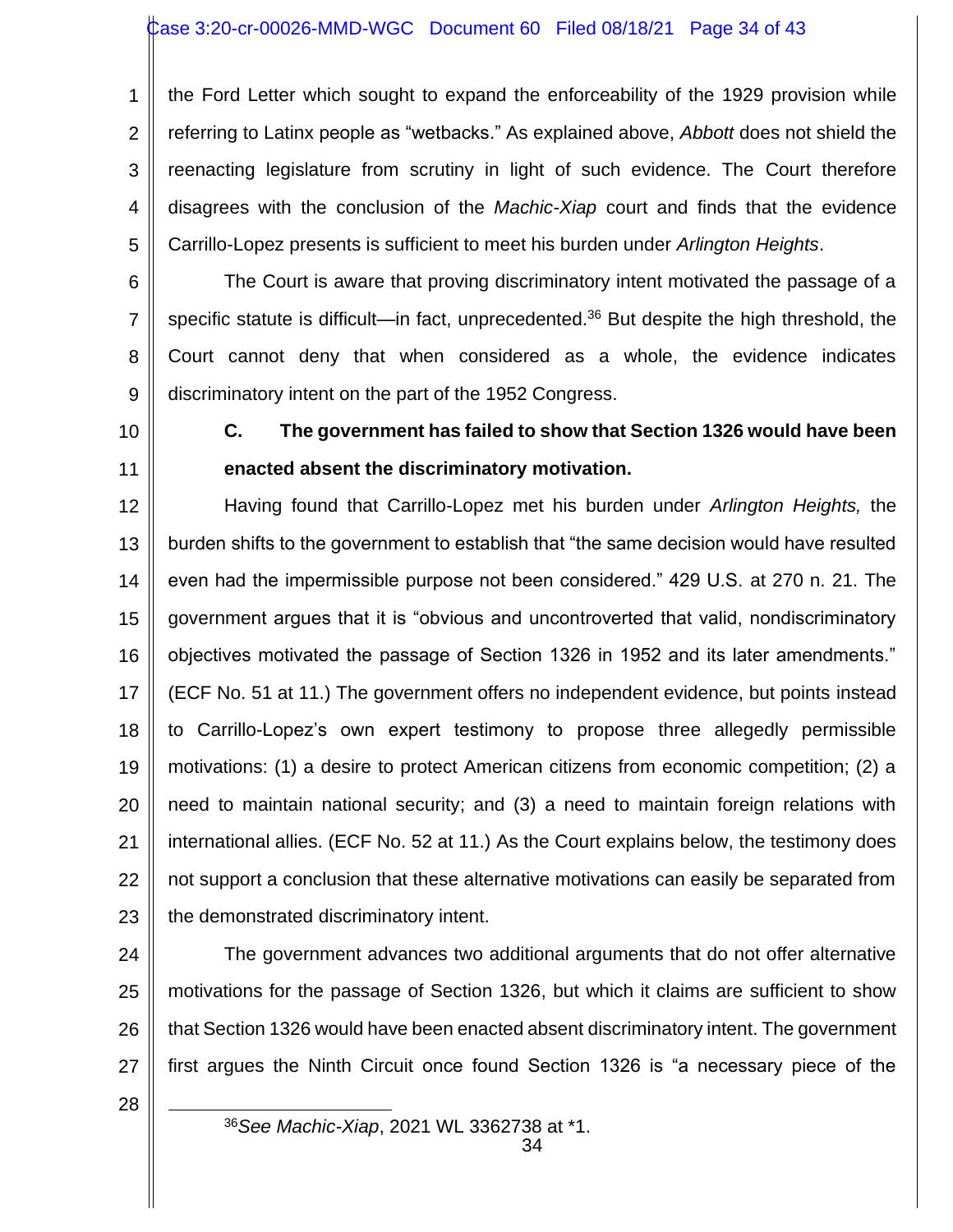1 2 3 4 5 6 7 immigration-regulation framework." (ECF No. 51 at 12 (citing *U.S. v. Hernandez-Guerrero,* 147 F.3d 1075, 1078 (9th Cir. 1998).) Second, the government argues that because Section 1326 has been passed "six times in various amended versions, all in the absence of any evidence of discriminatory intent, the Court need not engage in a counterfactual analysis to conclude that the law would pass absent discriminatory intent." (ECF No. 51 at 13.) The Court will also address these arguments after its evaluation of the proposed nondiscriminatory motivations.

8

#### $1.$ **Alternative Nondiscriminatory Motivations**

9 10 11 12 13 14 15 16 17 18 The government has not met its burden under *Arlington Heights*. By failing to offer any independent evidence of "obvious and uncontroverted . . . nondiscriminatory objectives" motivating the passage of Section 1326, the government limits itself to relying solely on the testimony of defense experts and distinguishable case law. (ECF No. 51 at 11.) But the expert testimony from Professors Lytle Hernández and Gonzalez O'Brien does not support the government's proffered alternative reasons. Instead, that testimony convincingly demonstrates that the government's proffered reasons are so intertwined with racial animus such that they cannot successfully show that the "same decision would have resulted even had the impermissible purpose not been considered." *See Arlington Heights*, 429 U.S. at 270 n. 21. The Court will address each argument in turn.

19

### **a. Economic Competition**

20 21 22 23 24 25 26 27 28 The government first argues that border enforcement was driven "by a desire to protect American citizens from economic competition," citing only to Professor Lytle Hernández's testimony to support this proposition. (ECF No. 51 at 11.) At the Hearing, Professor Lytle Hernández agrees with the government's claim that leaders of the Mexican-American middle class supported immigration enforcement because "they thought that increased border enforcement would improve job security" (ECF No. 49 at 42-43), but she goes on to explain that this economic competition was rooted in racialization and played up to "create the notion that they were in competition with each other." (ECF No. 49 at 42-43). Specifically, she notes: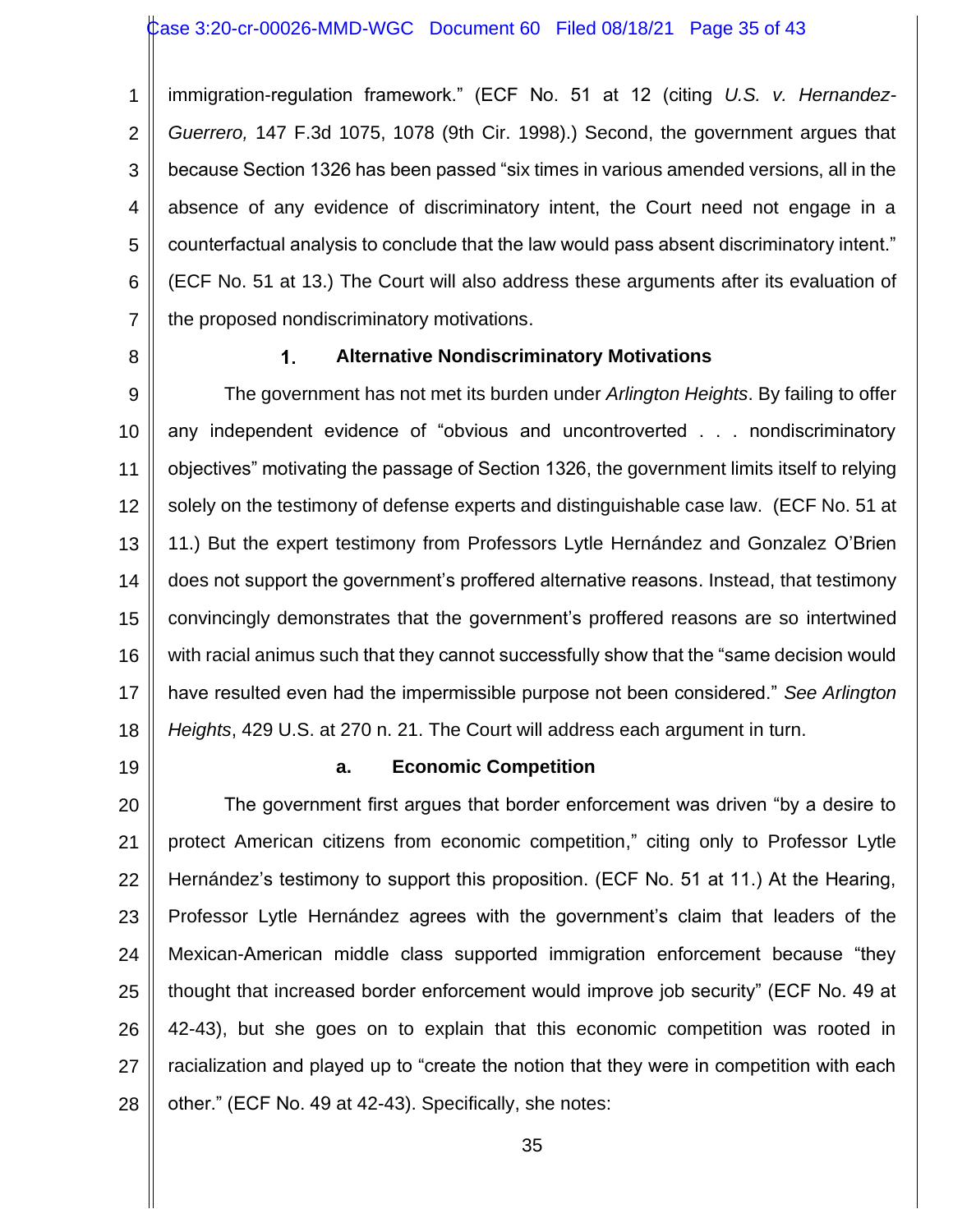There was a notion that there was a, sort of, zero sum game of jobs, right, and that people of Mexican descent, largely because of segregation in the United States and because of that racial subrogation, gave this notion that Mexican-origin folks had to fight for the same jobs as to opposed to having all jobs open to them, and that certainly helped to create this notion that they were in competition with each other.

(*Id.*)

1

2

3

4

5

6 7 8 9 10 11 12 13 14 15 Moreover, some economic programs like the Bracero program targeted non-white populations. Professor Lytle Hernández explains that targeting is a "key indicator[] of the dynamics at play, that it's not just labor, it's a racialized labor form." (ECF No. 49 at 75- 76.) Bracero workers were "an exploited labor force," subjected to racialized stereotyping and inhumane treatment. She details in her testimony that Bracero workers were routinely gassed with DDT and subjected to invasive inspections. The workers were racially stereotyped as being "fit for agricultural labor," unlike their white immigrant or domestic counterparts. (*Id.* at 77-78.) Professor Lytle Hernández's testimony concludes that any stated desire to protect American citizens from economic competition cannot reasonably be divorced from the underlying racialization of Mexican migrant laborers.

16 17 18 19 The Court agrees that even—or in this case, especially—under the auspice of economic motivation, immigration is not intrinsically separate from racial animus. Without offering any additional evidence, the government fails show that economic competition was a potential motivating factor absent the impermissible motivation: racial animus.

20

# **b. National Security**

21 22 23 The Court is similarly unpersuaded by the government's argument that Section 1326 was recodified due to "a need to maintain national security." (ECF No. 51 at 11.) Again, the government cites only to Professor Lytle Hernández's testimony<sup>37</sup> to suggest

<sup>25</sup> 26 27 28 <sup>37</sup>Professor Lytle Hernández further explains how the national security concerns of the period relevant to the INA's passage were motivated by racialized labor policies like the Bracero Program. "Q: So the start of the Bracero program happened roughly around the onset of World War II, correct? A: Yes. Post-U.S. entry into the war. Q: Right. And you wrote in Migra that this triggered increased national security and geopolitical concerns, given that the U.S. shared a 2000-mile border with Mexico, correct? A: Correct. Q: And you wrote that the U.S. State Department put pressure on the INS and Border Patrol to close the door to undocumented migrants during this time, correct? A: Correct.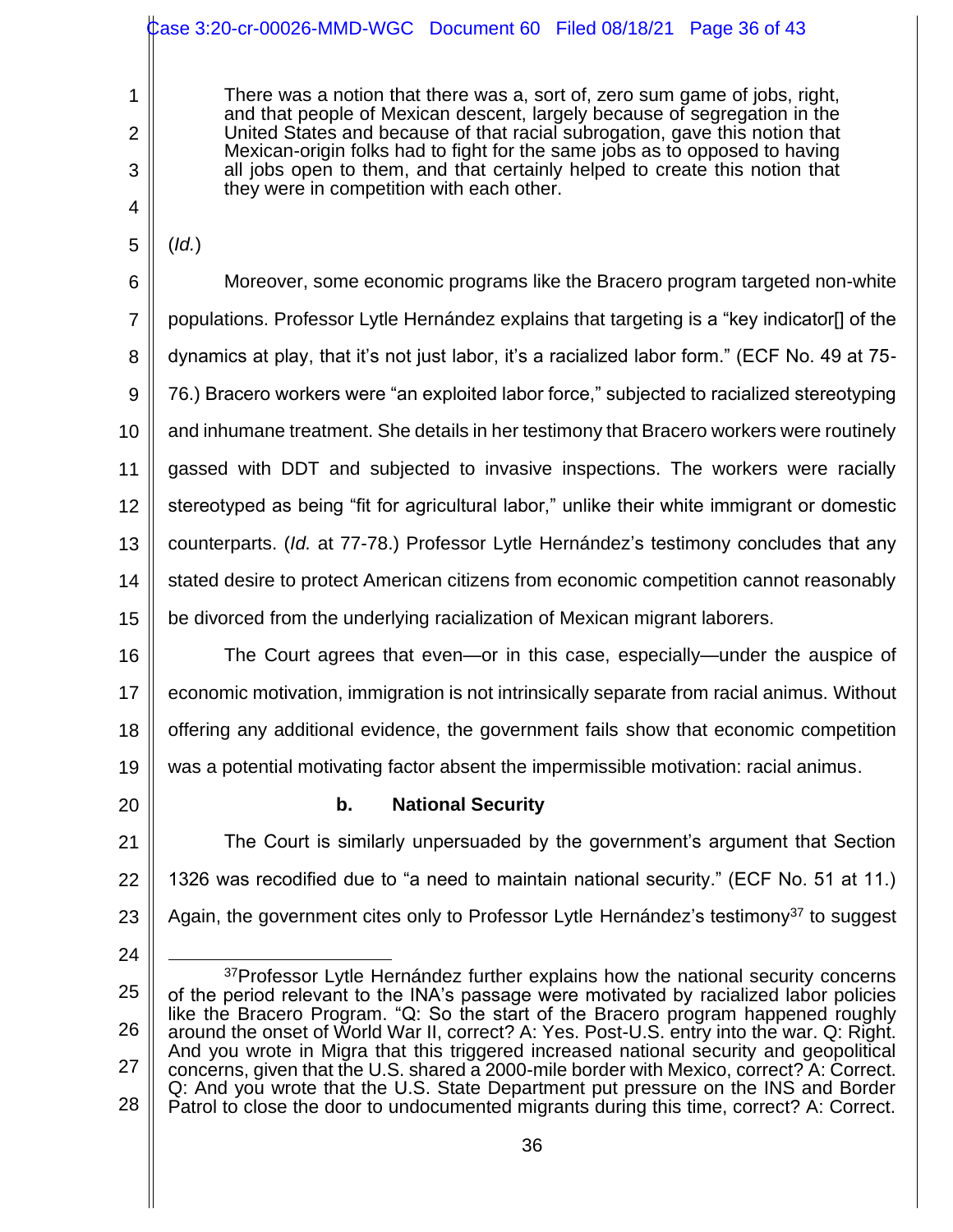|                | Case 3:20-cr-00026-MMD-WGC Document 60 Filed 08/18/21 Page 37 of 43                                                                                                                                                                                                                                                                                                               |
|----------------|-----------------------------------------------------------------------------------------------------------------------------------------------------------------------------------------------------------------------------------------------------------------------------------------------------------------------------------------------------------------------------------|
| $\mathbf 1$    | that Section 1326 was reenacted to maintain national security interests. (Id.) But,                                                                                                                                                                                                                                                                                               |
| $\overline{2}$ | following the testimony cited in the government's brief, Professor Lytle-Hernández went                                                                                                                                                                                                                                                                                           |
| 3              | on to say:                                                                                                                                                                                                                                                                                                                                                                        |
| 4              | I mean, all of this activity is happening, you know, I would argue, uh, yes,                                                                                                                                                                                                                                                                                                      |
| 5              | within foreign relations, with an (unintelligible) of foreign relations, with an<br>integrated economy, around labor concerns, concerns about what's                                                                                                                                                                                                                              |
| 6              | emerging as the Cold War. Racial animus is also at play. There is no way<br>in which we can understand the politics of head shaving as something that                                                                                                                                                                                                                             |
| $\overline{7}$ | would have been tolerable for other than Mexican immigrants in this time<br>period. And the involvement of the Mexican government does not mean that<br>racial animus is not at play. Mexico has a long and deep history of race and                                                                                                                                              |
| 8<br>9         | subrogation, especially for indigenous folks. So, the story of race<br>transcends the border.                                                                                                                                                                                                                                                                                     |
| 10             | (ECF No. 49 at 53 (emphasis added).) When considered in the context that the                                                                                                                                                                                                                                                                                                      |
| 11             | government omits, Professor Lytle Hernández's testimony indicates that the desire to                                                                                                                                                                                                                                                                                              |
| 12             | maintain national security cannot be viewed alone because it only offers an explanation                                                                                                                                                                                                                                                                                           |
| 13             | in part. But her more complete answer turned on the conclusion that "racial animus is also                                                                                                                                                                                                                                                                                        |
| 14             | at play."38                                                                                                                                                                                                                                                                                                                                                                       |
| 15             | The Court cannot consider that Professor Lytle Hernández's testimony, standing                                                                                                                                                                                                                                                                                                    |
| 16             | alone, is sufficient to demonstrate that the need to maintain national security is an                                                                                                                                                                                                                                                                                             |
| 17             | "obvious and uncontroverted nondiscriminatory objective motivat[ing] the passage of                                                                                                                                                                                                                                                                                               |
| 18             | Section 1326 in 1952" as the government argues. With no further evidence, the                                                                                                                                                                                                                                                                                                     |
| 19             | government has again failed to meet its burden.                                                                                                                                                                                                                                                                                                                                   |
| 20             | <b>Foreign Relations</b><br>c.                                                                                                                                                                                                                                                                                                                                                    |
| 21             | Finally, the government fails to show that "a need to maintain foreign relations with                                                                                                                                                                                                                                                                                             |
| 22             | international allies, including Mexico" was a motivating factor independent from the                                                                                                                                                                                                                                                                                              |
| 23             | demonstrated racial animus. (ECF No. 51 at 11.) Again, the government relies solely on                                                                                                                                                                                                                                                                                            |
| 24             |                                                                                                                                                                                                                                                                                                                                                                                   |
| 25             | Q: In part, because of the national security concern presented by having a forced border<br>during the world war, correct? A: In part, yeah." (ECF No. 49 at 50 (excerpts of<br>government counsel's cross-examination of Professor Lytle Hernández).)                                                                                                                            |
| 26<br>27<br>28 | <sup>38</sup> In response to the government's prompting to restrict her testimony to the<br>questions asked, Professor Lytle Hernández responded: "Well I just want to be full in my<br>answers, so—everything is complicated so yes/no is not always the accurate answer. So<br>when I think I need to give a little bit more context, I would like to be able to do that." (ECF |
|                | No. 49 at 53-54.)<br>37                                                                                                                                                                                                                                                                                                                                                           |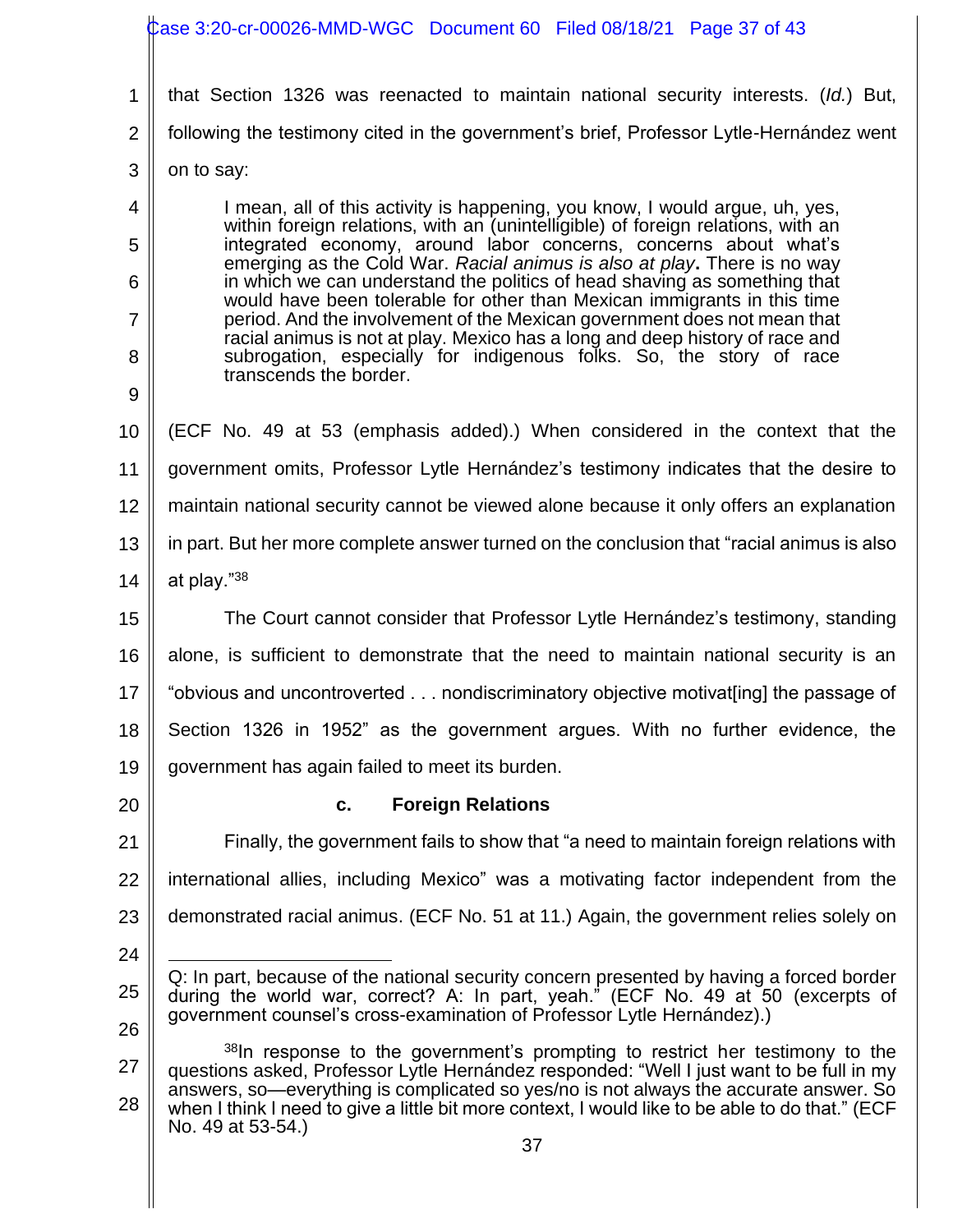### Case 3:20-cr-00026-MMD-WGC Document 60 Filed 08/18/21 Page 38 of 43

1 2 3 4 5 6 7 8 9 10 11 12 13 14 15 16 17 Professor Lytle Hernández's testimony. (ECF Nos. 49 at 44-47; 51 at 11-12.) But contrary to the government's conclusions, Professor Lytle Hernández testified that a nuanced understanding of foreign relations shows the dynamic in 1952 was still grounded in racial animus. While Professor Lytle Hernández acknowledges there was a concern about maintaining foreign relations with Mexico, she again goes on to say, as quoted in full above, that "racial animus is also at play" when considering the United States' foreign policy with Mexico during that period, and "the involvement of the Mexican government does not mean that rational animus is not at play." (ECF No. 49 at 53.) She further explains that during this period, Mexico "is a junior partner" in the two countries' partnership and that "they're not dictating, by any means, to the Untied States Government about how this is going to go." (*Id.* at 47.) The government's selective citation ignores repeated testimony emphasizing the connection between foreign relations and racial animus, and Professor Lytle Hernández's qualification that the United States felt free to enact legislation it felt was appropriate. It is therefore not possible for the Court to conclude based upon the record before it that the need to maintain a relationship with the government of Mexico is a factor extricable from the demonstrated discriminatory motives of the period.

18 19 Without more, the government has failed to show that valid, nondiscriminatory objectives motivated the passage of 1326 and later amendments.

20

#### $2.$ **Inferred Nondiscriminatory Intent**

21 22 23 24 25 26 27 28 The government argues that even absent a nondiscriminatory motive, the Court can infer that the 1952 Congress had a valid, nondiscriminatory objective in passing Section 1326. (ECF No. 51 at 11-12.) The Court finds the government's proffered alternative reasoning in support of Section 1326 nonresponsive and unpersuasive. The government's only proffered evidence is the Ninth Circuit's language in *United States v. Hernandez-Guerrero,* in which the court stated it is "plain" that Section 1326 "is a necessary piece of the immigration-regulation framework." 147 F.3d 1075, 1078 (9th Cir. 1998). But the issue before the court in *Hernandez-Guerrero* was whether Congress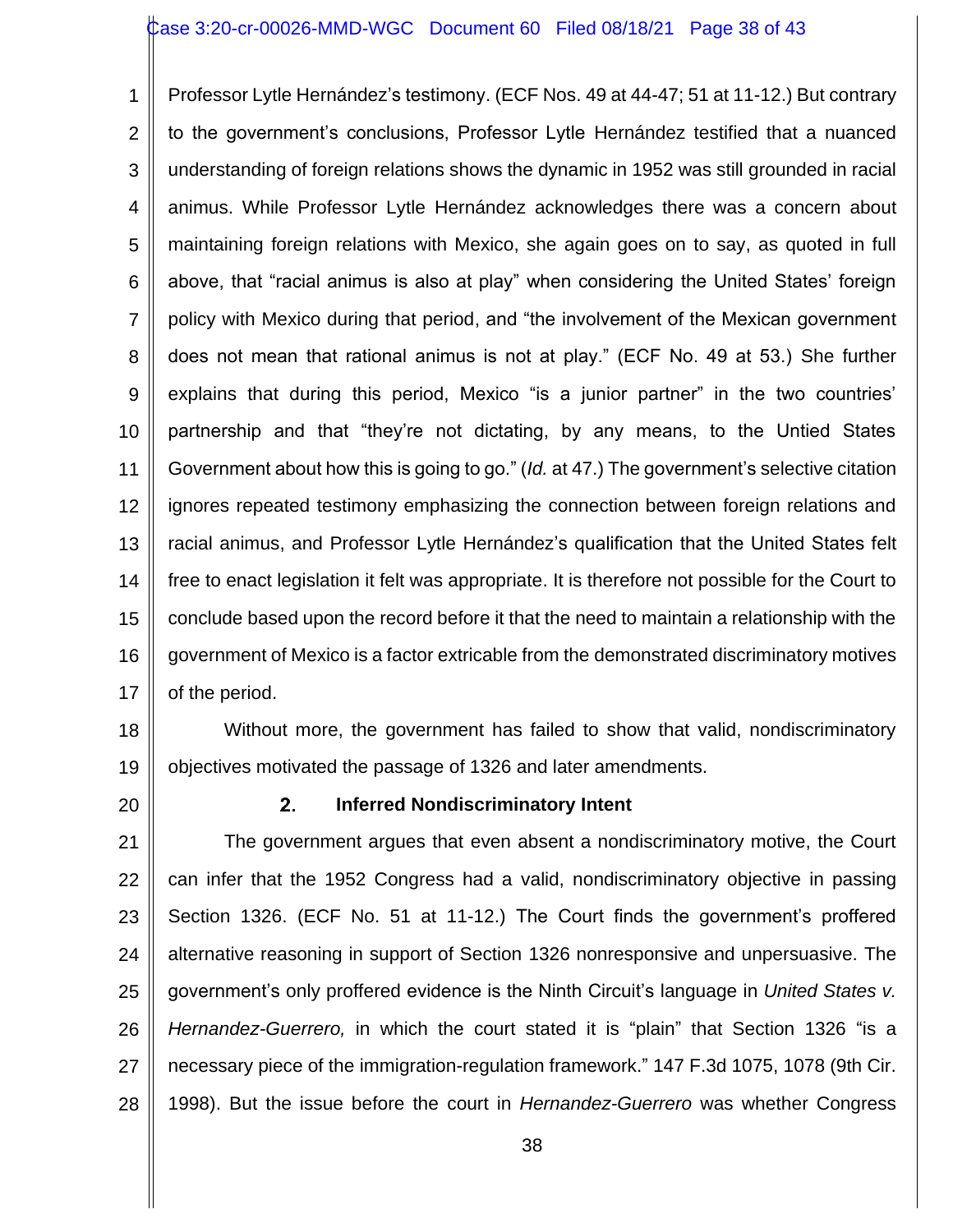#### Case 3:20-cr-00026-MMD-WGC Document 60 Filed 08/18/21 Page 39 of 43

exceeded the scope of its constitutional authority when enacting Section 1326, a criminal immigration statute. *See id.* The Ninth Circuit held that because Section 1326 was a piece of immigration regulation, Congress acted within its authority to enact the statute. *See id.*

4 5 6 7 8 9 But *Hernandez-Guerrero* has no bearing on this case because the limits of Congress' immigration powers are not at issue here. The question is not whether Congress *functionally* had the authority to pass a criminal immigration statute, but whether the motivation behind Section 1326's enactment was racially discriminatory in violation of the Equal Protection Clause. That issue was not raised or discussed in *Hernandez-Guerrero* and the Court accordingly finds its application of limited use.

10 11 12 13 14 15 16 17 18 19 Ultimately, the fact that Congress has the authority to pass immigration regulations like Section 1326 does not foreclose the possibility that such legislation was passed with discriminatory intent, nor does it preclude the Court from determining whether Section 1326 is unconstitutional on other grounds. The government's own briefing concedes that courts may infer that nondiscriminatory motivation sufficient to displace discriminatory motivation only absent evidence of discriminatory intent. (ECF No. 51 at 12.) But here, Carrillo-Lopez offers substantial evidence that improper discriminatory motives were at least a factor in Section 1326's passage. Accordingly, the Court declines to infer that Section 1326's utility to the overall immigration scheme justifies an inference of nondiscriminatory motive.

20

1

2

3

#### $3<sub>1</sub>$ **Repeated Amendment**

21 22 23 24 25 26 27 28 Finally, the government argues that it has met its burden under the second prong of *Arlington Heights* "given that Section 1326 has been passed six times in various amended versions, all in the absence of any evidence of discriminatory intent . . ." (ECF No. 51 at 13.) The government relies on the Eleventh Circuit's reasoning in *Johnson v. Governor of State of Florida*, in which the court held that "the state met its burden as a matter of law by substantively reenacting the law for race-neutral reasons" because repassage of an amended version of the statute "conclusively demonstrates that the [legislature] would enact the provision without an impermissible motive." 405 F.3d 1214,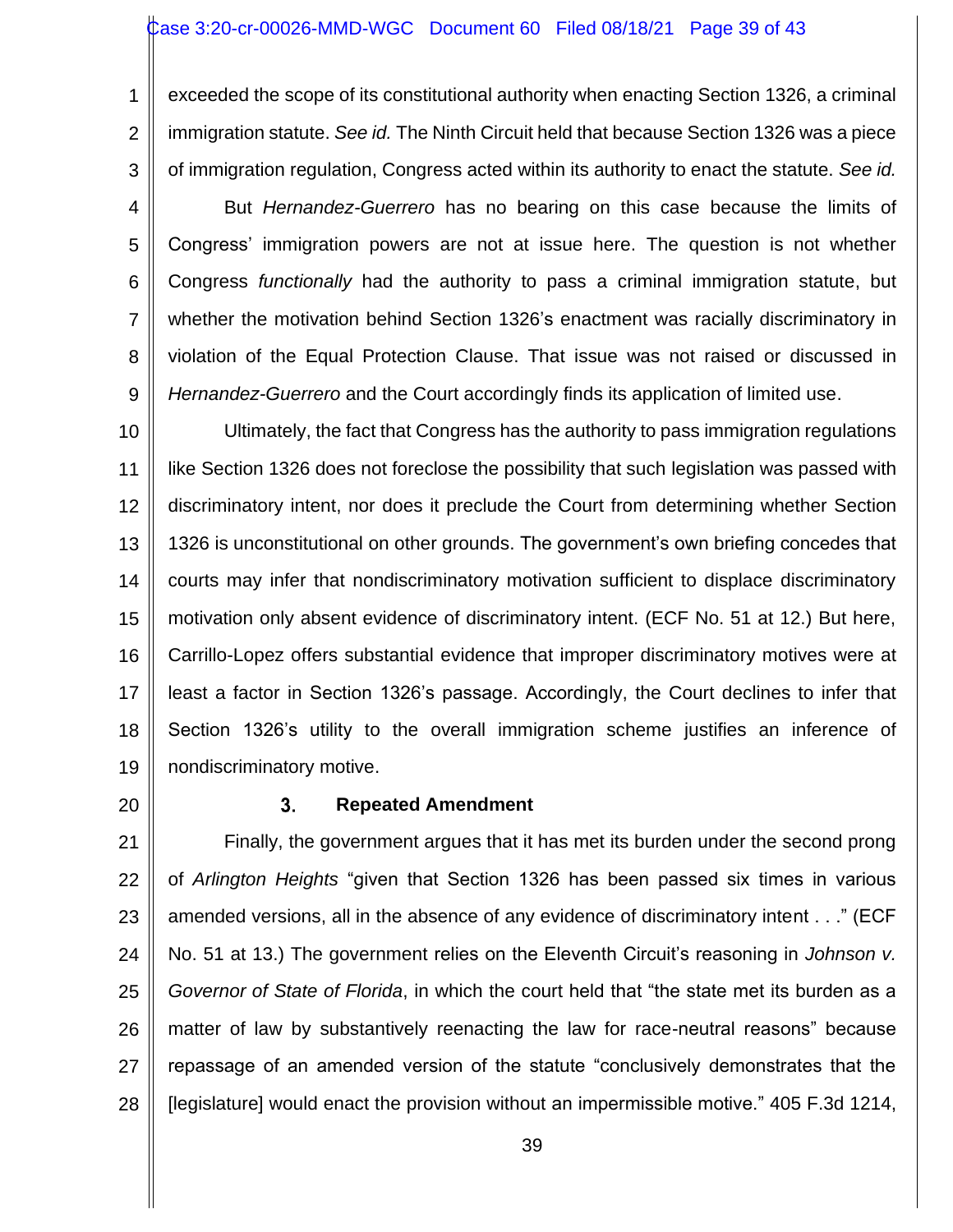1 2 3 1224 (11th Cir. 2005) (en banc). The Court finds *Johnson* is distinguishable and is unpersuaded that subsequent Congresses have cleansed § 1326 of its racial taint through amendment alone.

4 5 6 7 8 9 10 11 First, the Court does not agree that the subsequent amendments were "substantive." In addressing whether an 1868 felon disenfranchisement provision was alleviated of its racial taint by a subsequent 1968 reenactment, the *Johnson* court considered that the reenactment "narrowed the class of persons" to whom the disenfranchisement provision would be applicable. *See id.* Moreover, the Eleventh Circuit noted that the Florida legislature engaged in an extensive deliberative process in which many alternatives were considered to revise the 1868 law in conformance with modern goals. *See id.* at 1221-22.

12 13 14 15 16 17 18 19 20 21 But Section 1326's reenactment and subsequent amendments never substantively altered the original provision, making this case distinguishable from *Johnson*. Since 1952, Section 1326 has been amended five times—in 1988, 1990, 1994, and twice in 1996.<sup>39</sup> These amendments did not change the operation of Section 1326, but instead served to increase financial and carceral penalties. The 1988 amendments added increased imprisonment time for those with prior felony convictions.<sup>40</sup> The 1990 amendment removed the \$1,000 cap on financial penalties. <sup>41</sup> The 1994 amendments increased the penalties for persons convicted of felonies from five years to 10, and for those convicted of aggravated felonies from 15 years to 20, while also drawing in additional penalties for persons with certain misdemeanor convictions.<sup>42</sup> And the 1996 amendments to  $\S$ 

- 22
- 23 24

27

25 26 <sup>40</sup>*See* Pub. L. 100-690, title VII § 7345(a), 102 Stat. 4471 (Nov. 18, 1988) (codified at 8 U.S.C. § 1326(b) (1988)).

<sup>41</sup>*See* Pub. L. 101-649, title V § 543(b)(3), 104 Stat. 5059 (Nov. 29, 1990).

28 <sup>42</sup>*See* Pub. L. 103-322, title XIII § 130001(b), 108 Stat. 2023 (Sept. 13, 1994) (codified at 8 U.S.C. § 1326 (1994)).

<sup>39</sup>*See* note 11.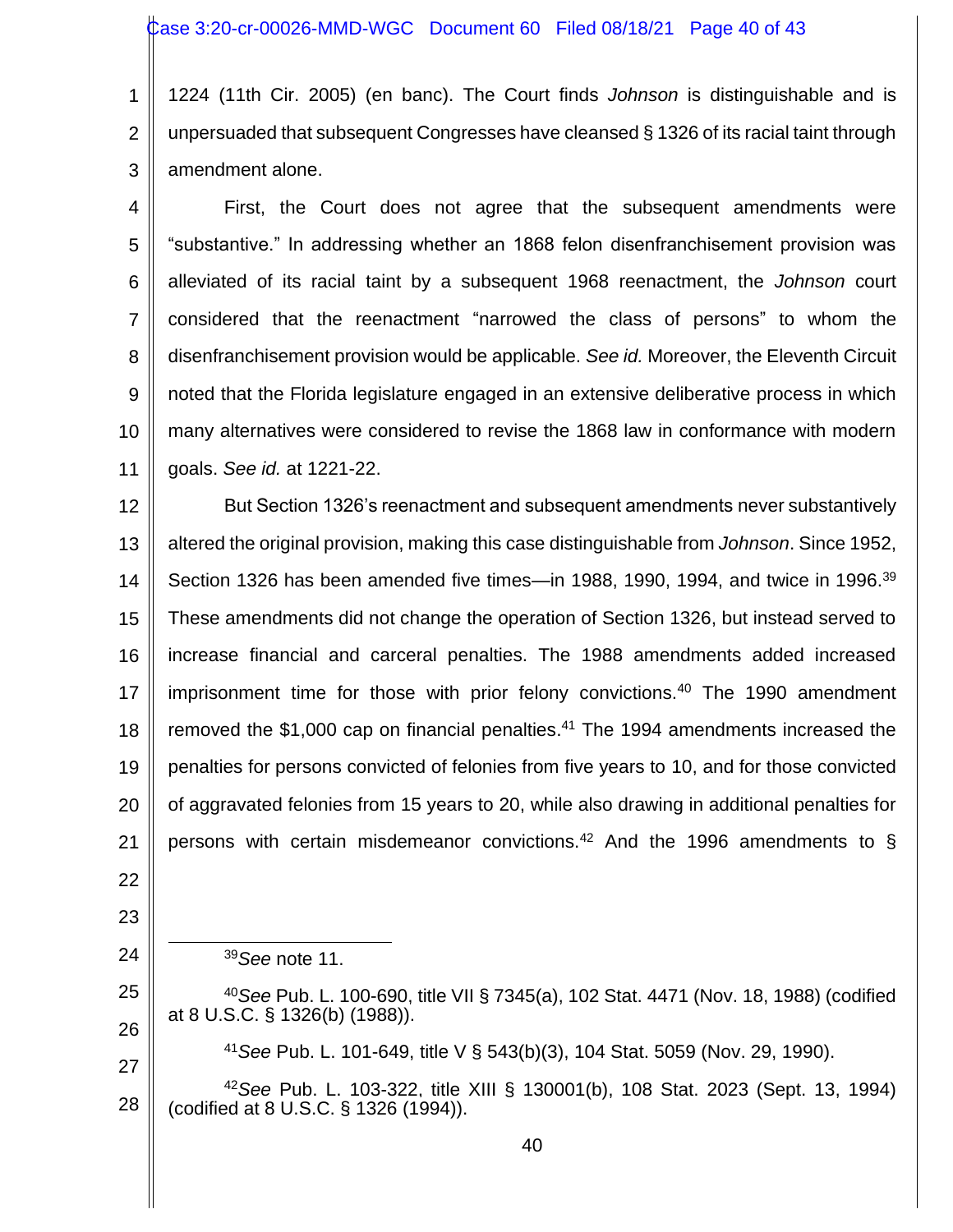1 2 3 4  $1326(b)^{43}$  again only added a penalty for those convicted of reentry while on parole, probation, or supervised release.<sup>44</sup> These amendments do not reflect any change of Congressional intent, policy, or reasoning, but merely work to increase Section 1326's deterrent value.

5 6 7 8 9 10 11 12 13 Second, there has been no attempt at any point to grapple with the racist history of Section 1326 or remove its influence on the legislation. The Supreme Court has noted in concurrences on two recent occasions that a legislature's failure to confront a provision's racist past may keep it "'[t]ethered' to its original 'bias.'" *Espinoza v. Mont. Dep't of Revenue*, 140 S. Ct. 2246, 2274 (2020) (Alito, J., concurring); *see also Ramos v. Louisiana*, 140 S. Ct. 1390, 1410 (2020) (Sotomayor, J., concurring) ("Where a law otherwise is untethered to racial bias—and perhaps also where a legislature actually confronts a law's tawdry past in reenacting it—the new law may well be free of discriminatory taint. That cannot be said of the laws at issue here.").<sup>45</sup> This reasoning is

18 19 <sup>44</sup>*See* Pub. L. 104-208, div. C title III §§ 305(b), 308(d)(4)(J), 308(e)(1)(K), 308(e)(14)(A), 324(a), 324(b); 110 Stat. 3009-606, 3009-618 to 3009-620, 3009-629 (Sept. 30, 1996).

20 21 22 23 24 25 <sup>45</sup>Other district courts in this circuit have rejected applying *Ramos* and *Espinoza* to similar challenges, but those cases are distinguishable. The clearest distinguishable reason is that other courts reject the relevancy of the 1929 legislative history absent something contemporaneous with the 1952 reenactment. *See United States v. Lazcano-Neria*, Case No. 3:20-mj-04538-AHG, 2020 WL 6363685, at \*8 (S.D. Cal. Oct. 29, 2020) (rejecting the argument that § 1325 of the INA must reckon with the racist legislative history that happened "decades before" because the defendant did not supply an analysis of "relevant legislative history"); *see also United States v. Rios-Montano*, Case No. 19- CR-2123-GPC, 2020 WL 7226441, at \*3 (S.D. Cal. Dec. 8, 2020) (same); *United State v. Lucas-Hernandez*, Case No. 19MJ24522-LL, 2020 WL 6161150, at \*3 (S.D. Cal. Oct. 21, 2020) (same); *United States v. Ruiz-Rivera*, Case No. 3:20-mj-20306-AHG2020 WL 5230519, at \*3 (S.D. Cal. Sept. 2, 2020) (same).

26 27 28 In *United States v. Gutierrez-Barba*, the district court declined to apply *Ramos* and *Espinoza* because it found the statute had been cleansed by a later amendment. *See* Case No. CR-19-01224-001-PHX-DJH, 2021 WL 2138801, at \*3-4 (D. Ariz. May 25, 2021). But that court addressed only the discriminatory intent of the Act of 1929 and did not consider evidence that the 1952 reenactment was also motivated by

<sup>14</sup> 15 16 17 <sup>43</sup>Carrillo-Lopez was charged only with violating  $\S$ § 1326(a) and (b), while the AEDPA amendments added §§ 1326(c) and (d), which deal with collateral habeas corpus relief. *See* Pub. L. 104-132, title IV §§ 401(c), 438(b), 441(a), 110 Stat. 1267-68, 1276, 1279 (Apr. 24, 1996) (codified at 8 U.S.C. § 1326 (2000)).Those provisions, too, function to add a 10 year sentence to a conviction.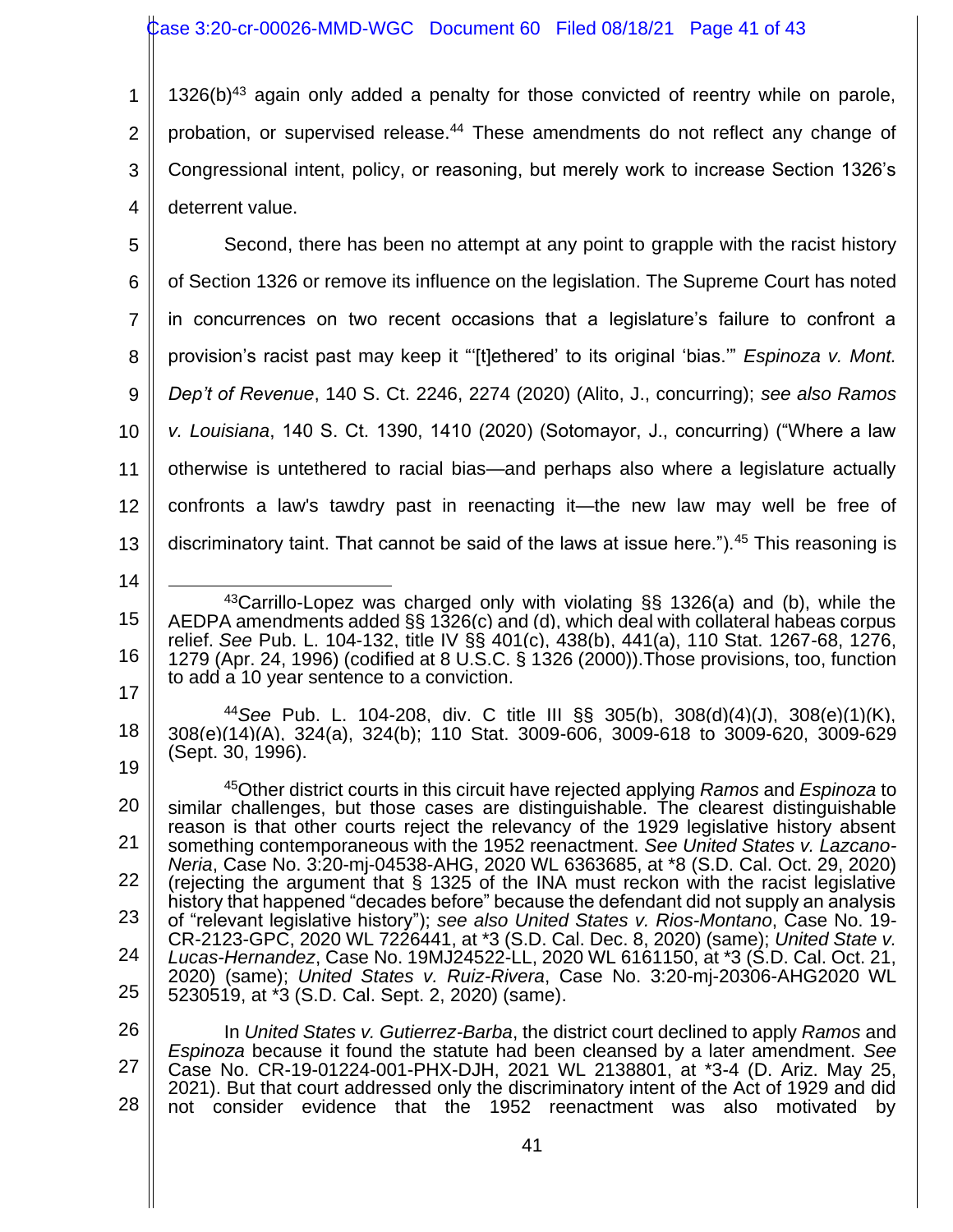# Case 3:20-cr-00026-MMD-WGC Document 60 Filed 08/18/21 Page 42 of 43

2 3 4 5 not binding precedent, nor does the fact that a prior iteration of a statute was tainted by racial animus necessarily mean that every subsequent reenactment will be. *See, e.g.*, *Abbott*, 138 S. Ct. at 2325 (confirming that, while past discrimination does not "flip[] the evidentiary burden on its head," the historical background of legislative enactment is "relevant to the question of intent"). But this reasoning is instructive and, here, persuasive.

6 7 8 9 10 11 12 13 14 15 16 Carrillo-Lopez has established, and the government concedes, that the Act of 1929 was motivated by racial animus. The government does not assert the 1952 Congress addressed that history when it reenacted Section 1326. Moreover, the government fails to demonstrate how any subsequent amending Congress addressed either the racism that initially motivated the Act of 1929 or the discriminatory intent that was contemporaneous with the 1952 reenactment. The record before the Court reflects that at no point has Congress confronted the racist, nativist roots of Section 1326. Instead, the amendments to Section 1326 over the past ninety years have not changed its function but have simply made the provision more punitive and broadened its reach. Accordingly, the Court cannot find that subsequent amendments somehow cleansed the statute of its history while retaining the language and functional operation of the original statute.

17 18 19 20 21 22 23 In conclusion, the government has failed to establish that a nondiscriminatory motivation existed in 1952 for reenacting Section 1326 that exists independently from the discriminatory motivations, in either 1929 or 1952. Moreover, the government's alternative arguments—that a nondiscriminatory motive was "plain" or that subsequent amendments somehow imply the racial taint was cleansed—are not supported by caselaw nor borne out by the evidentiary record. In sum, on the record before the Court, the Court can only conclude that the government has not met its burden. Because Section 1326 violates the

24

<sup>25</sup> 26 27 28 contemporaneous discriminatory intent. Moreover, the Court disagrees with that court's conclusion that Section 1326 was ultimately cleansed of any racial animus by a 1965 amendment elsewhere in the INA which purported to prohibit discrimination on the basis of race, sex, nationality, place of birth, or place of residence. *See id.* at \*4 (referencing Pub. L. No. 89-236, 66 Stat. 175, 911 (Oct. 3, 1965)). That amendment was added to 8 U.S.C. § 1152, a subsection that prohibited discrimination between members of "any single foreign state." The Court will not extend this provision, which does not even address discrimination between immigrants from different countries, to a criminal statute with demonstrated racist origins in a separate section of the subchapter.